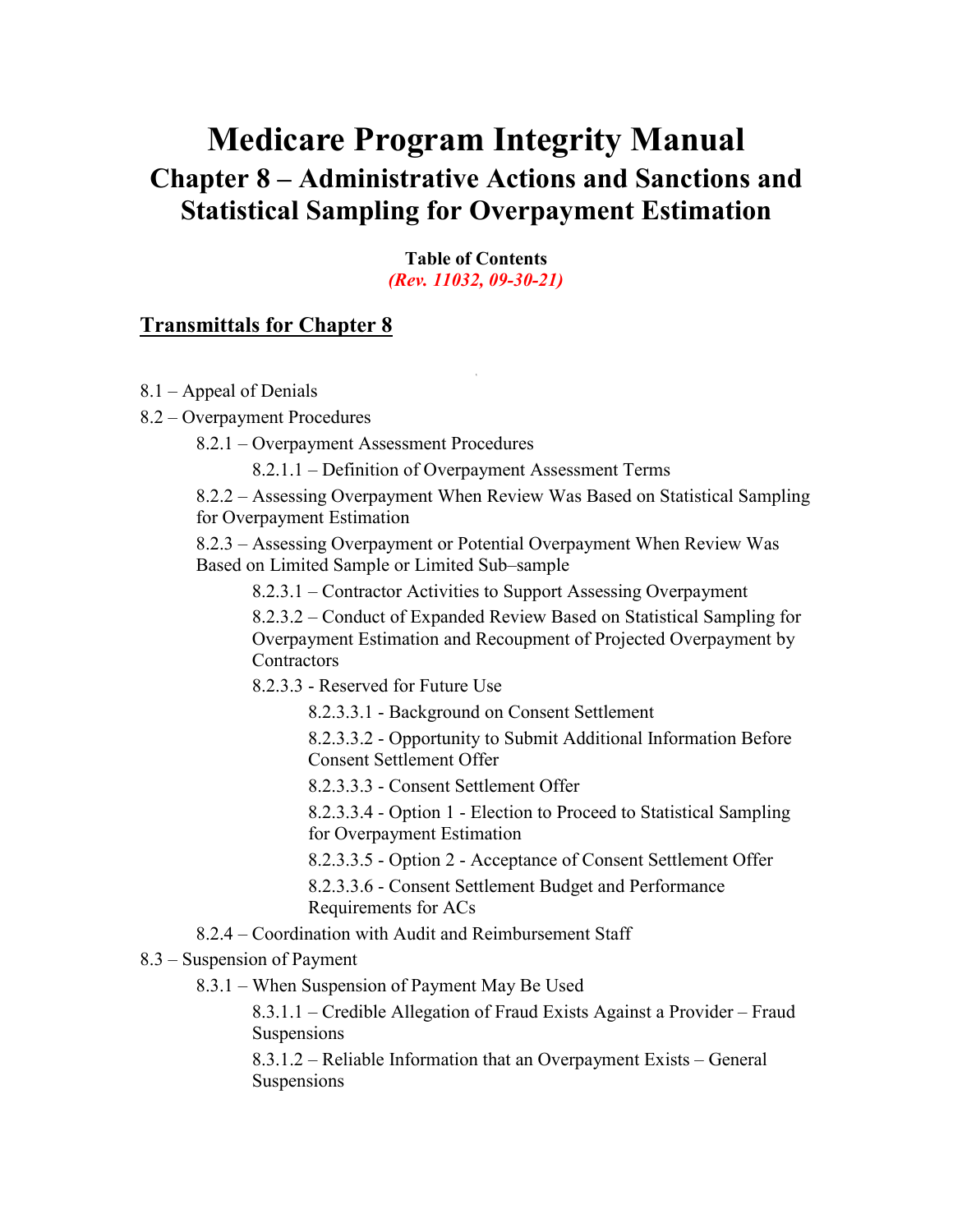8.3.1.3 – [Reliable Information that the Payments to Be Made May Not Be](#page-16-1)  Correct – [General Suspensions](#page-16-1)

8.3.1.4 – [Provider Fails to Furnish Records and Other Requested](#page-17-0)  Information – [General Suspensions](#page-17-0)

8.3.2 – [Procedures for Implementing a Payment Suspension](#page-18-0)

8.3.2.1 – [CMS Approval](#page-18-1)

- 8.3.2.2 [The Notices Involving Payment Suspensions](#page-19-0)
	- 8.3.2.2.1 [Issuing a Prior Notice versus Issuing a Concurrent](#page-19-1)  **[Notice](#page-19-1)**
	- 8.3.2.2.2 [Content of Payment Suspension Notice](#page-20-0)
	- 8.3.2.2.3 [Shortening the Notice Period for Cause](#page-21-0)
	- 8.3.2.2.4 [Mailing the Notice to the Provider](#page-21-1)
	- 8.3.2.2.5 [Opportunity for Rebuttal](#page-21-2)
- 8.3.2.3 [Claims Review During the Payment Suspension Period](#page-22-0)
	- 8.3.2.3.1 [Claims Review](#page-22-1)
	- 8.3.2.3.2 [Case Development -](#page-24-0) Program Integrity
- 8.3.2.4 [Duration of the Payment Suspension](#page-24-1)
- 8.3.2.5 [Terminating the Payment Suspension](#page-24-2)
- 8.3.2.6 [Disposition of the Withheld Funds](#page-26-0)
- 8.3.2.7 [Contractor Suspects Additional Improper Claims](#page-27-0)
- 8.3.3 [Suspension Process for Multi–Region Issues \(National Payment](#page-27-1)  [Suspensions\)](#page-27-1)
	- 8.3.3.1 [DME Payment Suspensions \(MACs and UPICs\)](#page-27-2)
	- [8.3.3.2 –](#page-29-0) Non-DME National Payment Suspensions (MACs and UPICs)
- 8.4 [Use of Statistical Sampling for Overpayment Estimation](#page-29-1)
	- 8.4.1 [Introduction](#page-30-0)
		- 8.4.1.1 [General Purpose](#page-30-1)
		- 8.4.1.2 [The Purpose of Statistical Sampling](#page-31-0)
		- 8.4.1.3 [Steps for Conducting Statistical Sampling](#page-31-1)
		- 8.4.1.4 [Determining When Statistical Sampling May be Used](#page-31-2)
		- 8.4.1.5 [Consultation With a Statistical Expert](#page-32-0)
		- 8.4.1.6 [Use of Other Sampling Methodologies](#page-33-0)
	- 8.4.2 [Probability Sampling](#page-34-0)
	- 8.4.3 [Selection of Period to be Reviewed and Composition of Universe](#page-34-1)
		- 8.4.3.1 [Selection of Period for Review](#page-34-2)
		- 8.4.3.2 [Defining the Universe, the Sampling Unit, and the Sampling](#page-36-0)  [Frame](#page-36-0)
			- 8.4.3.2.1 [Composition of the Universe](#page-36-1)
			- 8.4.3.2.2 [The Sampling Unit](#page-37-0)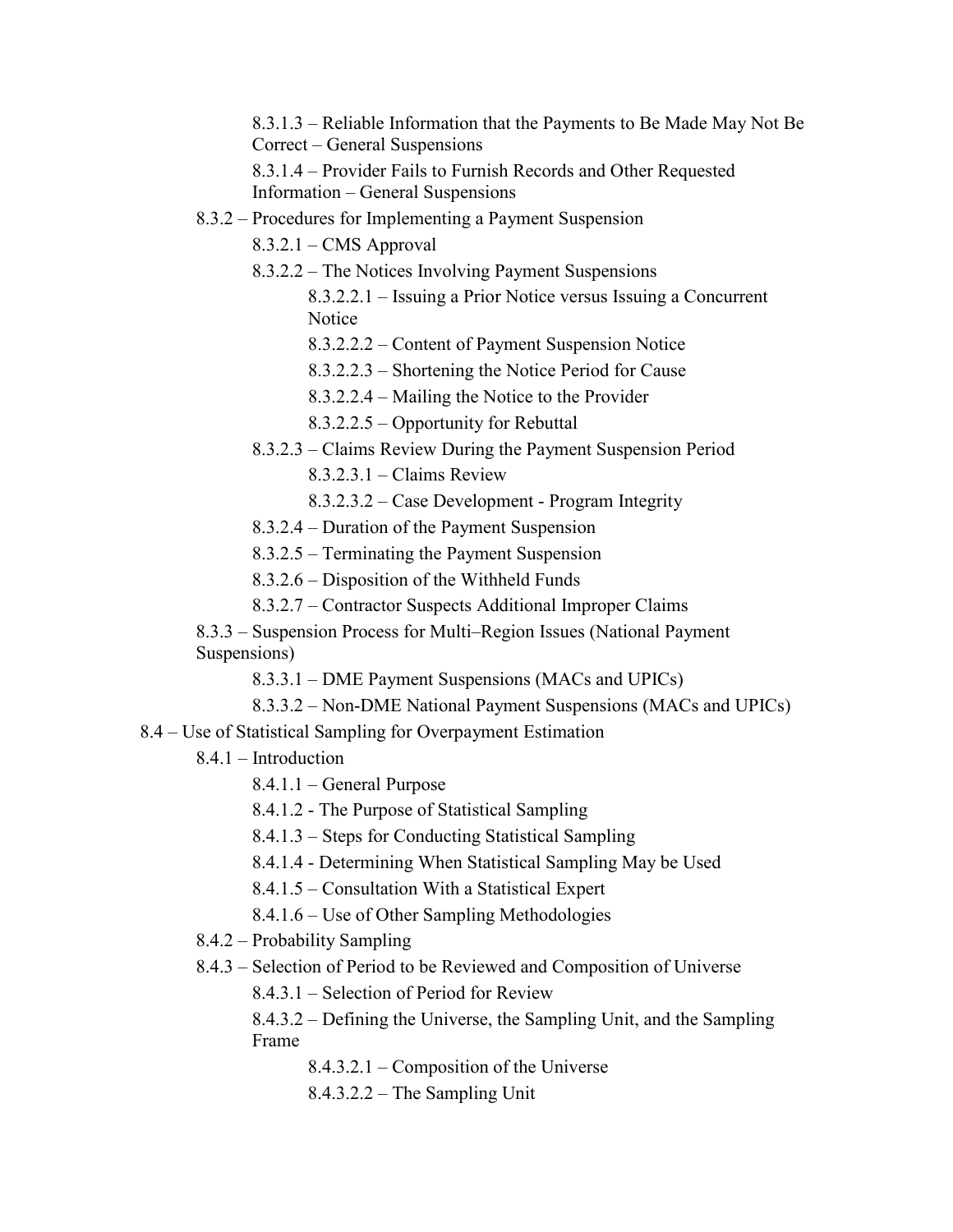- 8.4.3.2.3 [The Sample Frame](#page-38-0)
- 8.4.4 [Sample Selection](#page-38-1)
	- 8.4.4.1 [Sampling Methodology](#page-38-2)
		- 8.4.4.1.1 Simple Random Sampling
		- 8.4.4.1.2 Systematic Sampling
		- 8.4.4.1.3 Stratified Sampling
		- 8.4.4.1.4 Cluster Sampling
		- 8.4.4.1.5 Design Combinations
	- 8.4.4.2 [Random Number Selection](#page-38-3)
	- 8.4.4.3 [Determining Sample Size](#page-39-0)
	- 8.4.4.4 [Documentation of Sampling Methodology](#page-39-1)
		- 8.4.4.4.1 [Documentation of Universe and](#page-39-2) Sample Frame
		- 8.4.4.4.2 [Reserved for Future Use](#page-40-0)
		- 8.4.4.4.3 [Worksheets](#page-40-1)
		- 8.4.4.4.4 [Overpayment/Underpayment Worksheets](#page-40-2)
	- 8.4.4.5 [Maintenance of Documentation](#page-41-0)
- 8.4.5 [Calculating the Estimated Overpayment](#page-41-1)
	- 8.4.5.1 [The Point Estimate](#page-41-2)
	- 8.4.5.2 [Calculation of the Estimated Overpayment Amount](#page-41-3)
- 8.4.6 [Actions to be Performed Following Selection of Provider or Supplier and](#page-42-0)  [Sample](#page-42-0)
	- 8.4.6.1 [Notification of Provider or Supplier of the Review and Selection](#page-42-1)  [of the Review Site](#page-42-1)
		- 8.4.6.1.1 [Written Notification of Review](#page-42-2)
		- 8.4.6.1.2 [Determining Review Site](#page-43-0)
	- 8.4.6.2 [Meetings to Start and End the Review](#page-43-1)
	- 8.4.6.3 [Conducting the Review](#page-44-0)
- 8.4.7- [Overpayment Recovery](#page-45-0)
	- 8.4.7.1 [Recovery from Provider or Supplier](#page-45-1)
	- 8.4.7.2 Informational Copy to Primary GTL, Associate GTL, SME or CMS RO
- 8.4.8 [Corrective Actions](#page-47-0)
- 8.4.9 [Changes Resulting from Appeals](#page-47-1)
	- 8.4.9.1 [Sampling Methodology Overturned](#page-47-2)
	- 8.4.9.2 [Revised Initial Determination](#page-48-0)
- $8.4.10 -$ Resources
- 8.4.11 Additional Discussion of Stratified Sampling and Cluster Sampling
	- 8.4.11.1 Stratified Sampling
	- 8.4.11.2 Cluster Sampling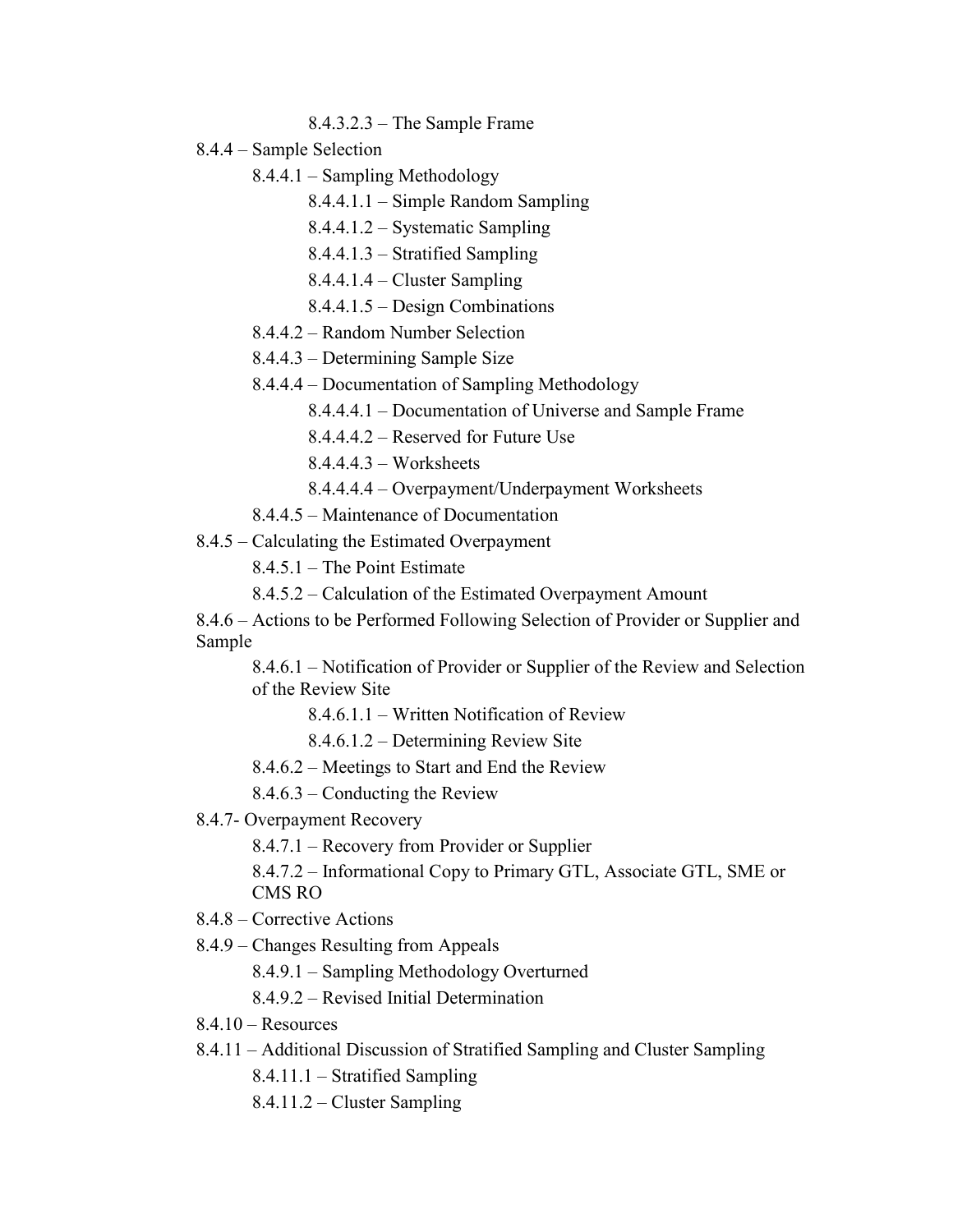## <span id="page-3-0"></span>**8.1 - Appeal of Denials (Rev. 10228; Issued: 07-27-20; Effective: 08-27-20; Implementation: 08-27-20)**

A claimant dissatisfied with a contractor's initial determination is entitled by law and regulations to specified appeals. The appeals process allows a provider and/or a beneficiary (or representative) the right to request a review or reconsideration of the determination to deny a service in full or in part. In this process, Hearing Officers (HOs) and ALJs look to the evidence of record and must base their decision upon a preponderance of the evidence. If the appeal is of a claim reviewed by a UPIC, then the UPIC forwards its records on the case to the AC so that it can handle the appeal.

As conclusory statements may be considered of little or questionable value, it is important that reviewers include clearly articulated rationale for their findings. Such clearly articulated rationale will continue to be of importance if a denial is appealed beyond the ALJ level to the Appeals Council or eventually to federal court. Contractors must include a copy of the policy underlying denial in the case file.

### **A. Use of Medical Specialist**

Reviewers may also use medical specialists to lend more weight and credibility to their rationale or findings. When an adjudicator must weigh the statements and rationale furnished by the appellant provider against the statements and rationale of the reviewer (and any information used by the reviewer), the opinion of a specialist in the same area as the provider may carry greater weight than the opinion of a non-specialist.

Consequently, UPICs are required to have a medical specialist involved in denials that are not based on the application of clearly articulated policy with clearly articulated rationale. A review or reconsideration involving the use of medical judgment should involve consultation with a medical specialist. Additionally, contractors are encouraged to use specialists whenever possible since providers are more likely to accept the opinion (and any resulting overpayment) of a specialist in their own area.

### **B. Documenting Reopening and Good Cause**

Reopening occurs when a UPIC conducts a review of claims at any time after the initial/review determination (see 42 CFR 405.980, (b).) If reopening and conducting a postpayment review occurs within 12 months of the initial/review determination, the UPIC does not need to establish good cause. However, the UPIC should document the date so there is no confusion about whether good cause should have been established. After 12 months, but within 4 years from the date of the initial/review determination, contractors must establish good cause. (See Medicare Claims Processing Manual Pub 100-04, chapter 34 and 42 CFR 405.986. Documenting the date a claim was reopened (regardless of the demand letter issue date) and the rationale for good cause when claims are reopened more than 12 months from the initial/review determination will lend credibility to contractor documentation if the determination is appealed.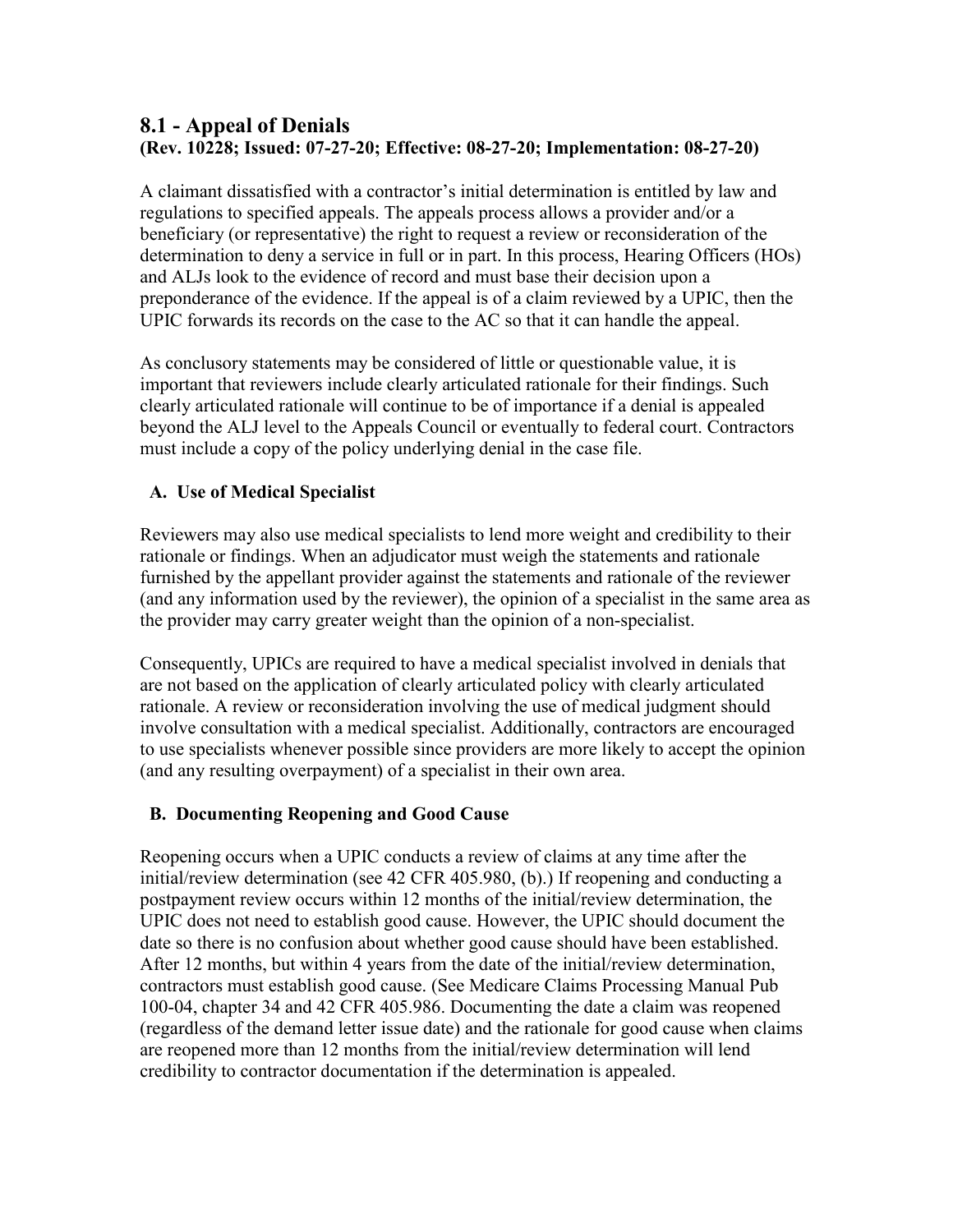## <span id="page-4-0"></span>**8.2 – Overpayment Procedures**

*(Rev. 11032; Issued: 09-30-21; Effective: 10-12-21; Implementation: 11-10-21)*

### **This section applies to Medicare Administrative Contractors (MACs) and Unified Program Integrity Contractors (UPICs).**

The UPIC shall refer all identified overpayments to the MAC who shall send the demand letter and recoup the overpayment.

Contractors should initiate recovery of overpayments whenever it is determined that Medicare has erroneously paid. In any case involving an overpayment, even where there is a strong likelihood of fraud, contractors shall request recovery of the overpayment.

The UPIC shall refer such overpayments to the MAC only after the investigation has been vetted with CMS (see Pub. 100-08, chapter 4, section 4.6). In addition, if a UPIC is making a referral to law enforcement, it shall refrain from referring the overpayment determination to the MAC during specified times noted in Pub. 100-08, chapter 4, section *4.9.4*. If a large number of claims are involved, contractors consider using statistical sampling for overpayment estimation to calculate the amount of the overpayment. (See section 8.4 of this chapter.)

Contractors have the option to request the periodic production of records or supporting documentation for a limited sample of submitted claims from providers or suppliers to which amounts were previously overpaid to ensure that the practice leading to the overpayment is not continuing. The MAC may take any appropriate remedial action described in this chapter if a provider or supplier continues to have a high level of payment error. Offer the provider a consent settlement based on the potential projected overpayment amount.

### <span id="page-4-1"></span>**8.2.1 – Overpayment Assessment Procedures (Rev. 670, Issued: 08-19-16, Effective: 11-23-16, Implementation: 11-23-16)**

After an overpayment determination is made concluding an incorrect amount of money has been paid, contractors must assess an overpayment. The assessment options vary depending upon the type of sample used when identifying beneficiary claims for inclusion in the postpayment review. Whenever possible, CMS encourages contractors to report postpayment savings in terms of:

- Actual overpayment;
- Settlement based overpayment, or
- Extrapolated overpayments.
- A. Example Format of An Overpayment Worksheet (also see Exhibit 46)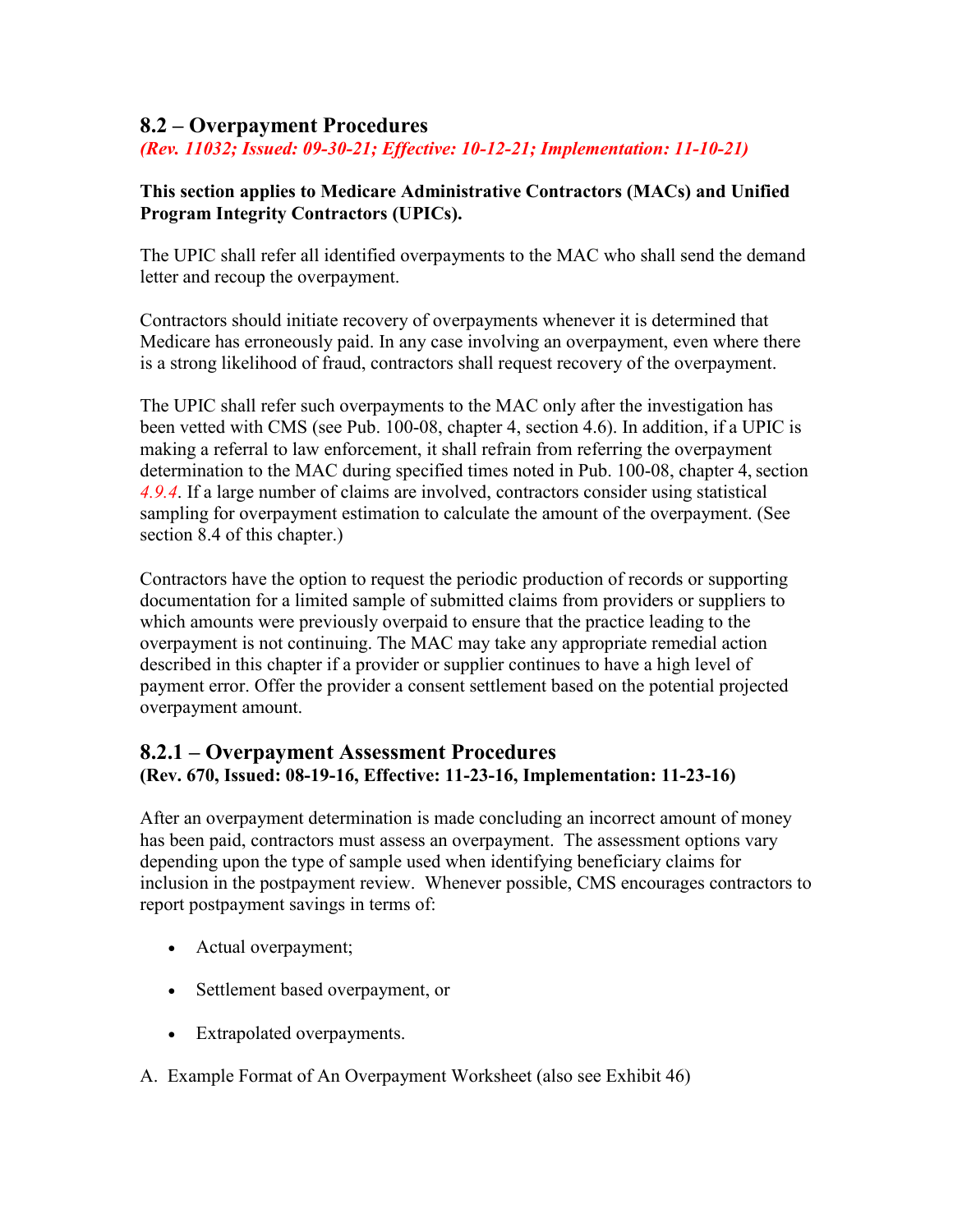| Provider/Supplier Name                                                                                                       |  |
|------------------------------------------------------------------------------------------------------------------------------|--|
| Provider/Supplier National<br><b>Provider Identification Number</b><br>(NPI) or Provider Transaction<br>Access Number (PTAN) |  |
| <b>Reason for Review</b>                                                                                                     |  |
| Type of Sample Reviewed:<br><b>Statistical Sampling for</b><br>Overpayment Estimation                                        |  |
| <b>Explanation of Sampling</b><br>Methodology:                                                                               |  |
| Number of Claims in Sample                                                                                                   |  |
| Number of Claims in Universe                                                                                                 |  |
| Amount of Overpayment (after<br>allowance for deductible and<br>coinsurance)                                                 |  |
| <b>Claims Reviewed</b>                                                                                                       |  |
| <b>Billed Amount</b>                                                                                                         |  |
| <b>Allowed Amount</b>                                                                                                        |  |
| Rationale for Denial                                                                                                         |  |
| §1879 Determinations                                                                                                         |  |
| §1870 Determinations                                                                                                         |  |
| <b>Total Actual Overpayment</b>                                                                                              |  |
| Overpayment extrapolated over<br>the universe                                                                                |  |

## <span id="page-5-0"></span>**8.2.1.1 – Definition of Overpayment Assessment Terms (Rev. 670, Issued: 08-19-16, Effective: 11-23-16, Implementation: 11-23-16)**

### **A. Actual Overpayment**

An actual overpayment is, for those claims reviewed, the sum of payments (based on the amount paid to the provider/supplier and Medicare approved amounts) made to a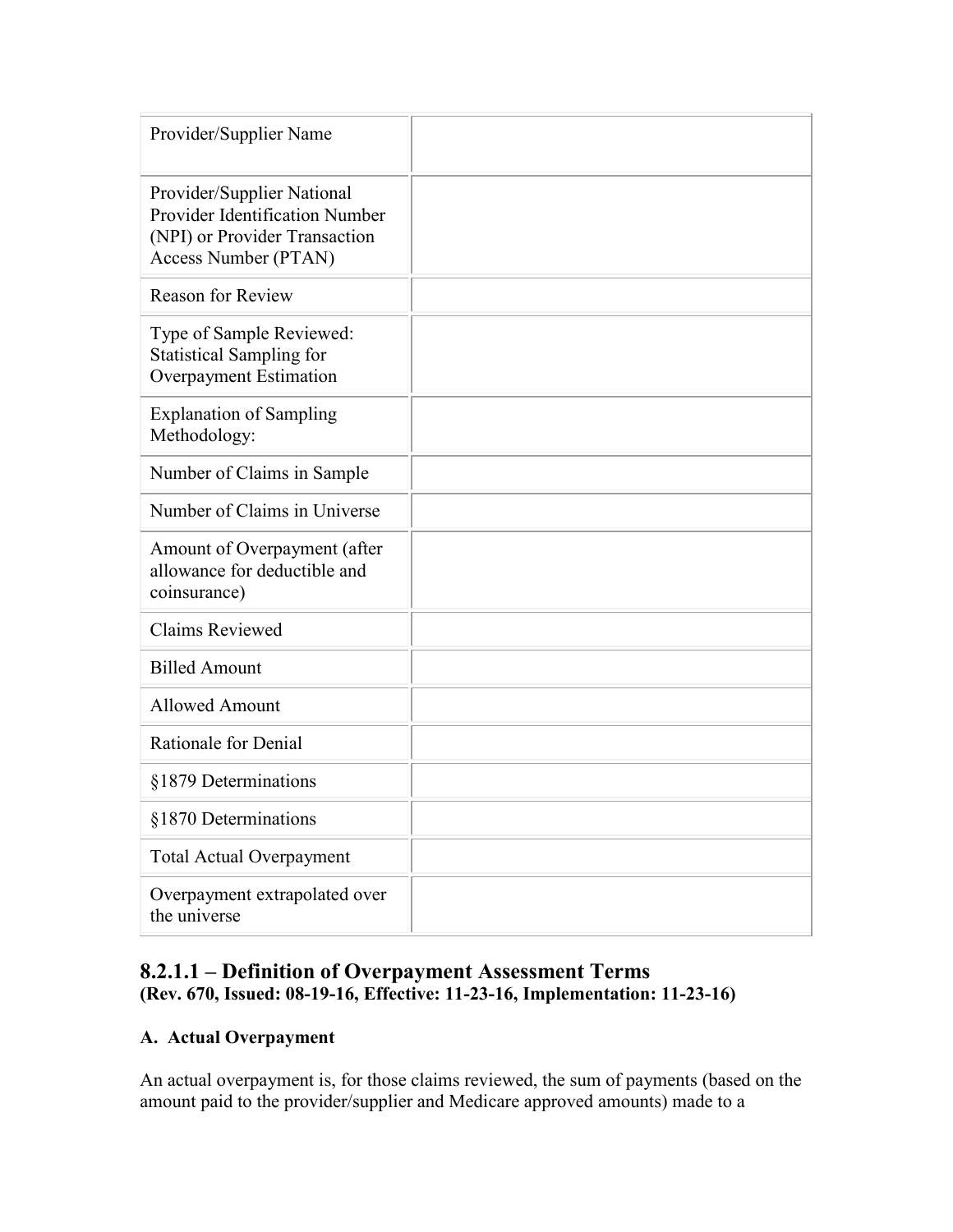provider/supplier for services which were determined to be medically unnecessary or incorrectly billed.

## **B. Projected Overpayment**

A projected overpayment is the numeric overpayment obtained by projecting an overpayment from statistical sampling for overpayment estimation to all similar claims in the universe under review.

## <span id="page-6-0"></span>**8.2.2 – Assessing Overpayment When Review Was Based on Statistical Sampling for Overpayment Estimation (Rev. 670, Issued: 08-19-16, Effective: 11-23-16, Implementation: 11-23-16)**

If contractors use statistical sampling for overpayment estimation of claims, they follow instructions in section 8.4 of this chapter to calculate the valid projected overpayment. They document the sampling methodology when review is based on statistical sampling for overpayment estimation. They notify the provider/supplier of the overpayment and refer the case to overpayment staff to make payment arrangements with the provider/supplier to collect the overpayment.

## <span id="page-6-1"></span>**8.2.3 – Assessing Overpayment or Potential Overpayment When Review Was Based on Limited Sample or Limited Sub-sample (Rev. 670, Issued: 08-19-16, Effective: 11-23-16, Implementation: 11-23-16)**

If a limited sample or limited sub-sample of claims is chosen for review, there are two overpayment assessment options for contractors:

- Refer to overpayment staff for recoupment of the actual overpayment for the claims reviewed; or
- Conduct an expanded review based on statistical sampling for overpayment estimation instructions in section 8.4 of this chapter and recoup the projected overpayment.

## <span id="page-6-2"></span>**8.2.3.1 – Contractor Activities to Support Assessing Overpayment (Rev. 670, Issued: 08-19-16, Effective: 11-23-16, Implementation: 11-23-16)**

### **A. Step 1**

The first step in assessing an overpayment is for contractors to document for each claim reviewed the following:

- The amount of the original claim;
- The allowed amount;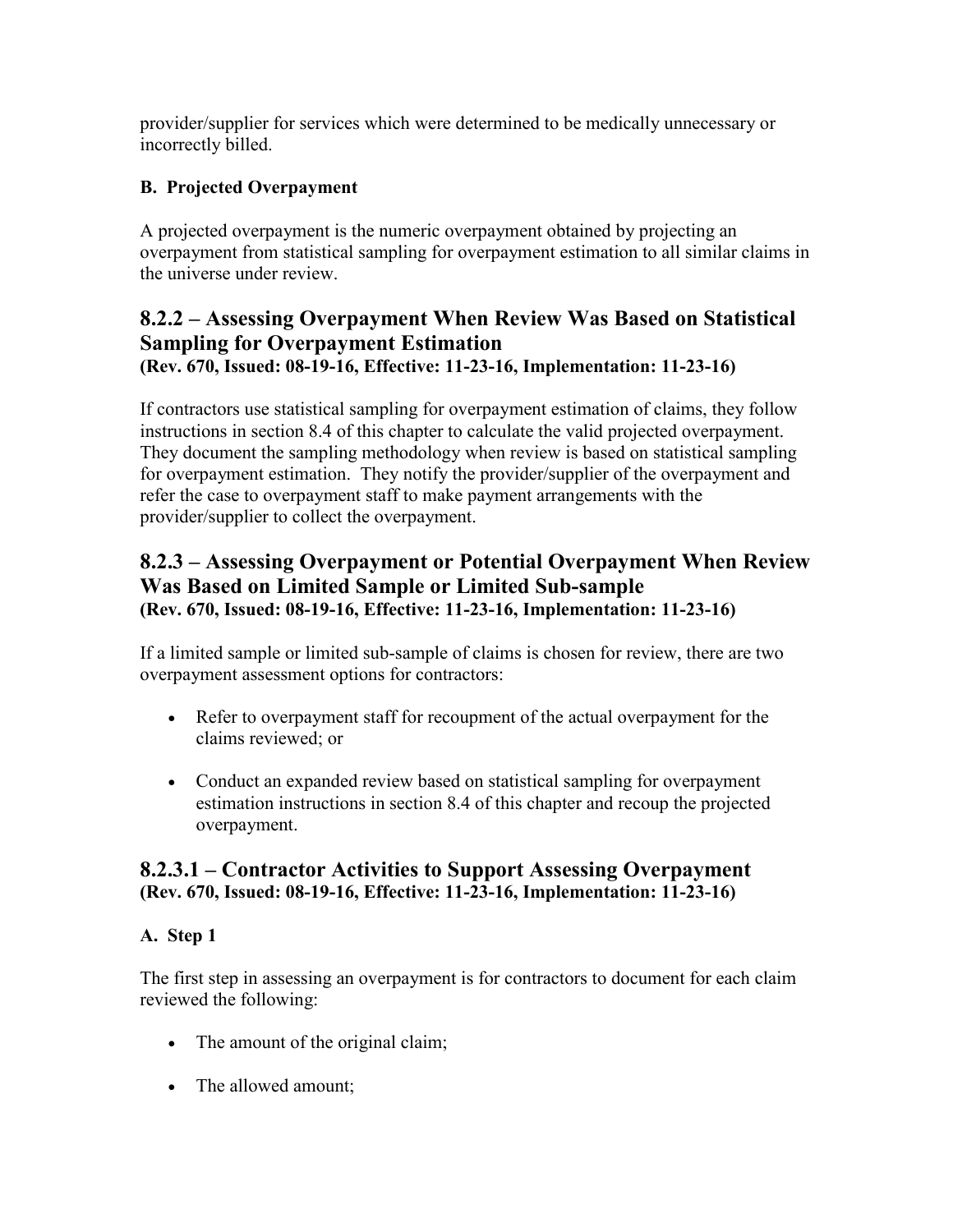- The rationale for denial:
- The §1879 determination for each assigned claim in the sample denied because the service was not medically reasonable and necessary (or the  $$1842(1)$ ) provider/supplier refund determination on non-assigned provider/supplier claims denied on the basis of  $\S1862$  (a)(1)(A)) (refer to Exhibit 14.1 of this manual);
- The §1870 determination for the provider/supplier for each overpaid assigned claim in the sample (refer to Exhibit 14.2 of this manual); and
- The amount of overpayment (after allowance for deductible and coinsurance).

### **B. Step 2**

Notify the provider/supplier of the preliminary overpayment findings and preliminary review findings.

### **C. Step 3**

If the provider/supplier submits additional documentation, review the material and adjust the preliminary overpayment findings, accordingly.

### **D. Step 4**

Calculate the final overpayment.

### **E. Step 5**

Refer to the overpayment recoupment staff.

## <span id="page-7-0"></span>**8.2.3.2 – Conduct of Expanded Review Based on Statistical Sampling for Overpayment Estimation and Recoupment of Projected Overpayment by Contractors (Rev. 10228; Issued: 07-27-20; Effective: 08-27-20; Implementation: 08-27-20)**

The MACs shall perform the actual recoupment identified by the UPICs. When a UPIC or medical review audit determines an extrapolated overpayment the sample claims reviewed are adjusted for denial. For history purposes, contractors shall deny the sample claims individually in the shared system and shall suppress the sample claims from going to HIGLAS. Once the entire extrapolated amount is identified, contractors shall create one large account receivable (AR) for the extrapolated amount (including the adjusted sample claim amounts) to demand and recoup.

A. If an expanded review of claims is conducted, contractors shall follow the sampling instructions found in section 8.4 of this chapter, obtain and review claims and medical records, and document for each claim reviewed: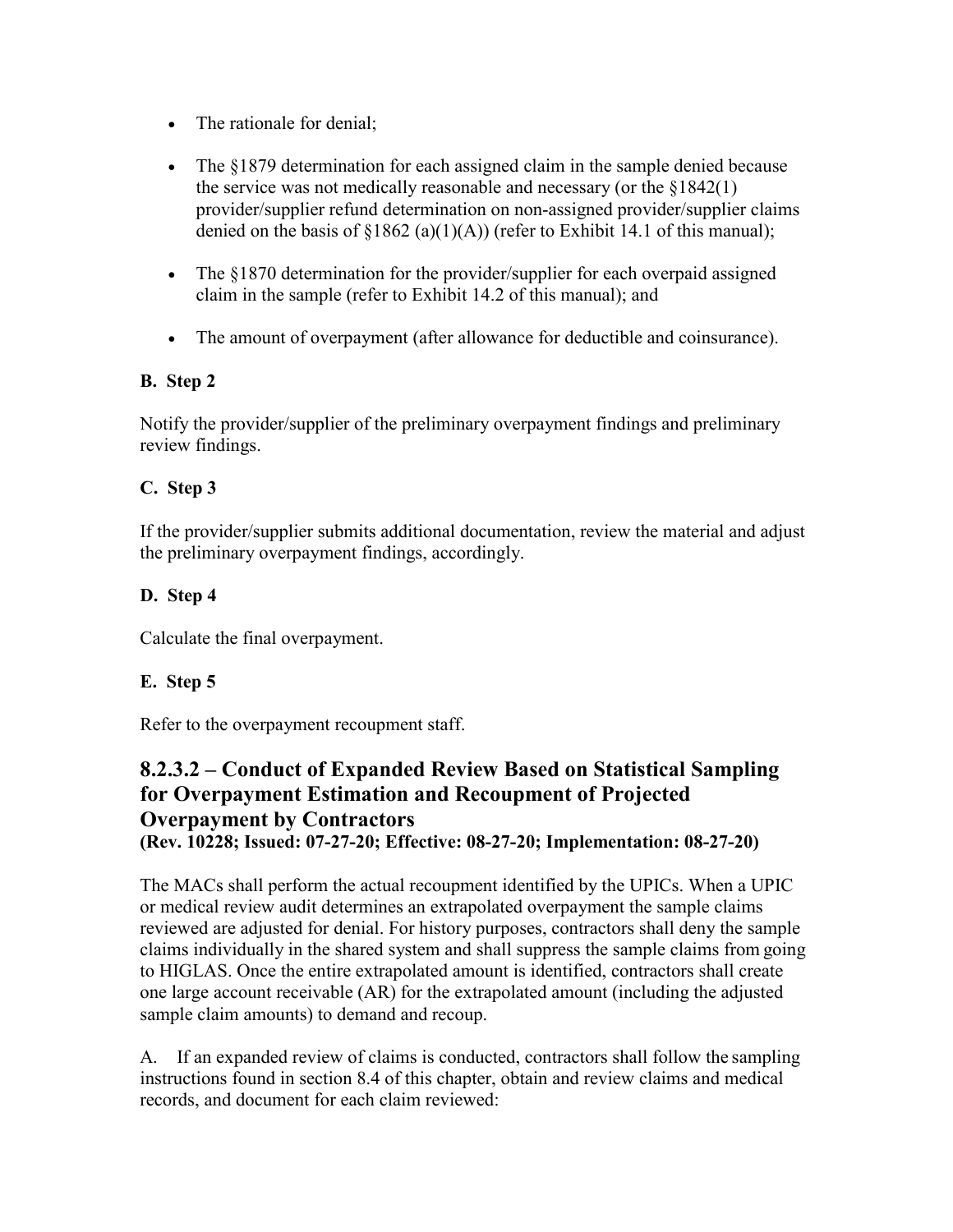ο The amount of the original claim;

ο The allowed amount;

ο The rationale for denial;

o The §1879 determination for each assigned claim in the sample denied because the service was not medically reasonable and necessary (or the §1842(1) provider/supplier refund determination on non-assigned provider/supplier claims denied on the basis of  $§1862(a)(1)(A))$  (refer to Exhibit 14.1 of this manual);

ο The §1870 determination for the provider/supplier for each overpaid assigned claim in the sample (refer to Exhibit 14.2 of this manual); and

ο The amount of overpayment (after allowance for deductible and coinsurance).

B. Contractors calculate the projected overpayment by extrapolating from the actual overpayment to the universe that excludes those claims determined that the provider/supplier did not have knowledge that the service was not medically necessary;

C. Notify the provider/supplier of the preliminary projected overpayment findings and review findings;

D. If the provider/supplier submits additional documentation, review the material and adjust the preliminary projected overpayment findings, accordingly;

E. Calculate the final overpayment; and

F. Refer to the overpayment recoupment staff.

### <span id="page-8-0"></span>**8.2.3.3 - Reserved for Future Use**

**(Rev. 670, Issued: 08-19-16, Effective: 11-23-16, Implementation: 11-23-16)**

## <span id="page-8-1"></span>**8.2.3.3.1 - Background on Consent Settlement (Rev. 10228; Issued: 07-27-20; Effective: 08-27-20; Implementation: 08-27-20)**

The Medicare Prescription Drug, Improvement, and Modernization Act (MMA) of 2003 defines consent settlement as an agreement between the Secretary and a provider of services or supplier whereby both parties agree to settle a projected overpayment based on less than a statistically valid sample of claims and the provider of services or supplier agrees not to appeal the claims involved. The UPICs and the contractor medical review units shall submit via secure email the consent settlement to the Primary and Associate GTLs before offering a consent settlement to the provider or supplier. If the UPICs or the contractor medical review units do not have secure email, the consent settlement shall be sent to the Primary GTL and the Associate GTLvia hard copy. Upon receipt, GTLs will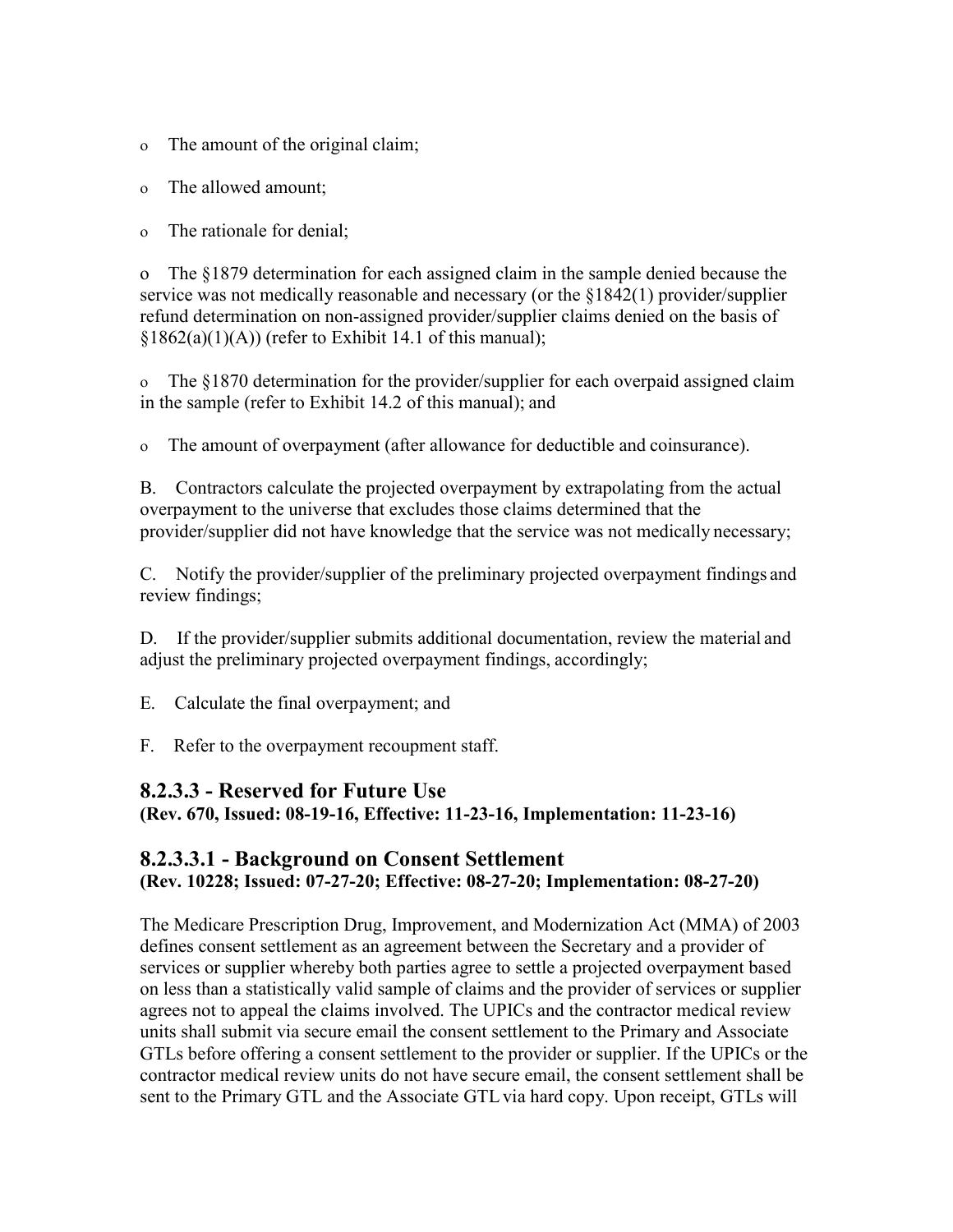forward the consent settlement to the Director of the Division of Benefit Integrity Management Operations. The UPICs and the contractor medical review units may contact the provider upon approval of the consent settlement. Consent settlement documents carefully explain, in a neutral tone, what rights a provider waives by accepting a consent settlement. The documents shall also explain in a neutral tone the consequences of not accepting a consent settlement. A key feature of a consent settlement is a binding statement that the provider agrees to waive any rights to appeal the decision regarding the potential overpayment. The consent settlement agreement shall carefully explain this, to ensure that the provider is knowingly and intentionally agreeing to a waiver of rights. Consent settlement correspondence shall contain:

1. A complete explanation of the review and the review findings;

- 2. A thorough discussion of §1879 and §1870 determinations, where applicable;
- 3. The consequences of deciding to accept or decline the consent settlement offer; and
- 4. It is rare that a UPIC will offer and develop a consentsettlement.

However, when the UPIC offers and develops a consent settlement, the AC or MAC shall administer the settlement.

# <span id="page-9-0"></span>**8.2.3.3.2 - Opportunity to Submit Additional Information Before Consent Settlement Offer**

**(Rev. 377, Issued: 05-27-11, Effective: 06-28-11, Implementation: 06-28-11)**

The Medicare Prescription Drug, Improvement, and Modernization Act of 2003, section  $935(a)(5)$  states the provider has the opportunity to submit additional information before being offered a consent settlement. Based on a postpayment review of the medical records, the contractor shall communicate in writing to the provider or supplier that:

- The preliminary evaluation of the records indicates there would be an overpayment;
- The nature of the problems in the billing and practice patterns identified in the evaluation;
- The steps that the provider or supplier can take to address the problems; and
- The provider or supplier has forty-five (45) days to furnish additional information concerning the medical records for the claims that have been reviewed.

If after forty-five (45) days, it is determined that there is still an overpayment, then the provider or supplier shall receive a consent settlement offer. If an overpayment is not warranted after additional review, then a follow-up letter shall be sent to the provider or supplier stating that no additional action is deemed necessary.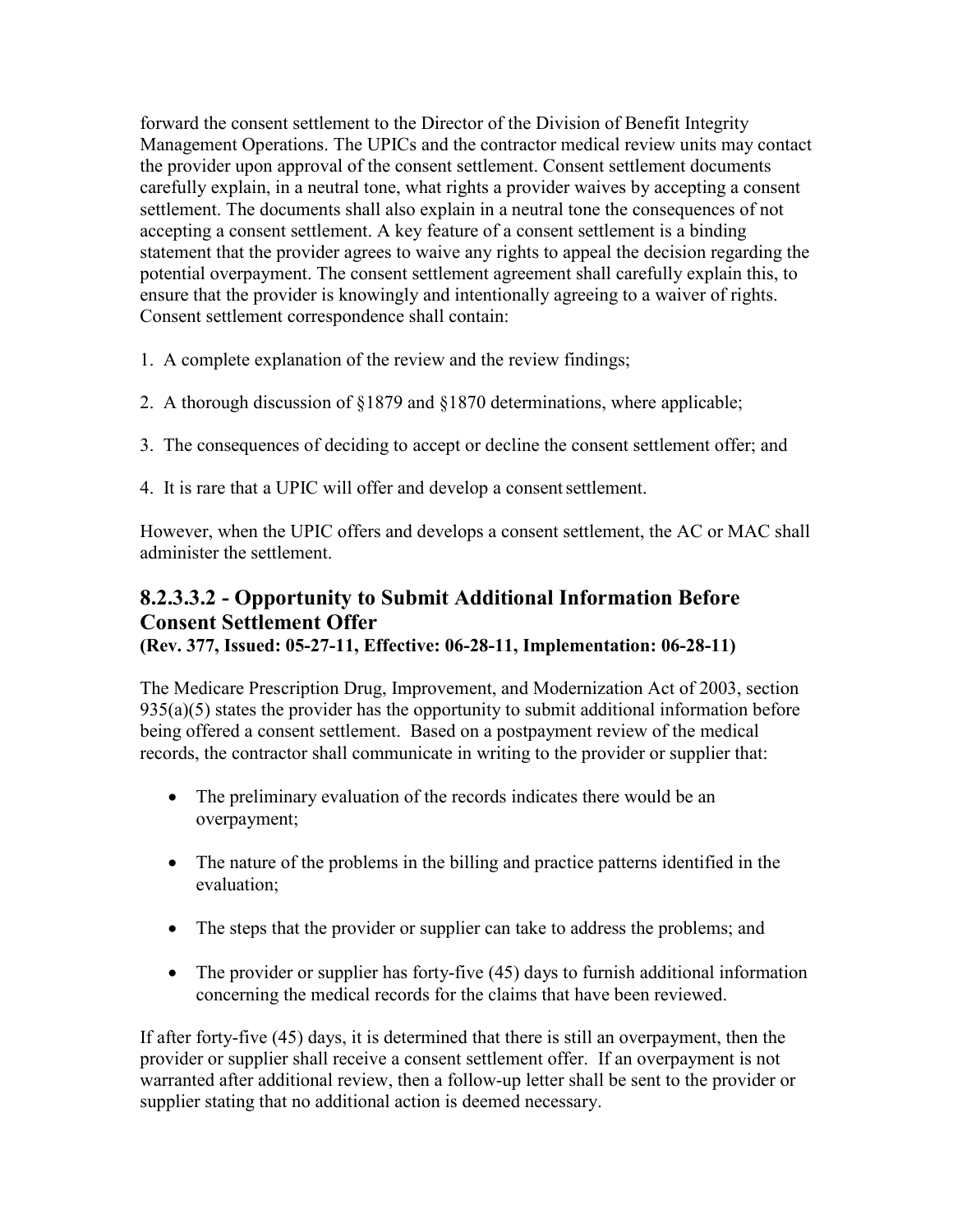## <span id="page-10-0"></span>**8.2.3.3.3 - Consent Settlement Offer (Rev. 10228; Issued: 07-27-20; Effective: 08-27-20; Implementation: 08-27-20)**

After the additional information concerning the medical records for the claims reviewed have been assessed and if it is still determined that there was an overpayment, the contractor shall offer the provider or supplier the opportunity to proceed with statistical sampling for overpayment estimation or a consent settlement. The UPICs and the contractor medical review units may choose to present the consent settlement letter to the provider or supplier in a face-to-face meeting. The consent settlement correspondence shall describe the two options available to the provider or supplier. The provider or supplier is given 60 days from the date of the correspondence to choose an option. If there is no response, Option 1 shall be selected by default.

## <span id="page-10-1"></span>**8.2.3.3.4 - Option 1 - Election to Proceed to Statistical Sampling for Overpayment Estimation**

**(Rev. 10228; Issued: 07-27-20; Effective: 08-27-20; Implementation: 08-27-20)**

If a provider or supplier fails to respond, this option shall be selected by default. For providers or suppliers who select this option knowingly or by default, thereby rejecting the consent settlement offer and retaining their full appeal rights, UPICs and the contractor medical review units shall:

- Notify the provider or supplier of the actual overpayment and refer to overpayment recoupment staff; and
- Initiate statistical sampling for overpayment estimation of the provider's or supplier's claims for the service under review following instructions in the Program Integrity Manual, chapter 8, §8.4

If the review results in a decision to recoup the overpayment, the overpayment collection shall be initiated within 12 months of the decision.

## <span id="page-10-2"></span>**8.2.3.3.5 - Option 2 - Acceptance of Consent Settlement Offer (Rev. 377, Issued: 05-27-11, Effective: 06-28-11, Implementation: 06-28-11)**

A provider or supplier accepting Option 2 waives any appeal rights with respect to the alleged overpayment. Providers or suppliers selecting Option 2 that have any additional claims shall not be audited for the service under review within the same time period.

Model language for the consent settlement documents can be found in PIM Exhibit 15.

## <span id="page-10-3"></span>**8.2.3.3.6 - Consent Settlement Budget and Performance Requirements for ACs**

**(Rev. 10228; Issued: 07-27-20; Effective: 08-27-20; Implementation: 08-27-20)**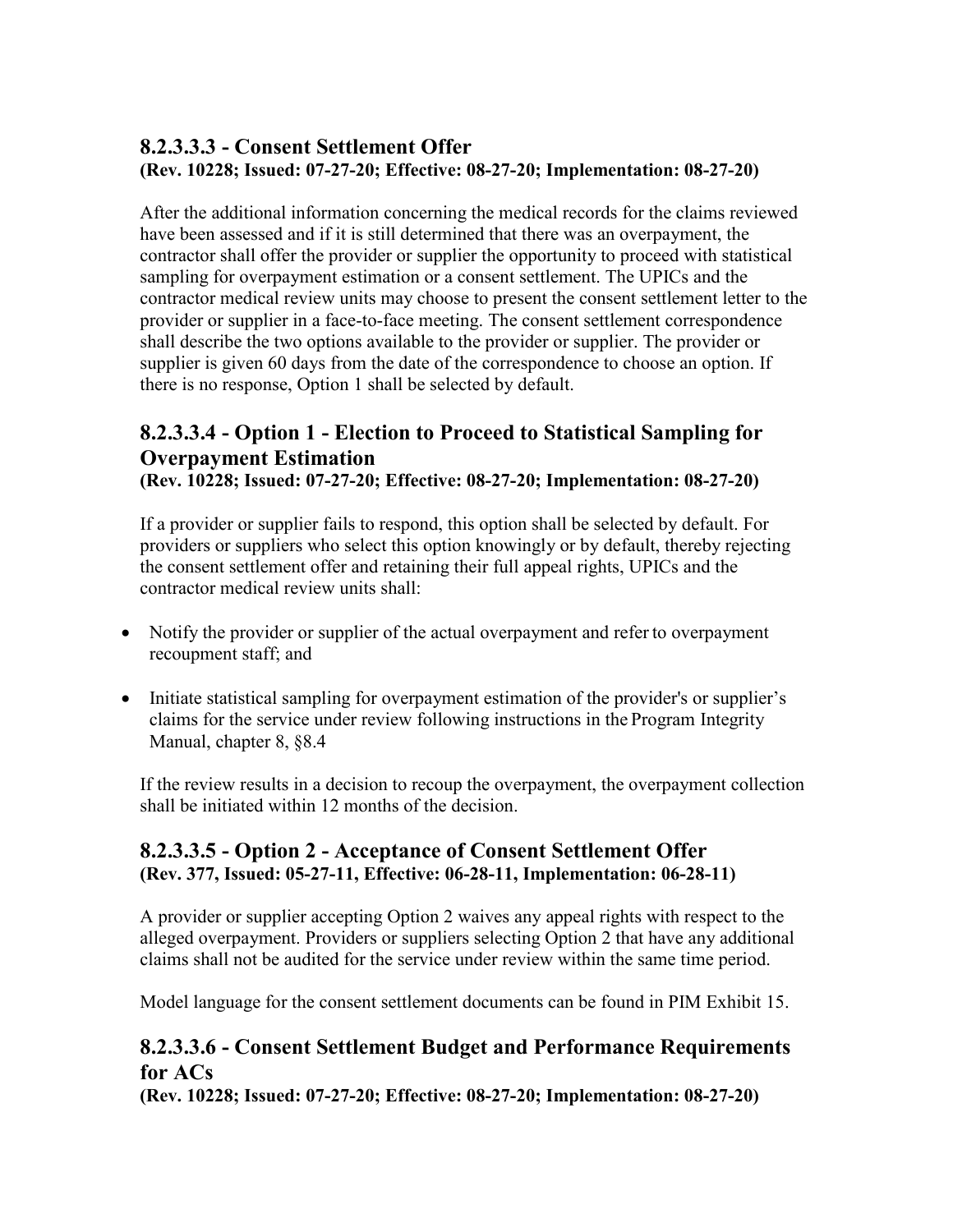When supporting UPICs in consent settlements, the ACs shall report these costs in the UPIC support activity code 23201.

## <span id="page-11-0"></span>**8.2.4 - Coordination With Audit and Reimbursement Staff (Rev. 670, Issued: 08-19-16, Effective: 11-23-16, Implementation: 11-23-16)**

MAC MR staff must work closely with their Audit/Reimbursement staff from the beginning of the postpayment process to ensure that the universe selected is appropriate and that overpayments and underpayments are accurately determined and reflected on the provider's cost report. They furnish the Audit/Reimbursement staff the following information upon completion of the postpayment review:

- The sample documentation contained in Pub. 100-08, chapter 3, section 3.5.2;
- The identification of incorrectly paid or incorrectly denied services; and
- All other information required by the Cost Report Worksheets in Pub. 100-08, chapter 3, section 3.5.2 and applicable Exhibits.

They also furnish the above information if adjustments are made as a result of appeals.

In most instances, the Audit/Reimbursement staff will:

- Determine the overpayment to be recovered based on MR findings and pursue the recovery of the overpayment; and
- Use the information MR provides on their postpayment review findings to ensure an accurate settlement of the cost report and/or any adjustments to interim rates that may be necessary as a result of the MR findings. To preserve the integrity of Provider Statistical and Reimbursement Report (PS&R) data relative to paid claims and shared systems data relative to denied claims, and to ensure proper settlement of costs on provider cost reports, the same data must be used when the projection is made as was used when the sample was selected. Individual claims will not be adjusted. In the event that a cost report has been settled, Audit/Reimbursement staff will determine the impact on the settled cost report and the actions to be taken.

Projections on denied services must be made for each discipline and revenue center when PPS is not the payment method.

When notifying the provider of the review results for cost reimbursed services, MR must explain that the stated overpayment amount represents an interim payment adjustment. Indicate that subsequent adjustments may be made at cost report settlement to reflect final settled costs.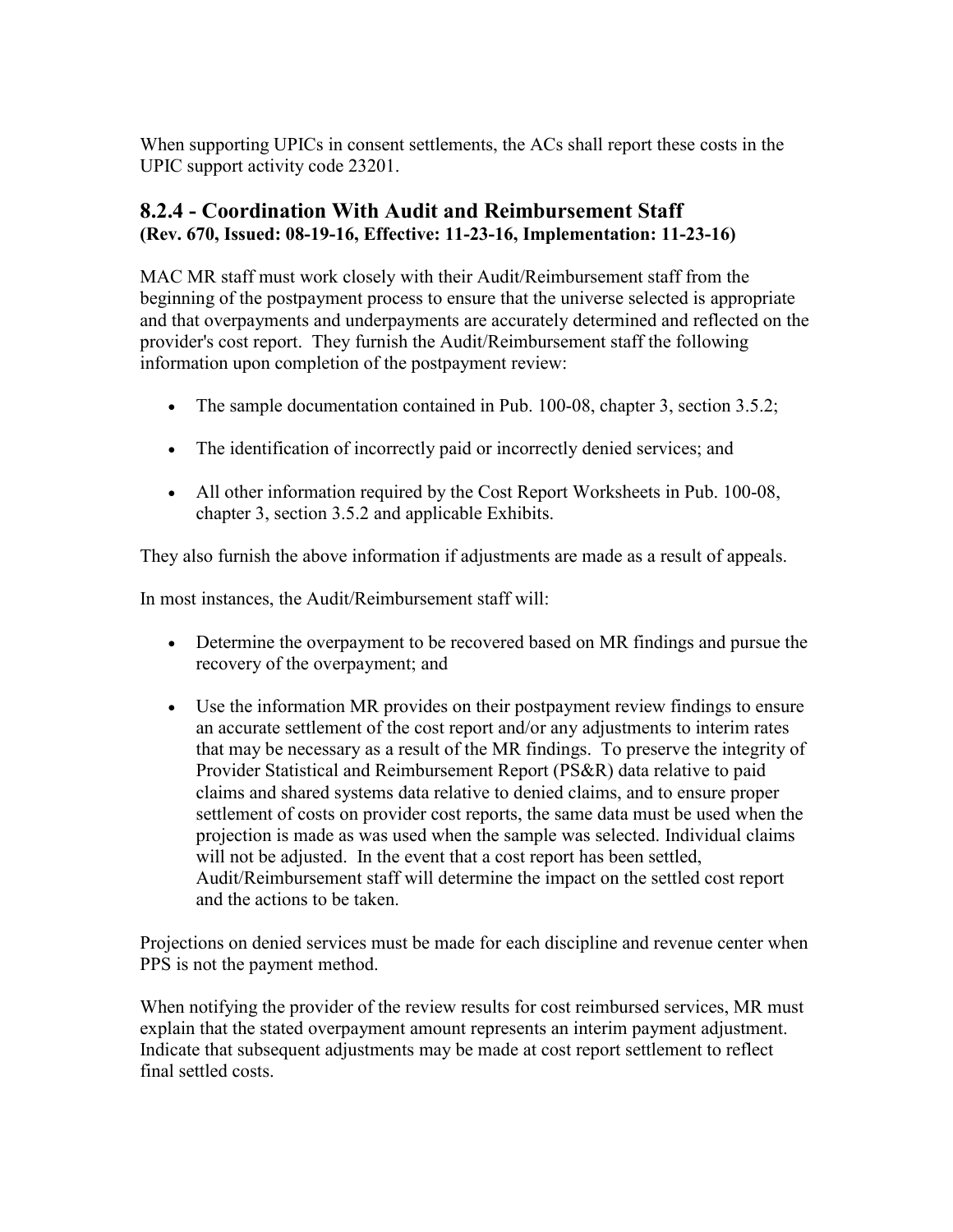Information from the completed Worksheets 1 - 7 must be routed to the Audit and Reimbursement staff. In addition to the actual and projected overpayment amounts, the information must provide the number of denied services (actual denied services plus projected denied services) for each discipline and the amounts of denied charges (actual denied amounts plus projected denied amounts) for supplies and drugs.

Upon completion of the review, furnish the Audit and Reimbursement staff with the information listed in the Program Integrity Manual.

## <span id="page-12-0"></span>**8.3 – Suspension of Payment**

<span id="page-12-1"></span>*(Rev. 11032; Issued: 09-30-21; Effective: 10-12-21; Implementation: 11-10-21)*

### **This section applies to Medicare Administrative Contractors (MACs) and Unified Program Integrity Contractors (UPICs).**

### **Hereinafter, suspension of payment may be referenced as "payment suspension."**

Requests for Suspension of Payment ("Payment Suspension") may be approved when there is reliable information that an overpayment exists, when payments to be made may not be correct, or when there is a credible allegation of fraud existing against a provider. The process by which the UPIC notifies and coordinates with the MAC to implement a CMS-approved suspension of payment shall be documented in the Joint Operating Agreement (JOA) between the MAC and the UPIC. The UPICs shall advise and coordinate the imposition of a payment suspension with the appropriate MAC when a payment suspension has been approved by CMS. The UPIC shall perform the necessary medical review and development of overpayments for payment suspensions that have received CMS approval, when appropriate.

Medicare authority to withhold payment in whole or in part for claims otherwise determined to be payable is found in federal regulations at 42 CFR §405.370-375, which provide for the suspension of payments.

All payment suspensions shall be referred to the CMS/Center for Program Integrity (CPI) via the *Unified Case Management System (UCM)* for approval. UPICs shall notify their appropriate CPI Contracting Officer's Representative (COR)/Business Function Lead (BFL) of the submission by providing the *UCM* number via email.

### **8.3.1 – When Suspension of Payment May Be Used (Rev. 10228; Issued: 07-27-20; Effective: 08-27-20; Implementation: 08-27-20)**

A payment suspension may be used when there is:

Reliable information that an overpayment exists, but the amount of the overpayment is not yet determined;

Reliable information that the payments to be made may not be correct;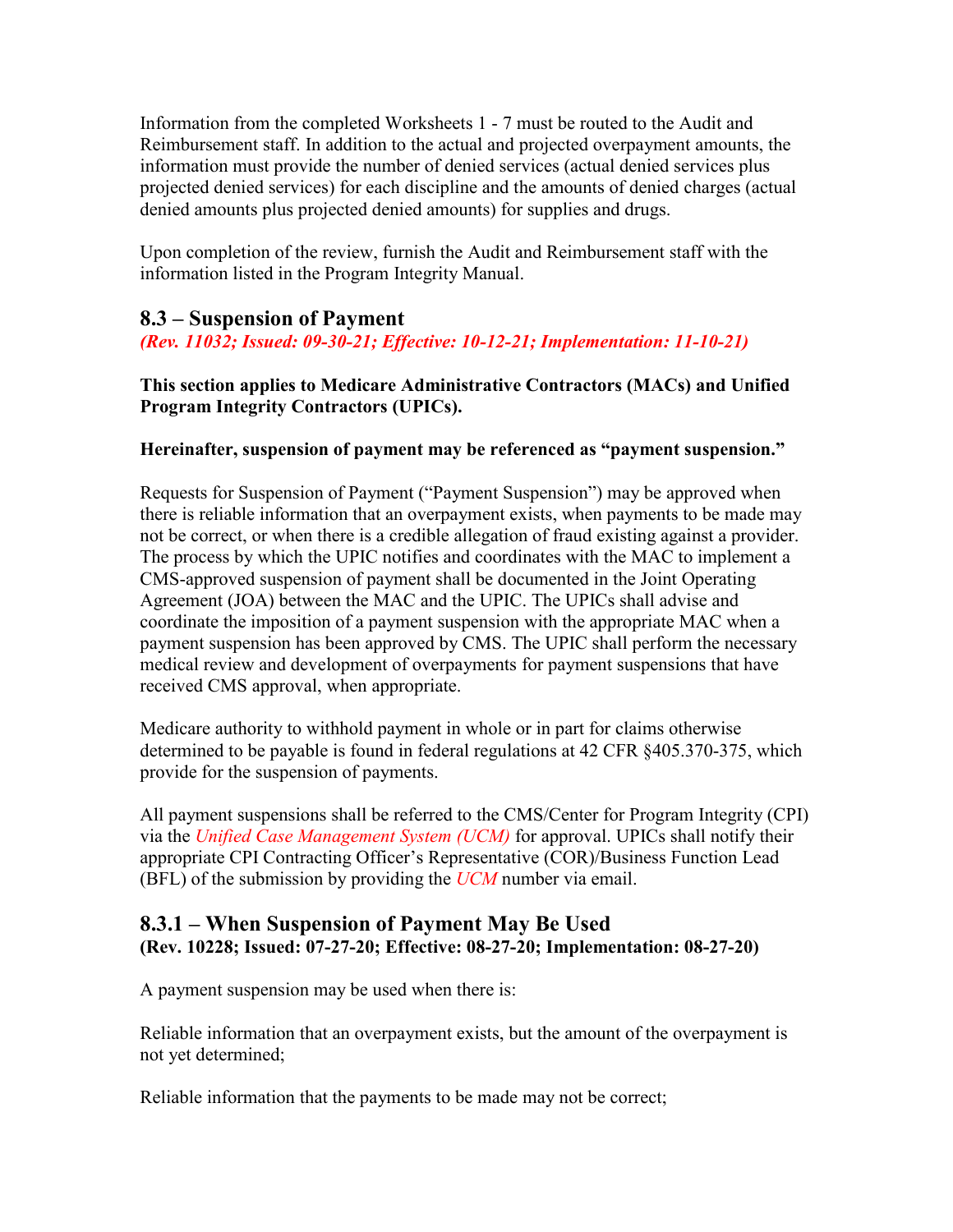Reliable information that the provider fails to furnish records and other essential information necessary to determine the amounts due to the provider;

In cases of suspected fraud, a payment suspension may be used when there is a credible allegation of fraud.

These above reasons for implementing a payment suspension are described more fully below.

**NOTE:** If a payment suspension is approved, this edit of withholding of Medicare funds takes precedent over any other edits withholding money in the MAC systems. When it is time to terminate the payment suspension, the withheld funds must first be applied to the Medicare overpayment(s) and any excess is then applied to any other outstanding overpayments or debts owed to CMS or HHS in accordance with 42 CFR §405.372(e), unless otherwise directed by CMS.

**NOTE:** For providers that file cost reports, a payment suspension may have little impact. If the provider is receiving periodic interim payments (PIP), the interim payments may be suspended. If the provider is not receiving PIPs, a payment suspension will affect the settlement of the cost report. When an overpayment is determined, the amount is not included in any settlement amount on the cost report. For example, if the A/B MAC (A) has withheld (suspended) \$100,000 when the cost report is settled, the A/B MAC (A) would continue to hold the \$100,000. This means that if the cost report shows the Medicare program owing the provider \$150,000, the provider would only receive \$50,000 until the payment suspension action has been terminated. If the provider owes the Medicare program money at settlement, the amount of the suspended payment would increase the amount owed by the provider. In most instances, A/B MACs (A) should adjust interim payments to reflect projected cost reductions. The contractors are to limit the adjustment to the percentage of potential fraud or the total payable amount for any other reasons. For example, if the potential fraud involved five percent of the periodic interim rate, the reduction in payment is not to exceed five percent. Occasionally, suspension of all interim payments may be appropriate.

**NOTE:** If a payment suspension is approved for a home health agency, all Requests for Anticipated Payments (RAPs) are to be suppressed (disapproved) in accordance with 42 C.F.R. §409.43(c)(2). The UPIC shall make this request to CPI as part of its request for a payment suspension.

In addition, CMS may suppress RAP payments for program integrity concerns absent a payment suspension. If the UPIC determines that a RAP suppression is appropriate they shall submit the following information to CMS:

- Are final bills being submitted by the HHA? Yes or No
- Indicate the volume (dollar and number of claims) of RAPs for the past 12 months.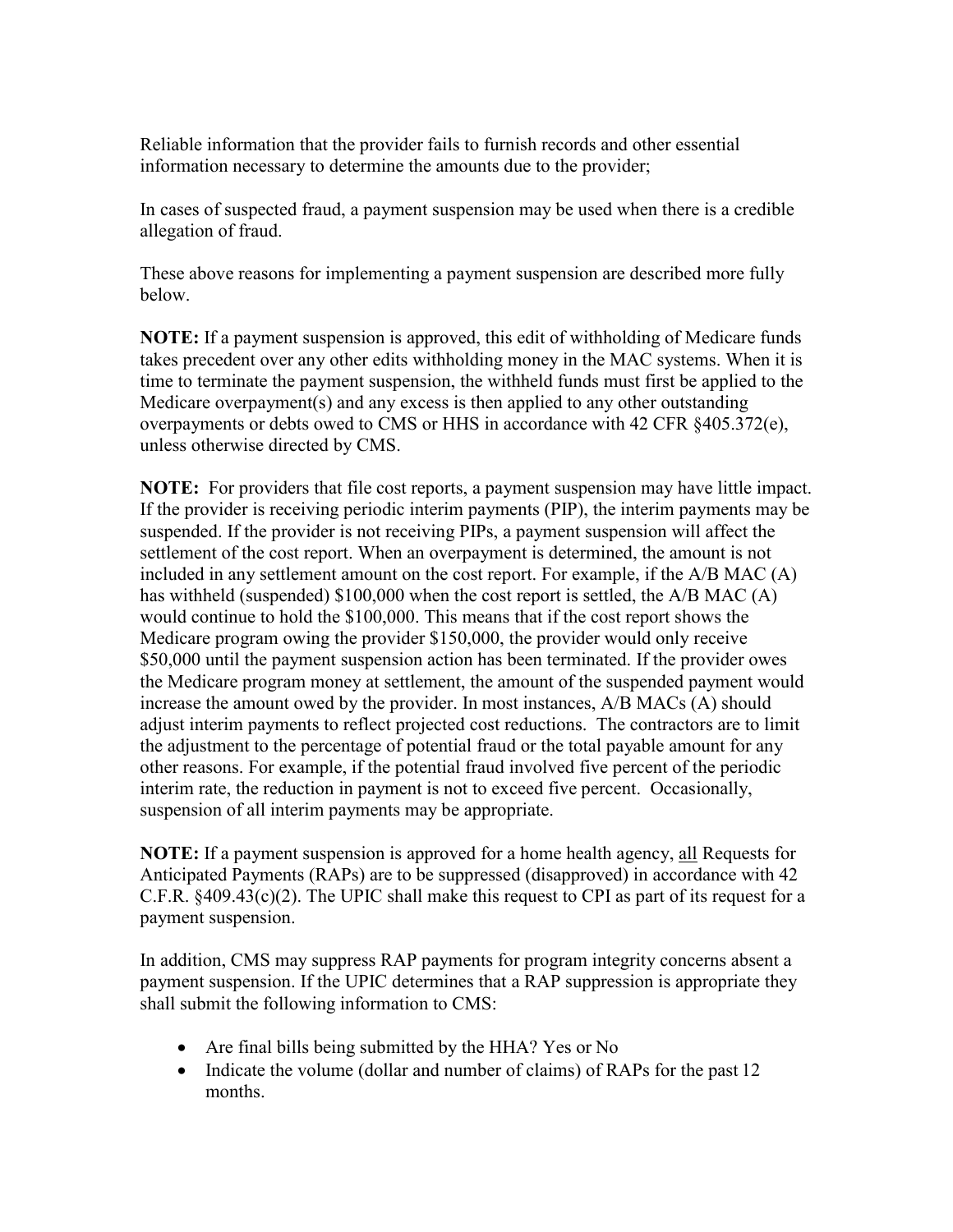• A brief summary supporting the request for RAP suppression.

## <span id="page-14-0"></span>**8.3.1.1 – Credible Allegation of Fraud Exists Against a Provider - Fraud Suspensions**

*(Rev. 11032; Issued: 09-30-21; Effective: 10-12-21; Implementation: 11-10-21)*

A payment suspension may be used when the UPIC, law enforcement, or CMS determines that a credible allegation of fraud exists against a provider or supplier (hereinafter referred to as provider). For purposes of section 8.3 et seq., these types of payment suspensions will be called "fraud suspensions."

Fraud suspensions may also be imposed for reasons not typically viewed within the context of false claims. For example:

- The Quality Improvement Organization (QIO) has reviewed inpatient claims and determined that the diagnosis related groups (DRGs) have been upcoded.
- The UPIC or MAC may suspect a violation of the physician self-referral ban. For this reason, the violation may be considered the cause for a payment suspension since claims submitted in violation of this statutory provision must be denied and any payments made would constitute an overpayment.
- Even though services are rendered and may be determined as medically necessary and reasonable by the Medicare contractor, law enforcement has credible allegations of kickbacks.
- Forged signatures on medical record documentation (e.g., Certificates of Medical Necessity (CMN), treatment plans, etc.) and/or other misrepresentations on Medicare claims or associated forms to obtain payment that would result in an overpayment determination.

Whether or not the UPIC recommends a payment suspension to CMS, the final determination is determined on a case-by-case basis and requires review and analysis of the allegation and facts. The following information is provided to assist the UPIC in deciding when to recommend a payment suspension to CPI.

### **A. Complaints**

There is considerable latitude with regard to complaints alleging fraud, waste, and abuse. The provider's Medicare history, including the volume and frequency of complaints concerning the provider, and the nature of the complaints all contribute to whether a payment suspension should be referred to CPI. If there is a credible allegation(s) that a provider is submitting or may have submitted false claims, the UPIC may recommend a fraud suspension to CPI only after the UPIC has vetted the provider in accordance with Pub. 100-08, chapter 4, section 4.6. (If the MAC identifies the potential fraud issue from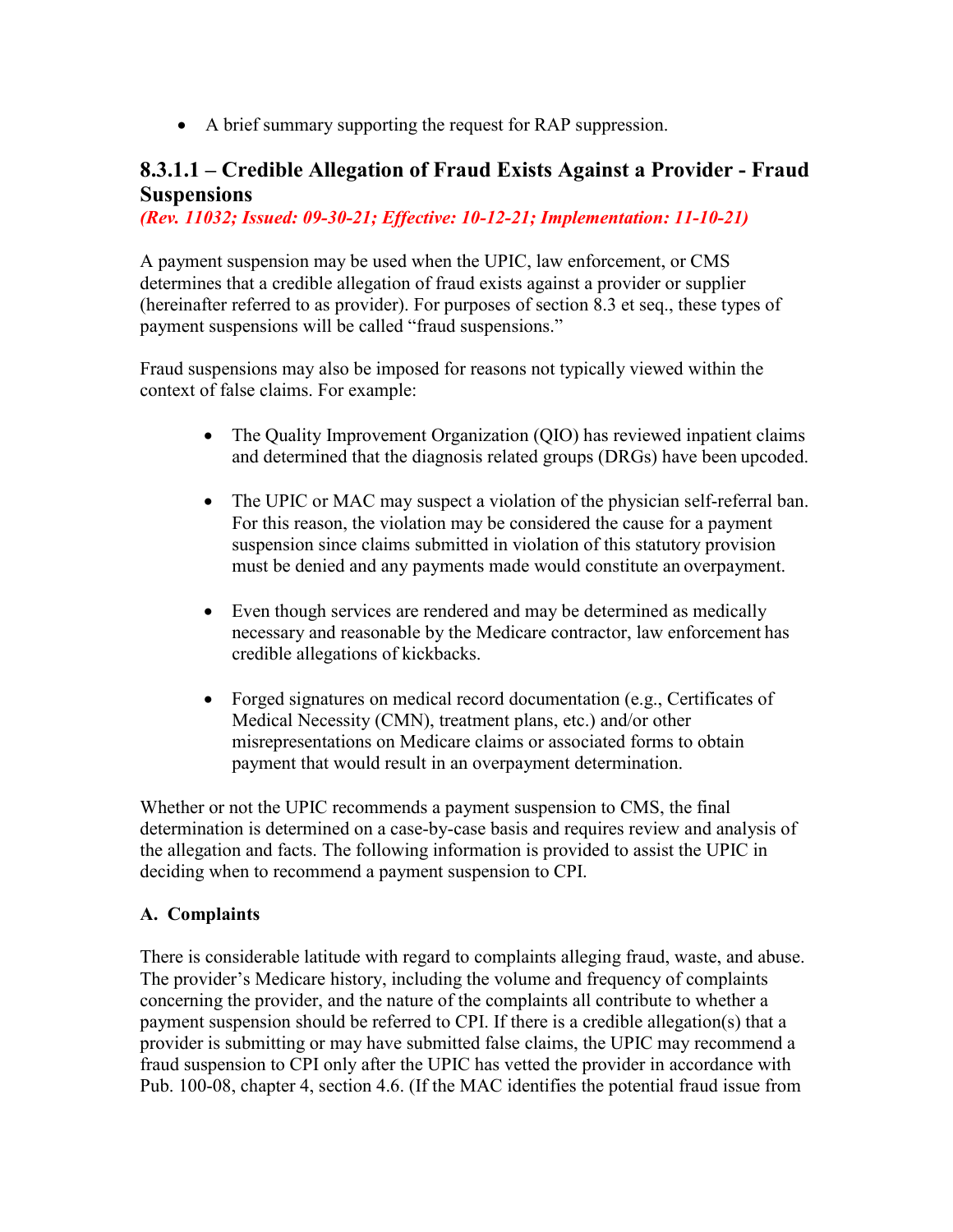a complaint, the MAC shall refer its information to the respective UPIC for development).

### **B. Requests for Suspension of Payment**

For initial UPIC requests to suspend payments, the UPIC shall inform its assigned BFL of the potential suspension. The BFL will discuss all findings with the UPIC. After informing the BFL about the suspension, the contractor shall submit the payment suspension request via the *UCM* if the contractor determines such action is warranted. The Payment Suspension Administrative Action Request (AAR), draft suspension notice, and all other relevant documentation that supports the suspension request shall be uploaded by the contractor as part of the *UCM* submission.

The UPIC shall also prepare and submit, if appropriate, a payment suspension referral package to CPI via the *UCM* for all requests received from (but not limited to):

- CMS
- Office of Inspector General (OIG)
- Federal Bureau of Investigation (FBI)
- Assistant United States Attorney (AUSA)
- Other law enforcement agencies

### **C. Other Situations**

Other situations that may be considered when recommending a fraud suspension to CPI include, but are not limited to:

- Provider has pled guilty to, or been convicted of, Medicare, Medicaid, TRICARE, or private health care fraud and is still billing Medicare for services;
- Federal/State law enforcement has subpoenaed the records of, or executed a search warrant upon, a health care provider billing Medicare;
- Provider has been indicted by a Federal Grand Jury for fraud, theft, embezzlement, breach of fiduciary responsibility, or other misconduct related to a health care program;
- Provider presents a pattern of evidence of known false documentation or statements sent to the UPIC or the MAC; e.g., false treatment plans, false statements on provider application forms.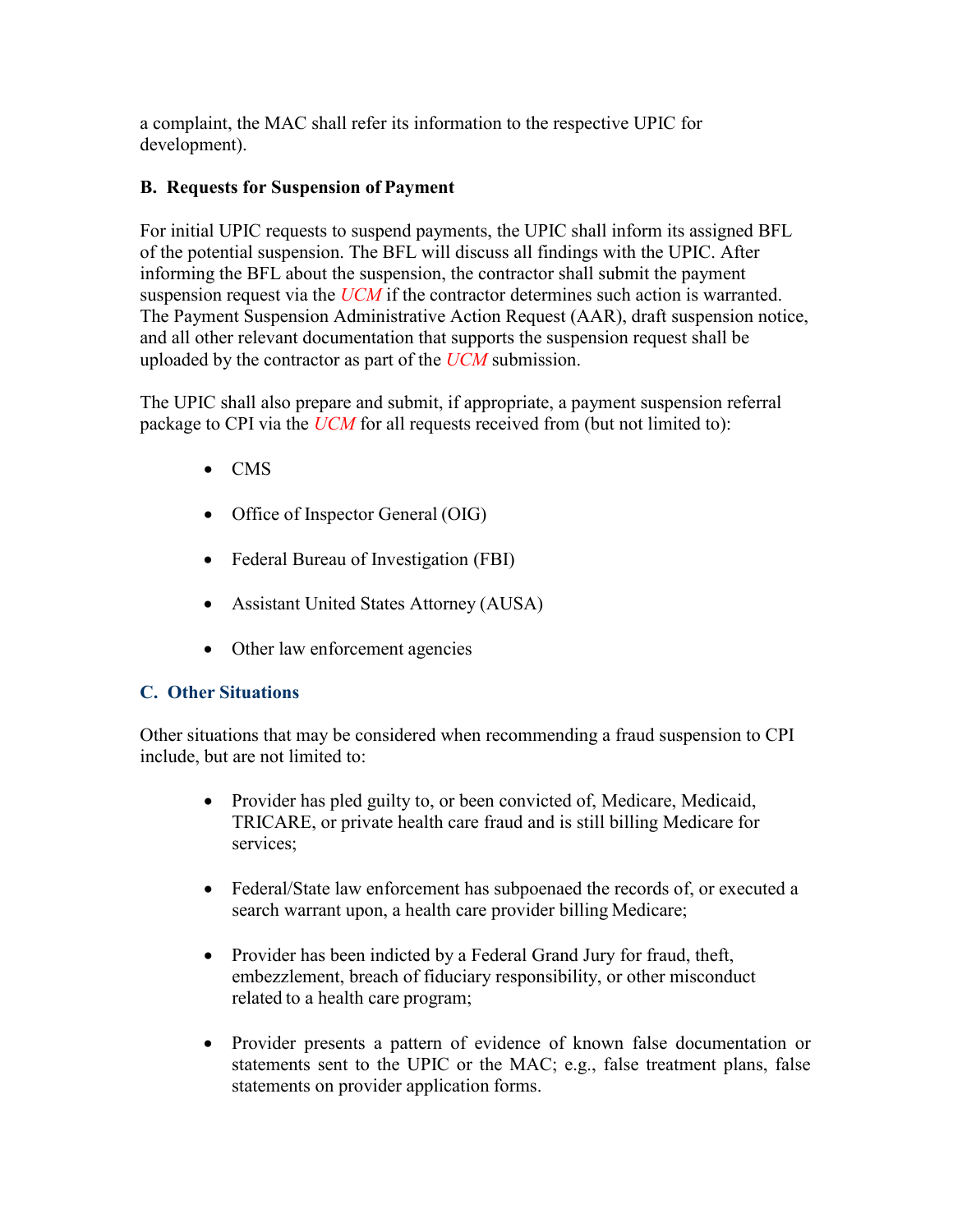#### **D. Good Cause Exceptions**

Reference is made in 42 CFR §405.371(b)(1) that allows for good cause exceptions to not suspend payments or continue a payment suspension when there are credible allegations of fraud. These exceptions may be considered for approval by CMS if any apply:

- Law enforcement has requested that a payment suspension not be imposed because such action may compromise or jeopardize itsinvestigation;
- CMS/CPI has determined that a beneficiary access to care issue may exist and potentially cause a danger to life or health in whole or part;
- CMS/CPI has been determined that other administrative remedies may be implemented that would be more effective in protecting Medicare funds (such as revocation, prepayment review); or
- CMS determines that the imposition or the continuation of a payment suspension is not in the best interest of the Medicare program.

Every 180 calendar days after the initiation of a payment suspension based on credible allegations of fraud, CMS is required to evaluate whether there is good cause to terminate the payment suspension. Good cause to terminate a payment suspension is deemed to exist if the payment suspension has been in effect for 18 months. However, there are two exceptions. The first exception is that the case has been referred to and is being considered by the OIG for an administrative action such as a civil monetary penalty or permissive exclusion, or such administrative action is pending, and the OIG has made its request to not terminate the payment suspension in writing. The second exception is that the Department of Justice has submitted a written request to extend the payment suspension based on the ongoing investigation and its anticipation of filing a criminal or civil action or both, or based on a pending criminal or civil action or both. (See 42 CFR §405.371(b)(2) and §405.371(b)(3).)

CMS/CPI makes the final decision on whether good cause to terminate exists, based on the totality of the circumstances. For all fraud suspensions, the UPICs shall submit requests to CPI via the *UCM* within 14 calendar days before the suspension expires. CPI will evaluate the request to consider whether good cause to terminate the payment suspension exists.

## <span id="page-16-0"></span>**8.3.1.2 – Reliable Information that an Overpayment Exists - General Suspensions**

<span id="page-16-1"></span>*(Rev. 11032; Issued: 09-30-21; Effective: 10-12-21; Implementation: 11-10-21)*

A payment suspension may be implemented when the MAC, UPIC, or CMS possesses reliable information that an overpayment exists. In this situation, the MAC shall refer its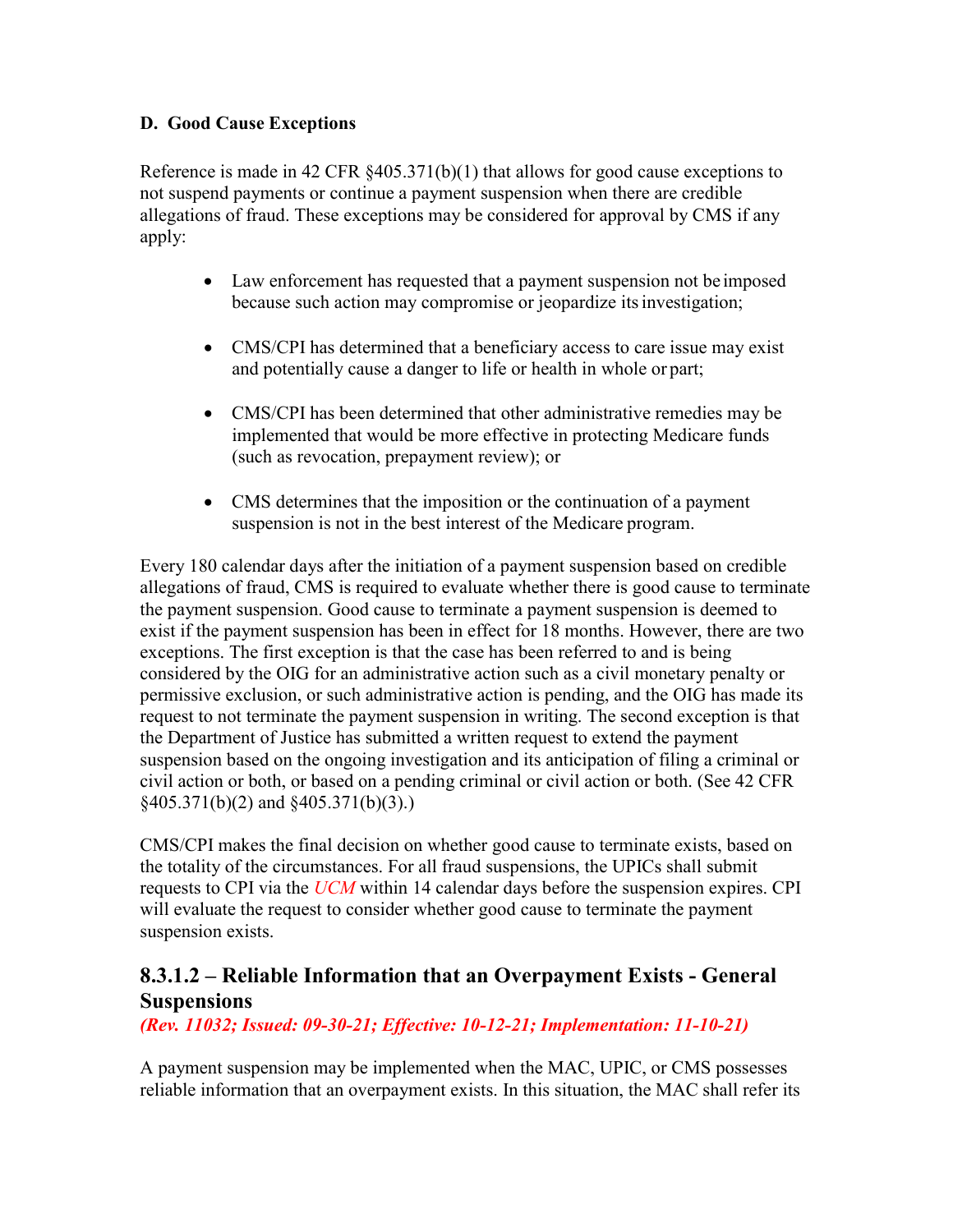information to the respective UPIC for development of a potential suspension. The UPIC shall refer a payment suspension to CPI via the *UCM* for consideration. For the purposes of this section, these types of payment suspensions will be called "general suspensions."

**EXAMPLE** (including but not limited to): Several claimed services identified from either a prepayment or post-payment review were determined to be non-covered or miscoded. It has been determined that there is a pattern of noncompliant billings (the provider has billed this service many times before) and it is suspected that there may be a substantial number of additional non-covered or miscoded claims paid in the past.

# **8.3.1.3 – Reliable Information that the Payments to Be Made May Not Be Correct - General Suspensions**

**(Rev. 10228; Issued: 07-27-20; Effective: 08-27-20; Implementation: 08-27-20)**

A payment suspension may be implemented when the MAC or UPIC or CMS possesses reliable information that the payments to be made may not be correct. In this situation, the MAC shall refer its information to the respective UPIC for development of a potential suspension. The UPIC shall refer a payment suspension to CPI for consideration. Forthe purposes of this section, these types of payment suspensions will be called "general suspensions."

**EXAMPLE** (including but not limited to): Several claimed services identified from a post-payment review were determined to be non-covered or miscoded. It has been determined that the provider has not changed its billing behavior and it is suspected that there may be a continuance of non-covered or miscoded claimed services to be billed in the future.

### <span id="page-17-0"></span>**8.3.1.4 – Provider Fails to Furnish Records and Other Requested Information - General Suspensions (Rev. 10228; Issued: 07-27-20; Effective: 08-27-20; Implementation: 08-27-20)**

A payment suspension may be used when the MAC, UPIC, or CMS possesses reliable information that the provider has failed to furnish records and other information requested or that is due, and which is needed to determine the amounts due the provider. In this situation, the MAC shall refer its information to the respective UPIC for development of a potential suspension. The UPIC shall refer a payment suspension to the CPI for consideration. For the purposes of this section, these types of payment suspensions will be called "general suspensions."

**EXAMPLE (including but not limited to):** During a post-payment review, medical records and other supporting documentation are solicited from the provider to support payment. The provider fails to submit the requested records after two attempts. The UPIC may request a payment suspension due to non-response from the provider.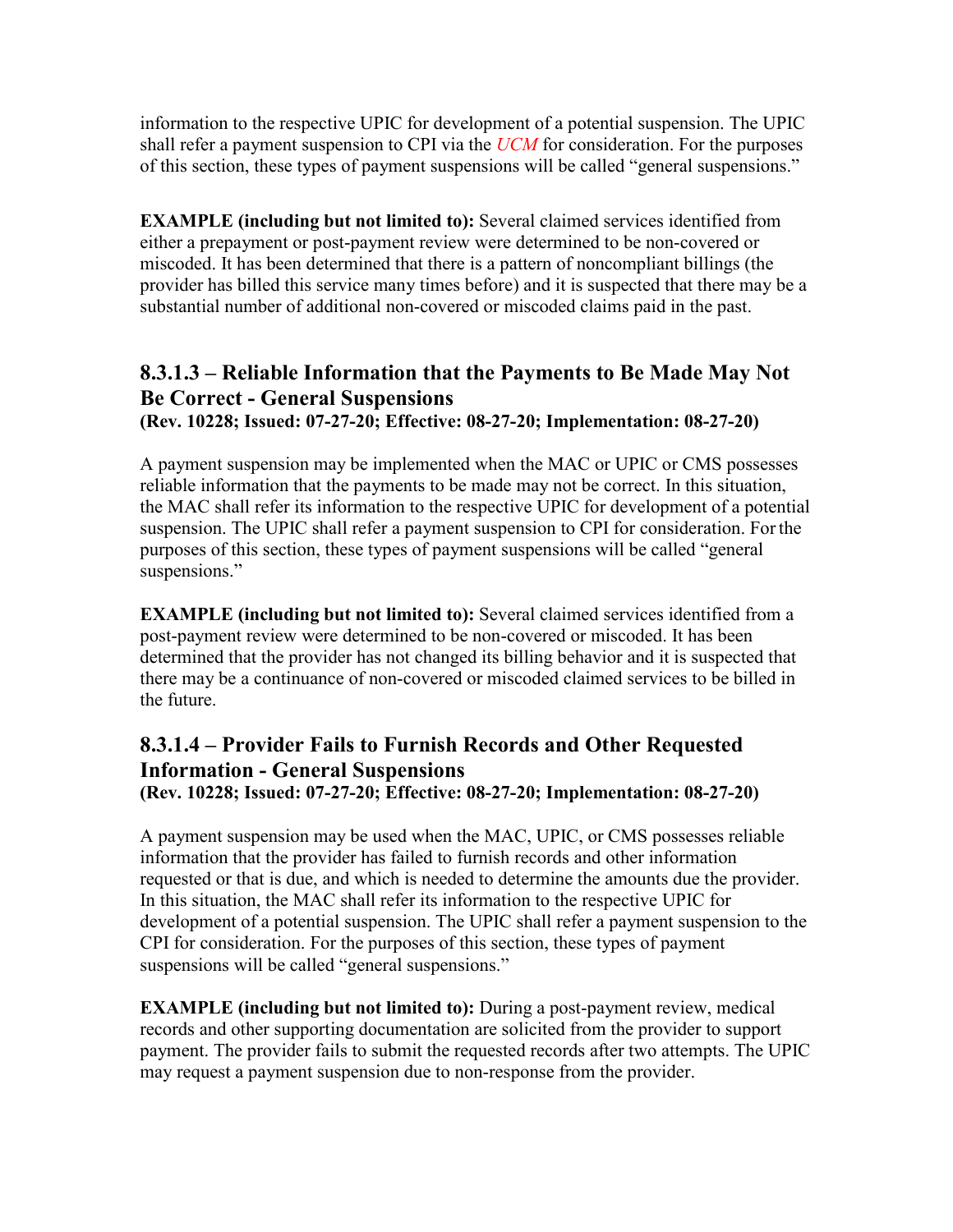In lieu of imposing a payment suspension, the MAC or UPIC may deny the paid claims because the provider failed to provide the requested documentation after two attempts. In either case, the MAC or UPIC should determine if the provider is continuing to submit claims for the services in question and take appropriate action(s) to correct the behavior.

**NOTE**: In the above example, if the only reason for the payment suspension is the failure by the provider to furnish the requested records, and if the provider does eventually provide the requested information, the UPIC shall discuss this matter with CPI for guidance.

**EXAMPLE (including but not limited to)**: The provider fails to timely file an acceptable cost report. Refer to 42 CFR §405.371(d). (NOTE: Such requests regarding the timely filing of an acceptable cost report shall be submitted only to and approved by the CMS, Office of Financial Management and not CPI.)

## <span id="page-18-0"></span>**8.3.2 – Procedures for Implementing a Payment Suspension (Rev. 670, Issued: 08-19-16, Effective: 11-23-16, Implementation: 11-23-16)**

## <span id="page-18-1"></span>**8.3.2.1 – CMS Approval**

*(Rev. 11032; Issued: 09-30-21; Effective: 10-12-21; Implementation: 11-10-21)*

If the UPIC believes that a UPIC-initiated Payment Suspension and/or RAP suppression is a viable option for an investigation, they shall update *UCM* appropriately to ensure the case is included on the next case coordination meeting agenda for discussion. For national or multi-regional suspensions, only the lead UPIC shall discuss the suspension at the case coordination meeting.

During the case coordination meeting, if CMS agrees that the criteria for Payment Suspension and/or RAP suppression is met, CMS will instruct the UPIC to submit the Payment Suspension request(s) and RAP suppression request(s) with the completed Administrative Action Review (AAR) form to IAG through the *UCM*. The IAG Payment Suspension team member will review the submissions and make a formal determination as to whether a Payment Suspension and/or RAP suppression is a viable option.

During the case coordination meeting, the UPIC may receive additional guidance from CMS related to subsequent actions related to these investigations. If the UPIC has questions following the case coordination meeting, the UPIC shall coordinate with its COR, IAG BFL, and IAG suspension team member.

When a payment suspension is approved by CPI, the UPIC shall inform the respective MAC of this action and the MAC shall effectuate the suspension of payments to the provider unless prior notice of the payment suspension is necessary. When prior notice is necessary, the MAC shall effectuate the suspension of payment in concert with the established date from the payment suspension notice. The MACs shall ensure that all money on the payment floor is not released to the provider after the effective date of the suspension and the money is withheld in accordance with the payment suspension rules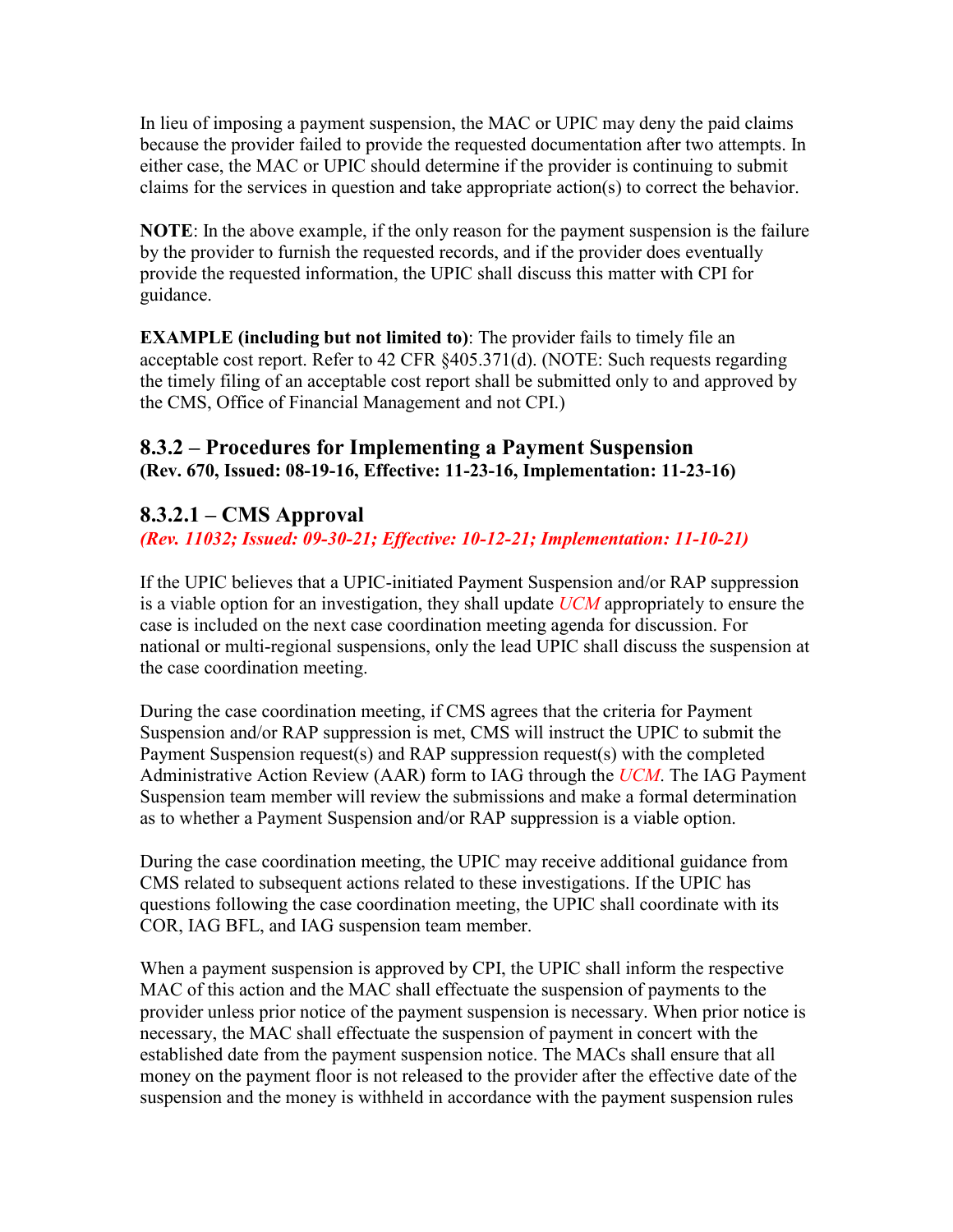and regulations. MACs shall provide an accounting of the money withheld on day one of the payment suspension to the UPIC. The UPIC shall enter this amount in the *UCM* as the first monetary entry.

Unless otherwise specified, when a payment suspension is imposed, no payments are to be released to the provider as of the effective date of the payment suspension. This includes payments for new claims processed, payments for adjustments to claims previously paid, interim PIPs, and RAPs. If it is discovered that money is released to the provider after the effective date of the payment suspension, the MAC or UPIC shall contact CPI for guidance.

## <span id="page-19-0"></span>**8.3.2.2 – The Notices Involving Payment Suspensions (Rev. 10228; Issued: 07-27-20; Effective: 08-27-20; Implementation: 08-27-20)**

The UPICs shall use the following exhibits in this manual as the model notices when preparing the draft notices for CMS approval:

- The Notice to Suspend Payments (Refer to Exhibits 16A to 16D)
- The Notice to Extend the Payment Suspension (Refer to Exhibit 16E) The Notice to

Terminate the Payment Suspension (Refer to Exhibit 16F)

### <span id="page-19-1"></span>**8.3.2.2.1 – Issuing a Prior Notice versus Issuing a Concurrent Notice (Rev. 10228; Issued: 07-27-20; Effective: 08-27-20; Implementation: 08-27-20)**

UPICs shall inform the provider of the payment suspension action being taken. When prior notice is appropriate, the UPIC shall, in most instances, give at least 15 calendar days' prior notice before effectuating the payment suspension. Day one begins the calendar day after the notice is mailed.

- A. If the Medicare Trust Fund would be harmed by giving prior notice: the UPIC shall recommend to CPI not to give prior notice if, in the UPIC's opinion, any of the following apply:
	- 1. A delay in implementing the payment suspension will cause the overpayment to rise at an accelerated rate (i.e., dumping of claims);
	- 2. There is reason to believe that the provider may flee the MAC's jurisdiction before the overpayment can be recovered;
	- 3. The MAC or UPIC has first-hand knowledge of a risk that the provider will cease or severely curtail operations or otherwise seriously jeopardize its ability to repay its debts; or
	- 4. A delay may impact law enforcement's investigation.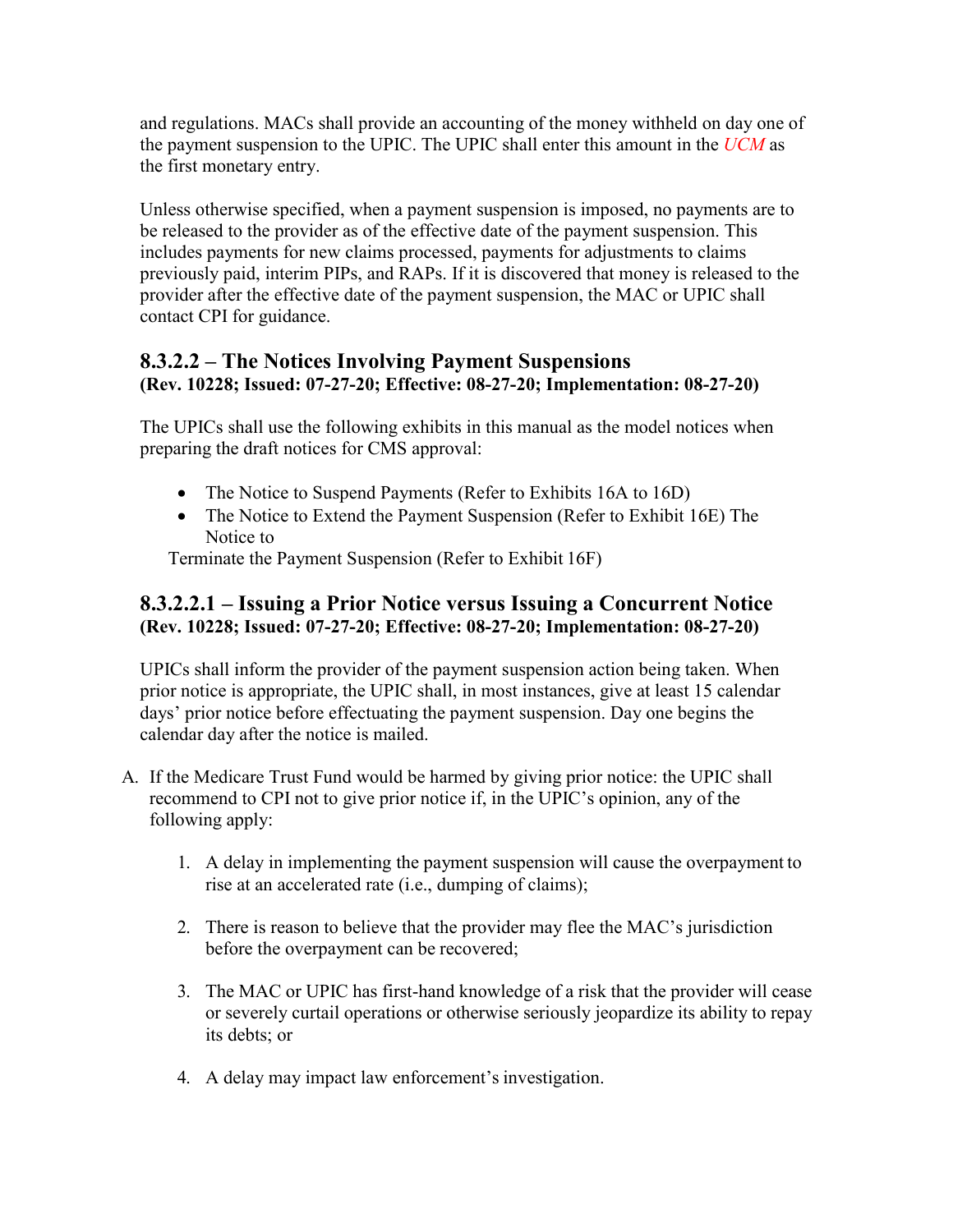If CPI approves waiver of the prior notice requirement, the UPIC shall send the provider notice concurrent with implementation of the payment suspension, but no later than 5 calendar days after the payment suspension is imposed. If additional time is needed to release the notice, the UPIC shall confer with CPI for guidance.

- B. If the reason for the payment suspension request is because the provider failed to furnish requested information, the UPIC shall recommend that CPI waive the prior notice. If CPI concurs to waive the prior notice requirement, the UPIC shall send the provider notice concurrent with implementation of the payment suspension, but no later than 5 calendar days after the payment suspension is imposed. If additional time is needed to release the notice, the UPIC shall confer with CPI for guidance.
- C. If the payment suspension request is a fraud suspension, the UPIC shall recommend to CPI that prior notice not be given. If CPI concurs to waive the prior notice requirement, the UPIC shall send the provider notice concurrent with implementation of the payment suspension, but no later than five calendar days after the payment suspension is imposed. If additional time is needed to release the notice, the UPIC shall confer with CPI for guidance.

## <span id="page-20-0"></span>**8.3.2.2.2 – Content of Payment Suspension Notice (Rev. 10228; Issued: 07-27-20; Effective: 08-27-20; Implementation: 08-27-20)**

The UPIC shall prepare a "draft notice" (in accordance with section 8.3.2.2 of this chapter) and send it, along with the recommendation and any other supportive information, to CPI for approval. The draft notice shall include, at a minimum:

- The date the payment suspension action will be or has been imposed;
- How long the suspension is expected to be in effect (**NOTE**: All payment suspensions shall be established in 180 calendar day increments.);
- The reason for suspending payment. (For fraud suspensions, the UPIC shall include the rationale to justify the action being taken.);

• In most notices, the UPIC shall identify and describe at least five example claims that are associated with the reason for the payment suspension, if available. The claim examples are to be the most current claims available unless otherwise directed by CMS. The notice shall only reference the example claim control number, the amount of payment, and the date of service;

- The extent of the payment suspension (i.e., 100 percent payment suspension or partial payment suspension, where less than 100 percent of payments are withheld);
- The payment suspension action is not appealable;
- CMS/CPI has approved implementation of the payment suspension;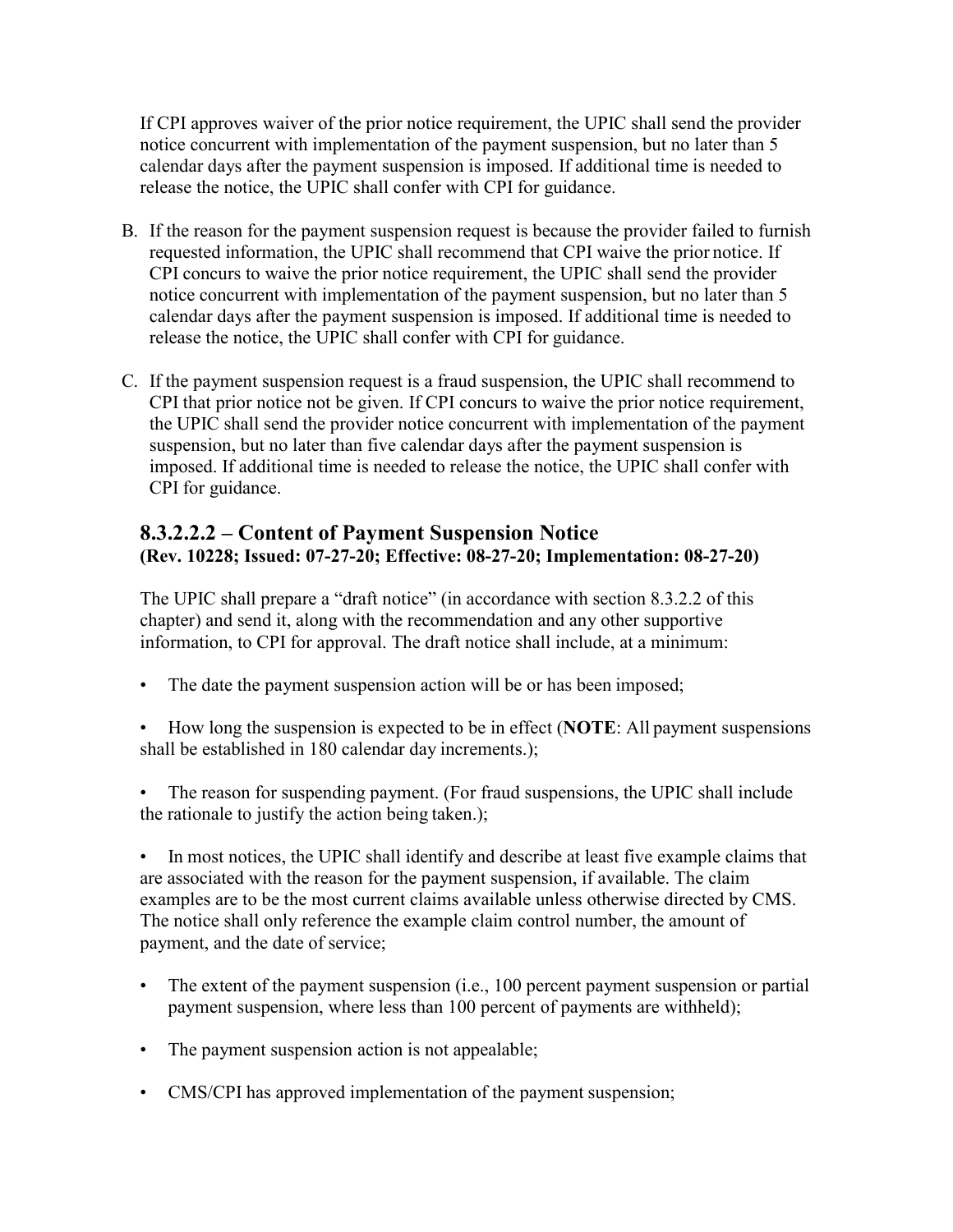- Documentation that the provider has been given the opportunity to submit a rebuttal statement within 15 calendar days of notification; and
- An address for the provider to mail the rebuttal.

## <span id="page-21-0"></span>**8.3.2.2.3 – Shortening the Notice Period for Cause (Rev. 10228; Issued: 07-27-20; Effective: 08-27-20; Implementation: 08-27-20)**

At any time, the UPIC may recommend to CPI that the prior notice be shortened during a previously approved notice period. Such a recommendation would be appropriate if the MAC or UPIC believes that the provider will intentionally submit additional claims prior to the effective date of the payment suspension. If CPI approves that the payment suspension is to be imposed earlier than indicated in the issued notice, the UPIC shall notify the provider in writing of the change and the reason. The UPIC shall draft a notice for CPI's approval before releasing the notice to the provider.

## <span id="page-21-1"></span>**8.3.2.2.4 – Mailing the Notice to the Provider**

*(Rev. 11032; Issued: 09-30-21; Effective: 10-12-21; Implementation: 11-10-21)*

After consultation with and approval from CPI, the UPIC shall send the approved payment suspension notice (initial, responses to rebuttals, extensions, and terminations) to the provider. All such notices shall be sent via USPS certified mail or utilizing other commercial mail carriers that allow the tracking of the correspondence to ensure receipt by the provider. In the case of fraud suspensions, the UPIC shall send an informational copy to the OIG, FBI, or the AUSA for its file, if law enforcement has been previously involved and/or has an active investigation/case on the provider. The UPIC shall also upload the signed copies of all notices released to the provider into the *UCM.*

## <span id="page-21-2"></span>**8.3.2.2.5 – Opportunity for Rebuttal**

*(Rev. 11032; Issued: 09-30-21; Effective: 10-12-21; Implementation: 11-10-21)*

If the payment suspension is approved with prior notice, the provider is afforded an opportunity to submit to the UPIC a statement within 15 calendar days indicating why the payment suspension action should not be imposed. However, this time may be shortened or lengthened for cause. (See 42 CFR §405.374(b).)

If the payment suspension is approved without prior notice, the provider is also afforded an opportunity to submit to the UPIC a statement as to why the payment suspension action should not be imposed. (See 42 CFR §405.372(b)(2).) For purposes of consistency for both prior notice and no prior notice, CMS/CPI suggests that a 15 calendar day response time be established for the provider.

If a provider submits a rebuttal timely, a timely determination and written response by the UPIC is required in accordance with 42 CFR §405.375. If a provider does not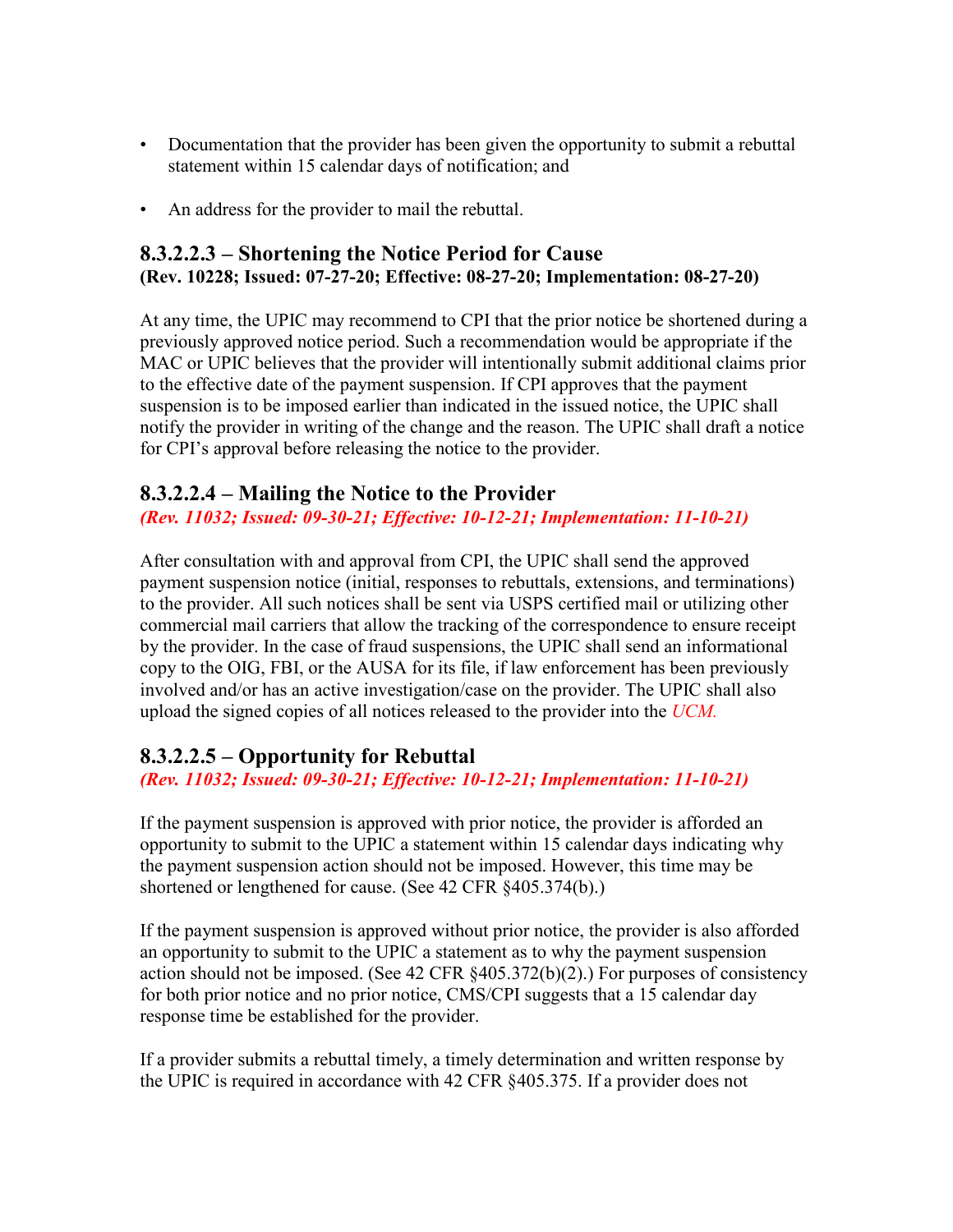respond in a timely manner, the UPIC shall submit a written response to the provider within 30 calendar days from the receipt date of the rebuttal.

UPICs shall ensure the following:

- CMS Review UPICs shall forward the provider's rebuttal statement and any pertinent information to CPI via the *UCM* within 1 business day of receipt. The UPIC shall evaluate the information presented and then draft a response addressing each item mentioned in the rebuttal and submit it to CPI for approval via the *UCM* no later than 10 calendar days from receipt. The UPIC may contact CPI for guidance before drafting a response.
- Timing –The payment suspension shall go into effect as indicated in the notice.
- Review of Rebuttal Because payment suspension actions are not appealable, the rebuttal is the provider's only opportunity to present information as to why suspension action should not be initiated or should be terminated. UPICs shall carefully review the provider's rebuttal statement and pertinent information, and shall consider all facts and issues raised by the provider. If the UPIC is convinced that the payment suspension action should not be initiated or should be terminated, it shall consult with the CPI for guidance.
- Response CMS is obligated to consider the initial rebuttal and supportive information received from the provider and to make a determination within 15 calendar days from receipt of the rebuttal. (See 42 CFR §405.375(a).) If a full response cannot be drafted in the required timeframe, the UPIC shall draft an interim response for release that is approved byCPI.

## <span id="page-22-0"></span>**8.3.2.3 – Claims Review During the Payment Suspension Period (Rev. 670, Issued: 08-19-16, Effective: 11-23-16, Implementation: 11-23-16)**

A payment suspension does not stop submitted claims from processing. A payment suspension only stops the claim payments from being released to the provider. These claim payments will be withheld in an account (which does not accrue any interest) for the purpose of applying the withheld funds to any potential overpayment(s) or other debts owed to CMS or HHS in accordance with 42 CFR §405.372(e). (This withholding of Medicare payments is for everything payable and releasable to the provider. It also includes adjustments to claims that would result in payments being released to the provider, RAPs, etc.) If a claim is submitted for payment and is partially or fully denied, the provider is afforded appeal rights to those denials.

### <span id="page-22-1"></span>**8.3.2.3.1 – Claims Review (Rev. 10228; Issued: 07-27-20; Effective: 08-27-20; Implementation: 08-27-20)**

While a payment suspension does not stop claims processing, CMS prefers that all claims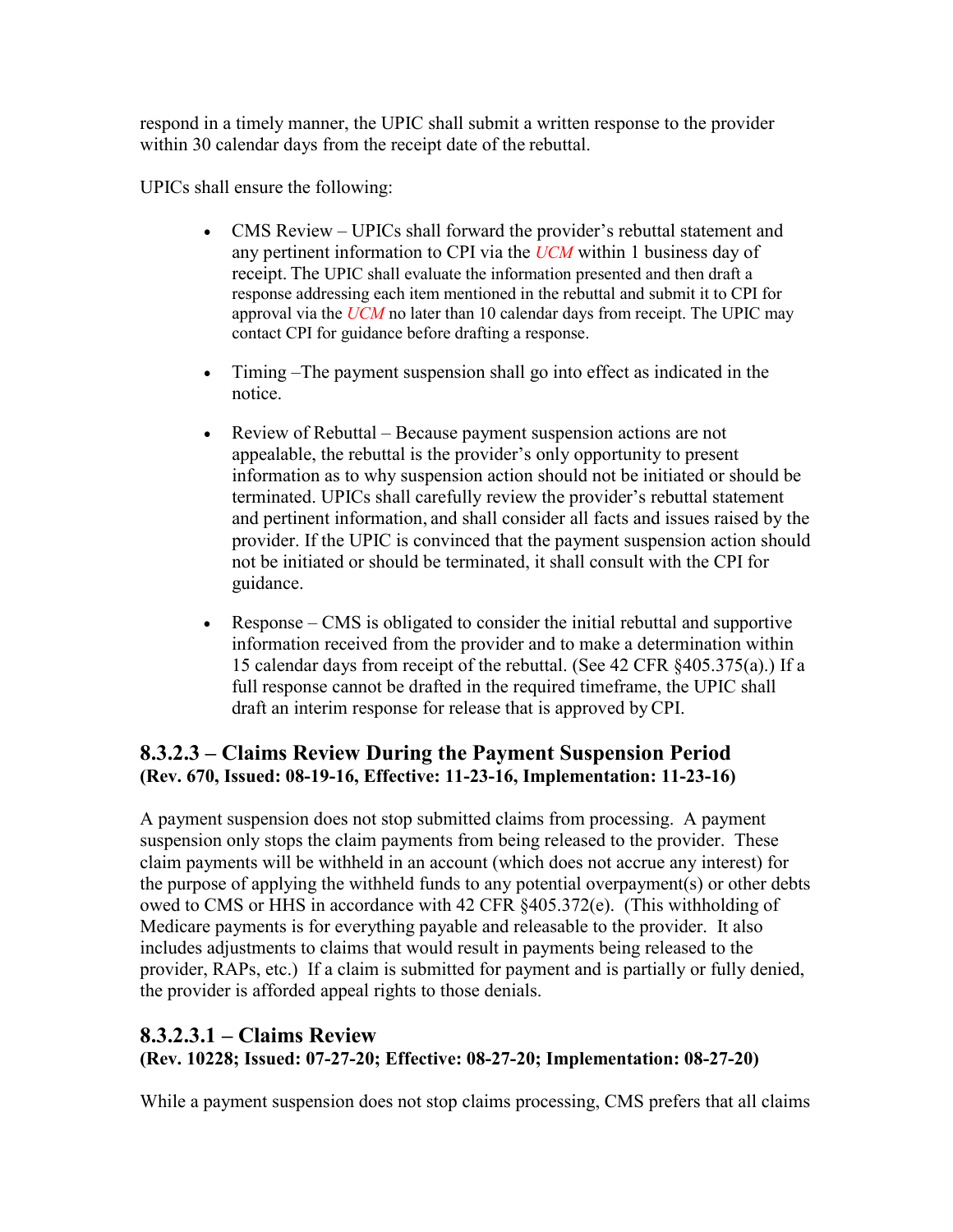being processed during the payment suspension period be reviewed on a prepayment basis for reasonableness and necessity. If fraud-related, the review of claims should also address whether services were actually rendered as billed. This will ensure that the withheld payments only include payable claims to be used in the disposition of the funds when the final overpayment(s) are determined.

#### **A. Claims Review**

Once a payment suspension has been imposed, the MACs and UPICs shall follow the claims processing and review procedures in accordance with Pub. 100-08, chapter 3. MACs and UPICs shall ensure that the provider is not substituting a new category of improper billings to counteract the effect of the payment suspension. (If such a situation arises, the UPIC shall modify the payment suspension accordingly with CPI's approval.) If the claim is determined to not be payable, it shall be denied and the provider afforded its appeal rights. For claims that are not denied, the MAC shall send a remittance advice to the provider showing that payment was approved but the actual funds not sent.

UPICs are not required to perform 100 percent prepayment review of claims processed during the payment suspension period. If prepayment review is not conducted, a postpayment review shall be performed on the universe of claims adjudicated for payment during the payment suspension, prior to the issuance of the overpayment determination. In order to reduce the burden of resources, if only specific claim types (or certain codes) are the subject of noncompliance, the UPIC may elect to only place such claims types on prepayment or post-payment review. UPICs shall consult with CPI for guidance when resources may be better utilized employing statistical sampling for overpayment determination(s). UPICs shall use the principles of statistical sampling for overpayment estimation found in section 8.4 of this chapter to determine what percentage of claims in a given universe of withheld claims payments are payable. In all cases involving a postpayment review, the UPIC shall follow the rules of reopening as defined in 42 C.F.R. §405.980 and inform the provider that the claims are reopened in accordance with the regulations when requesting records and supportive information.

### **B. Review of Suspected Fraudulent or Overpaid Claims:**

The UPIC shall follow procedures in Pub. 100-08, chapter 3, section 3.6 in establishing an overpayment. The overpayment consists of all claims in a specific time period(s) determined to have been paid incorrectly. The UPIC shall make all reasonable efforts to expedite the determination of the overpayment amount. The UPIC shall account for binding revised determinations or binding reconsiderations in its overpayment determination in accordance with 42 CFR §405.984.

**NOTE:** Claims selected for post-payment review may be reopened within one year for any reason or within four years for good cause. (See 42 CFR §405.980.) Cost report determinations may be reopened within three years after the Notice of Program Reimbursement has been issued. Good cause is defined as new and material evidence, error on the face of the record, or clerical error. The regulations have open-ended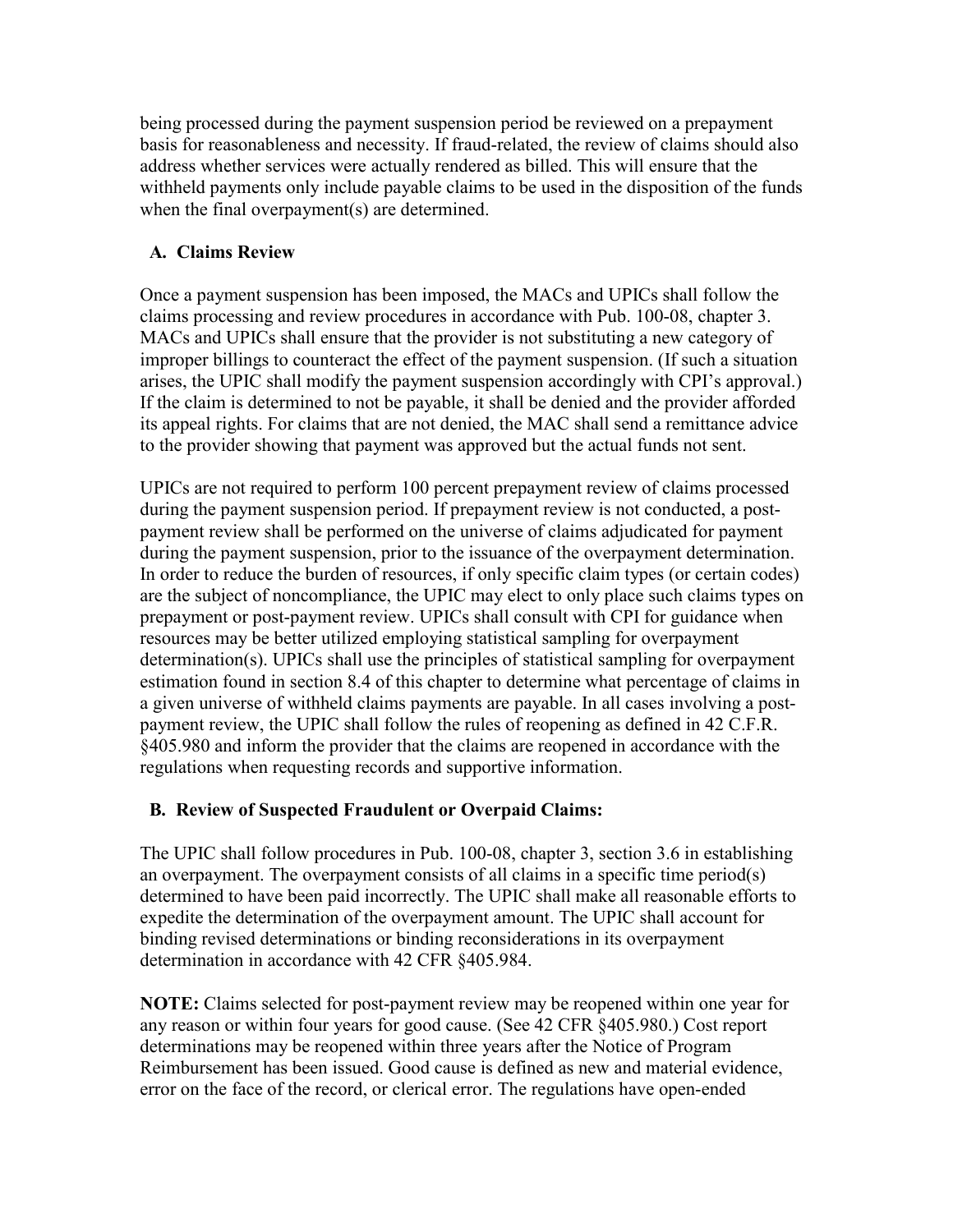potential for fraud or similar fault. The exception to the one-year rule is for adjustments to DRG claims. A provider has 60 calendar days to request a change in an assignment of a DRG. (See 42 C.F.R. §412.60(d).)

## <span id="page-24-0"></span>**8.3.2.3.2 – Case Development – Program Integrity**

*(Rev. 11032; Issued: 09-30-21; Effective: 10-12-21; Implementation: 11-10-21)*

The UPIC shall enter all payment suspensions into the *UCM*. In the Suspension Narrative field, the UPIC shall include the items/services affected (i.e., type of item/service and applicable HCPCS/CPT codes). The first monetary entry of money withheld in the *UCM*  shall reflect the money withheld on Day One of the payment suspension.

### <span id="page-24-1"></span>**8.3.2.4 – Duration of the Payment Suspension**

<span id="page-24-2"></span>*(Rev. 10984; Issued: 09-09-21; Effective: 10-12-21; Implementation: 11-10-21)*

### **A. Time Limits for General Suspensions**

If CPI approves a general suspension, it will be for a 180 calendar day period. The UPIC shall complete its medical review and any subsequent activities (i.e., statistical sampling extrapolation, draft overpayment determination notice, etc.) during the initial 180 days of a general suspension. CMS expects the medical reviews to be completed and the calculation of any potential overpayments to be determined before the end of the initial suspension period. Only in rare instances will an extension be granted.

If an extension is required, the UPIC shall request an extension of an additional 180 calendar days if time is needed to complete the overpayment determination. Only CPI may approve the request to extend the period of the payment suspension for up to an additional 180 calendar days upon the written request of the UPIC. The request to CPI to extend the payment suspension shall provide the following:

- The AAR Payment Suspension form
- A draft of the proposed payment suspension extension notice following the format noted in section 8.3.2.2 of this chapter (in a word document format);
- A timeline of the completion of the medical review; and
- Any other supporting documentation.

If approved for an extension, the period of time shall not exceed 180 calendar days. General suspensions shall not continue beyond 360 calendar days. However, there may be an occasion when the information gathered by the UPIC during its review supports a change from a general suspension to a fraud suspension. Only with CPI approval may the category of the type of payment suspension be transitioned from a general payment suspension to a fraud suspension. If the transition from a general payment suspension to a fraud payment suspension is approved, the provider must be informed of the new development by the UPIC with a CPI-approved notice. Additionally, the provider must be afforded the opportunity for rebuttal.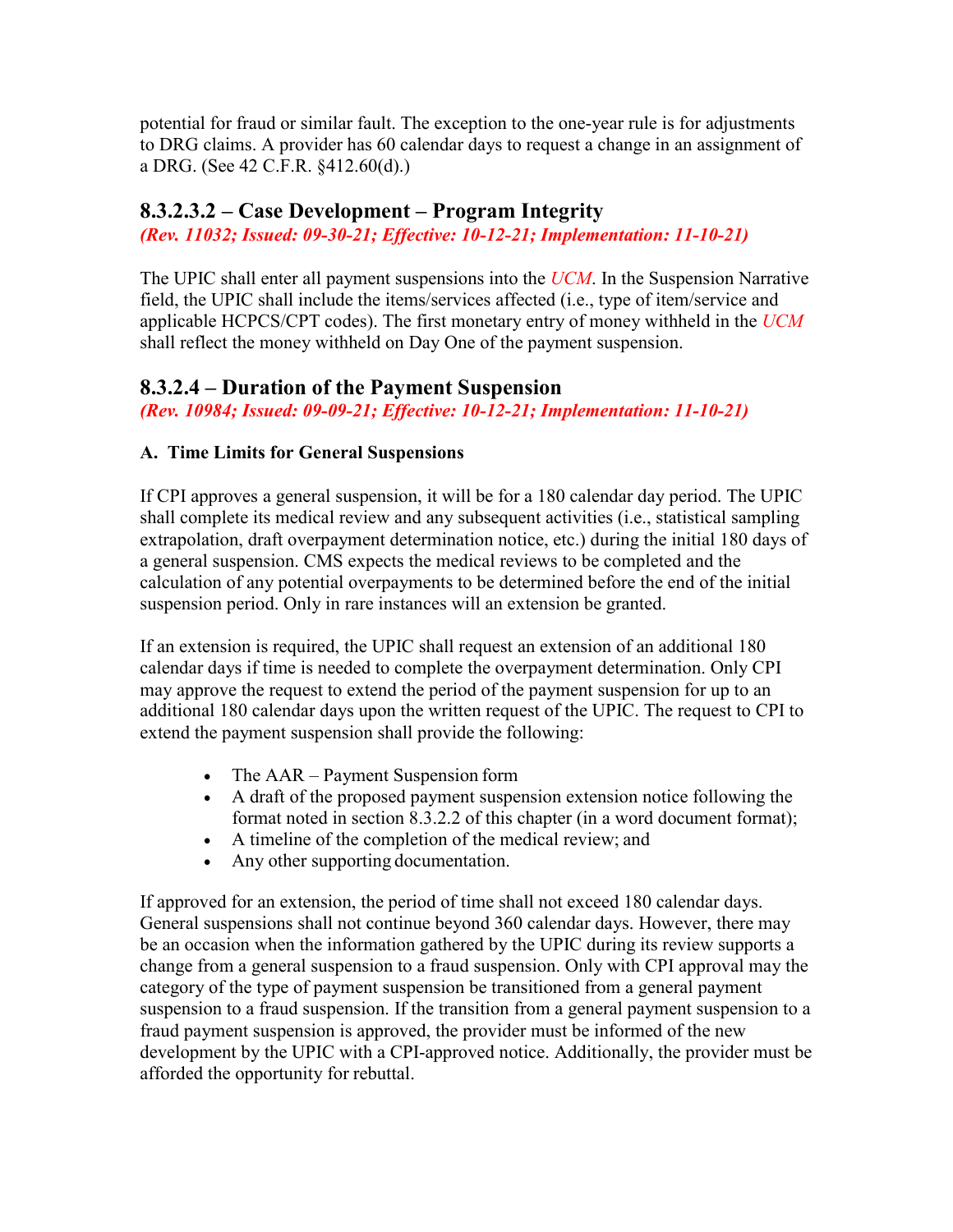### **B. Exceptions to Time Limits for Fraud Suspensions**

If a payment suspension is based on credible allegations of fraud, the payment suspension may continue beyond 360 days with a written request for an extension from law enforcement. An extension may be warranted if there has not been a resolution of law enforcement's investigation of the potential fraud. After 18 months, good cause not to continue a payment suspension is deemed to exist unless certain criteria are satisfied. (See 42 C.F.R. §405.371(b)(3).) To extend a fraud suspension beyond 18 months:

- The Department of Justice must submit a written request for an extension. Requests must include: 1) the identity of the person or entity under the payment suspension, 2) the amount of time needed for continuation of the payment suspension in order to conclude the criminal or civil proceeding or both, and 3) a statement of why and/or how criminal and/or civil actions may be affected if the payment suspension is not granted.
- The OIG must submit a written request to extend the payment suspension because the case is being considered by the OIG for an administrative action (e.g., permissive exclusions, CMPs) or such action is pending. However, this exception does not apply to pending criminal investigations byOIG.

### **C. Provider Notice of the Extension**

The UPIC shall obtain CPI approval for the extension request and draft notice, and shall notify the provider if the suspension action has been extended. The UPIC shall prepare a "draft extension notice" (in accordance with section 8.3.2.2 of this chapter) and submit it via the *UCM,* along with any other supportive information, to CPI for approval at least 14 calendar days before the payment suspension is set to expire. The draft notice shall follow the model language provided in the exhibits and shall include, at a minimum:

- The date the payment suspension will be extended (**NOTE**: The date is to be the same date the payment suspension was to expire);
- The reason for extending the payment suspension; and
- That CMS has approved the extension of the payment suspension.

Upon approval of the notice from CPI, the UPIC shall provide a copy of the signed notice to CPI via the *UCM.*

## **8.3**.2**.5 – Terminating the Payment Suspension**

*(Rev. 11032; Issued: 09-30-21; Effective: 10-12-21; Implementation: 11-10-21)*

The UPIC shall recommend to CPI that the payment suspension be terminated prior to the payment suspension expiring. The UPIC shall provide this request via the *UCM* at least 14 calendar days prior to the anticipated payment suspension expiration date. No action associated with the termination shall be taken without the explicit approval of CPI.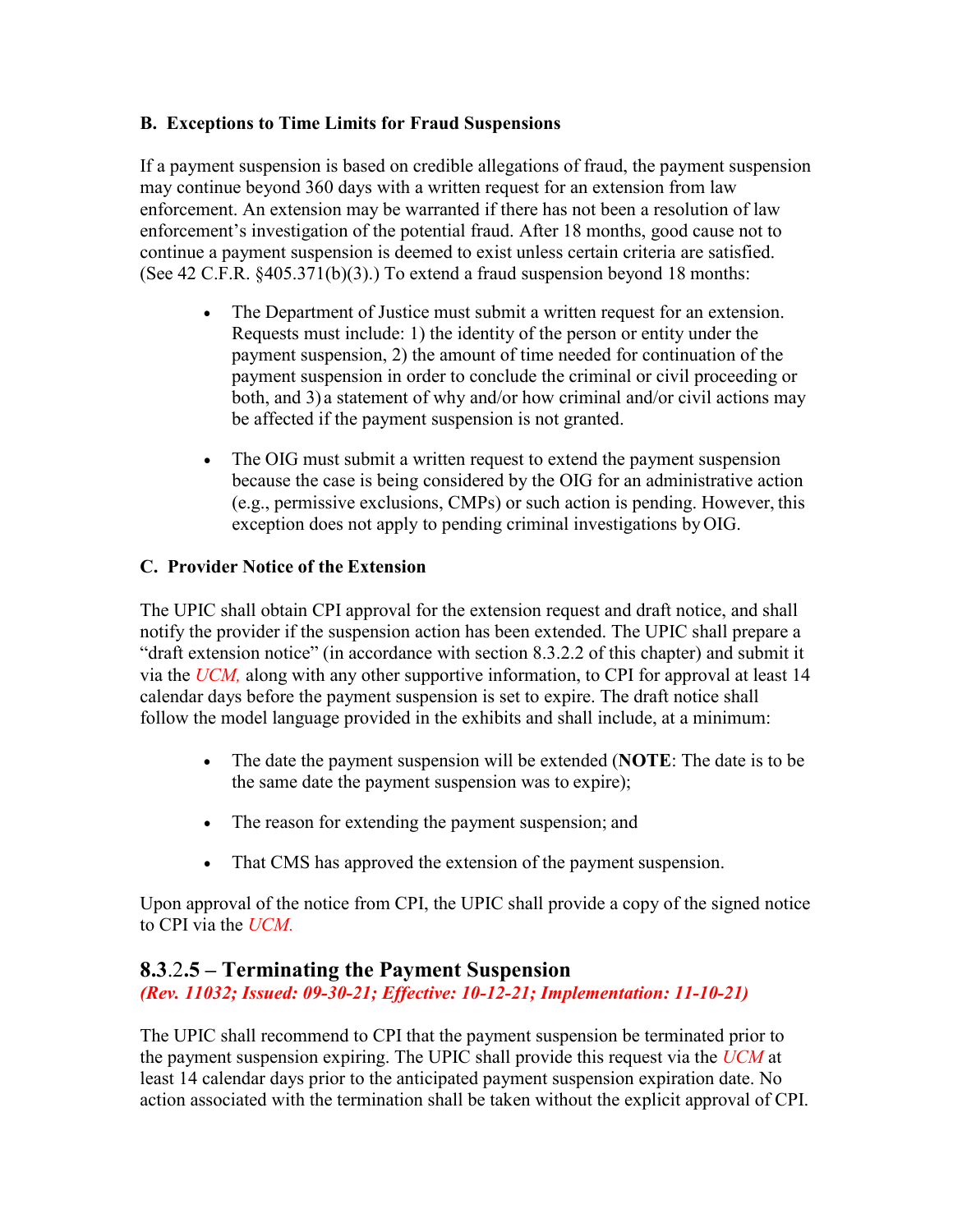The UPIC shall prepare a "draft termination notice" (in accordance with section 8.3.2.2) of this chapter) and send it, along with a draft overpayment notice(s) and any other supportive information, to CPI for approval.

The UPIC shall recommend to CPI that a suspension be terminated when any of the following occur:

- The basis for the payment suspension action was that an overpayment may exist or money to be paid may be incorrect, and the UPIC has determined the amount of the overpayment, if any.
- The basis for the payment suspension action was that a credible allegation of fraud exists against the provider, and the amount of the overpayment has been determined.
- The basis for the payment suspension action was that payments to be made may not be correct, and the UPIC has determined that current payments to be made are now correct, and any associated overpayments have been determined.
- The basis for the payment suspension action was that the provider failed to furnish records, and the provider has now submitted all appropriate requested records.

When the payment suspension is terminated, the disposition of the withheld funds shall be achieved in accordance with 42 CFR §405.372(e) and the payment suspension edit withholding the provider's funds is removed in the MAC system accordingly. Upon approval of the termination notice by CPI, the UPIC shall provide a copy of the signed notice via the *UCM* to CPI.

### <span id="page-26-0"></span>**8.3.2.6 – Disposition of the Withheld Funds (Rev. 10228; Issued: 07-27-20; Effective: 08-27-20; Implementation: 08-27-20)**

The MAC and UPIC shall maintain an accurate, up-to-date record of the dollar amount withheld and the claims that comprise the withheld amount. The MAC and UPIC shall keep a separate accounting of payment on all claims affected by the payment suspension. They shall keep track of how much money is uncontested and due the provider. The amount needs to be known as it represents assets that may be applied to reduce or eliminate any overpayment. (See section 8.2 of this chapter.) The MAC and UPIC shall be able to provide, upon request, copies of the claims affected by the payment suspension. The MAC shall coordinate the issuance of the demand for the overpayment(s) and termination of the payment suspension with respect to approved action by CPI. The MAC shall apply the amount withheld first to the Medicare overpayment(s) and then apply any excess money to reduce any other obligation to CMS or to DHHS, unless otherwise directed by CMS. The MAC shall remit to the provider all monies held in excess of the amount the provider owes. If the provider owes more money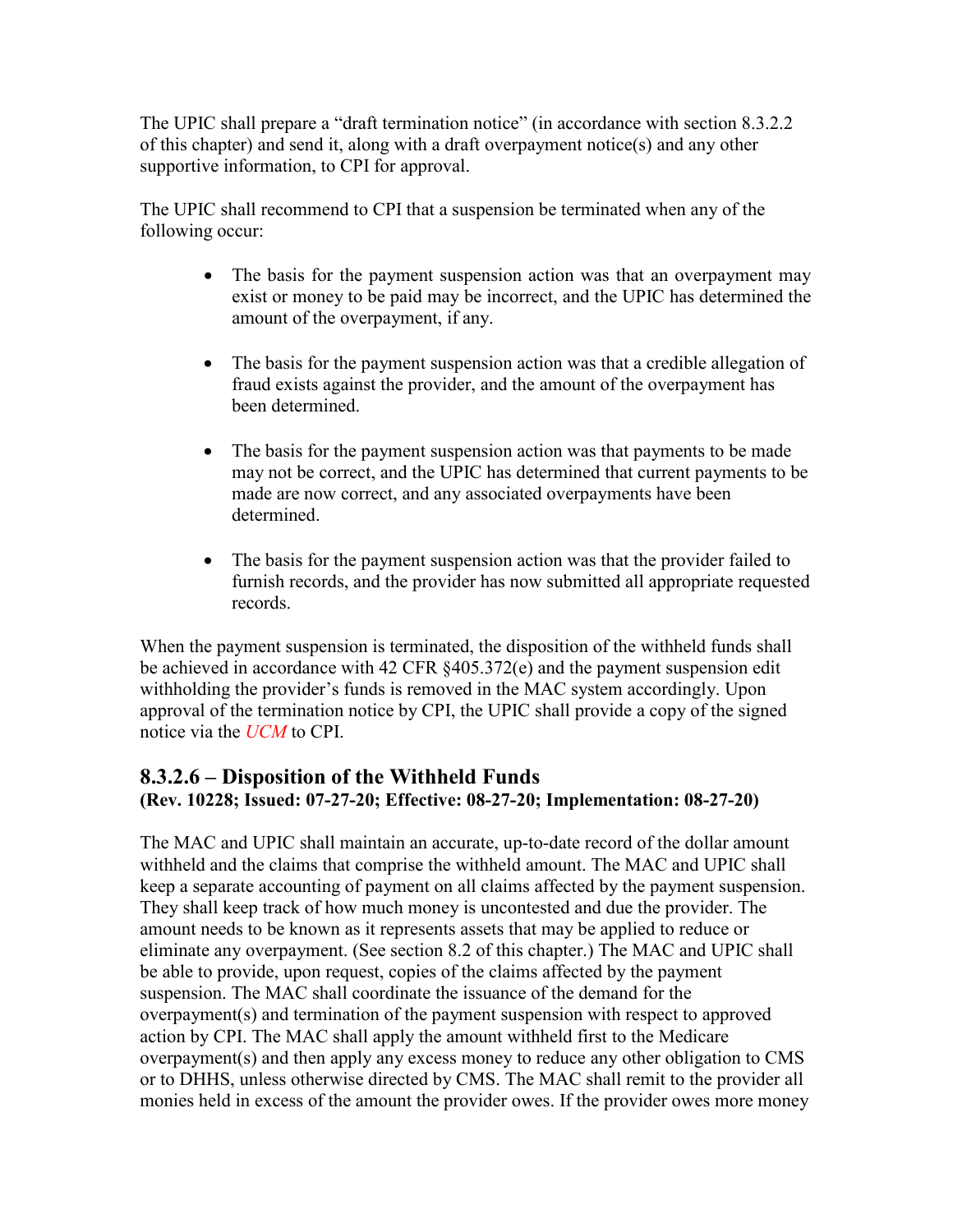than what was withheld as a result of the payment suspension, the MAC shall initiate recoupment action, unless otherwise directed by CMS. See 42 CFR §405.372(e).

## <span id="page-27-0"></span>**8.3.2.7 – Contractor Suspects Additional Improper Claims (Rev. 10228; Issued: 07-27-20; Effective: 08-27-20; Implementation: 08-27-20)**

## **A. Present Time**

If the payment suspension is in the process of being terminated or has been terminated, and the UPIC believes that the provider will continue to submit noncovered, misrepresented, or potentially fraudulent claims, the UPIC shall consider implementing or recommending other actions as appropriate (e.g., education, prepayment review, revocation, a new suspension of payment.)

### **B. Past Period of Time**

If the payment suspension is in the process of being terminated or has been terminated, and the UPIC believes there are past periods of claims submissions that may contain possible overpayments, the UPIC shall consider recommending a new payment suspension covering those dates.

## **C. Additional Services**

If, during the time that a provider is under a partial payment suspension for a particular service(s), the UPIC determines there is reason to initiate a payment suspension action for a different service, a new payment suspension shall be initiated or the new service(s) shall be incorporated into the existing payment suspension depending on the circumstances. The UPIC shall discuss this action with CPI for a decision.

Any time a new suspension action is initiated on a provider who is already under one or more partial payment suspension actions, the UPIC shall, if appropriate: (1) obtain separate CMS approval, (2) issue an additional notice to the provider, and (3) offer a new rebuttal period to the provider.

## <span id="page-27-1"></span>**8.3**.**3 – Suspension Process for Multi-Region Issues (National Payment Suspensions)**

**(Rev. 670, Issued: 08-19-16, Effective: 11-23-16, Implementation: 11-23-16)**

### <span id="page-27-2"></span>**8.3.3.1 – DME Payment Suspensions (MACs and UPICs) (Rev. 10383; Issued: 10-09-2020; Effective: 11-10-2020; Implementation: 11-10- 2020)**

For national payment suspensions involving durable medical equipment (DME) suppliers that are enrolled in multiple jurisdictions, the following is applicable for DME MACs and UPICs: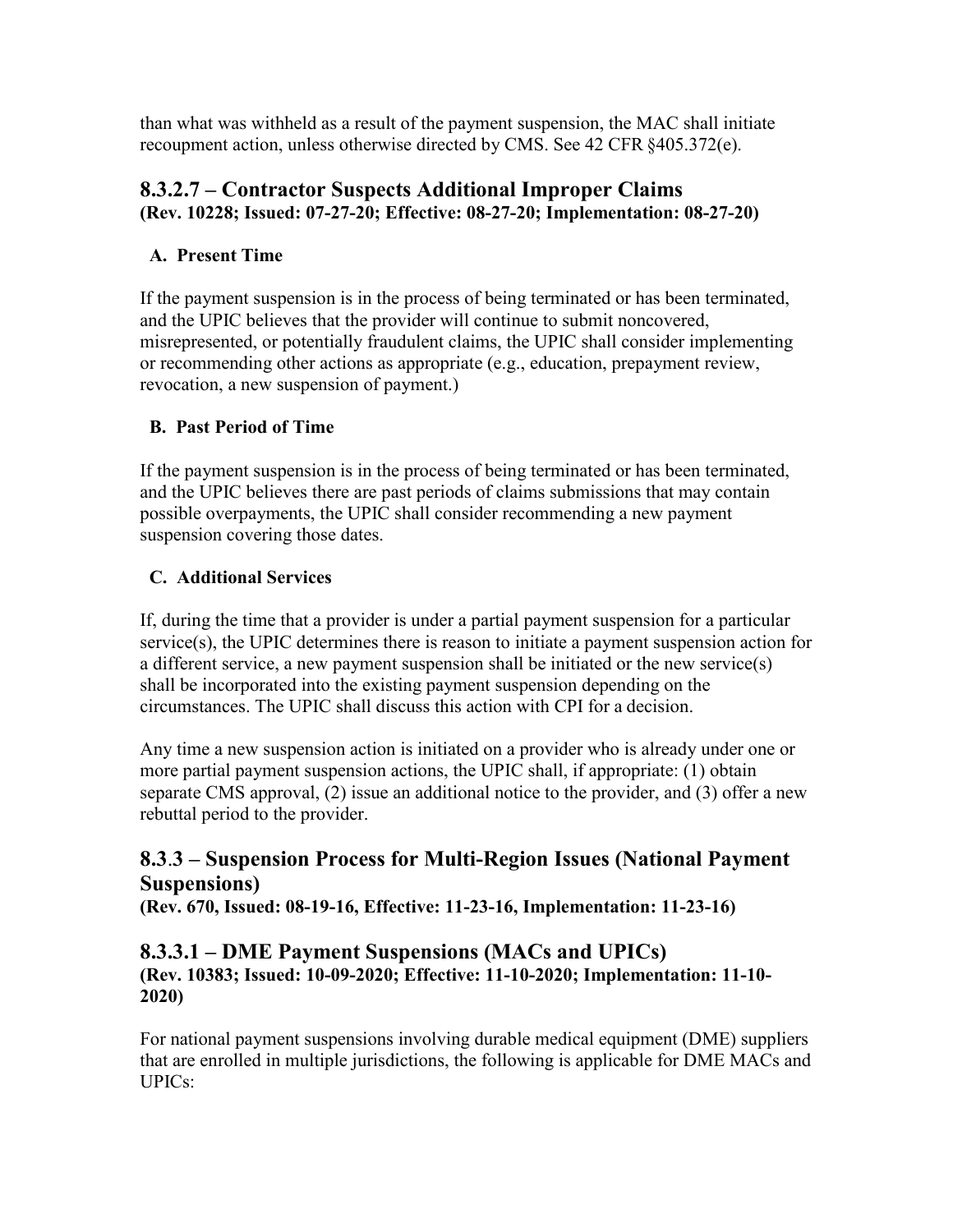- When CMS suspends payments to a DME supplier, all payments to the supplier are suspended in all DME jurisdictions if the same Tax Identification Number is used. The information (whether based on fraud or non-fraud) that payments should be suspended in one DME jurisdiction is sufficient reason for payment suspension decisions to apply to the other locations.
- The UPIC that requests the national payment suspension to CPI shall become the "Lead" UPIC for the payment suspension if the payment suspension is approved. The Lead UPIC is responsible for informing the other UPICs (nonlead UPICs) of the payment suspension being initiated and for the coordination of the payment suspension activities. CMS suggests that monthly contractor calls be held to communicate the current activities of the national suspension by each of the contractors.
- The Lead UPIC is responsible for coordinating and reporting to its CORs and BFLs whether the non-lead UPICs are compliant with the payment suspension timeframe and activities.
- All non-lead UPICs are responsible for determining an overpayment(s) for its jurisdiction. Non-lead UPICs shall take into account the findings of the Lead UPIC and take appropriate measures (prepayment review, etc.) to protect and safeguard Medicare Trust Fund dollars from being inappropriately paid.

For UPIC-initiated DME payment suspensions:

- Each UPIC shall be responsible for ensuring that the payment suspension edit has been initiated in its respective DME MAC jurisdiction and has communicated this to the lead UPIC. If non-lead UPIC determines that medical review would not be appropriate in their jurisdiction for subject provider, non-lead UPIC shall notify and request permission from their BFL to opt out of the medical review.
- The Lead UPIC shall create both a CSE record, if not already created, to track the investigative activities and a PSP record to track the activities specific to the payment suspension in UCM. The lead UPIC shall check the "lead" checkbox. Non-lead UPICs shall not create a separate PSP and is responsible for timely updating the lead UPIC's PSP with monthly escrow amounts within their jurisdictions, as well as adding any pertinent comments and/or documentation.

Non-lead UPICs shall create a CSE and the appropriate administrative action records to track their activities. However, if the UPIC is approved to opt out, meaning they are not assisting the payment suspension in any way, they shall not create a CSE. The Lead UPIC shall document in the UCM of any non-Lead UPICs that are approved to opt out.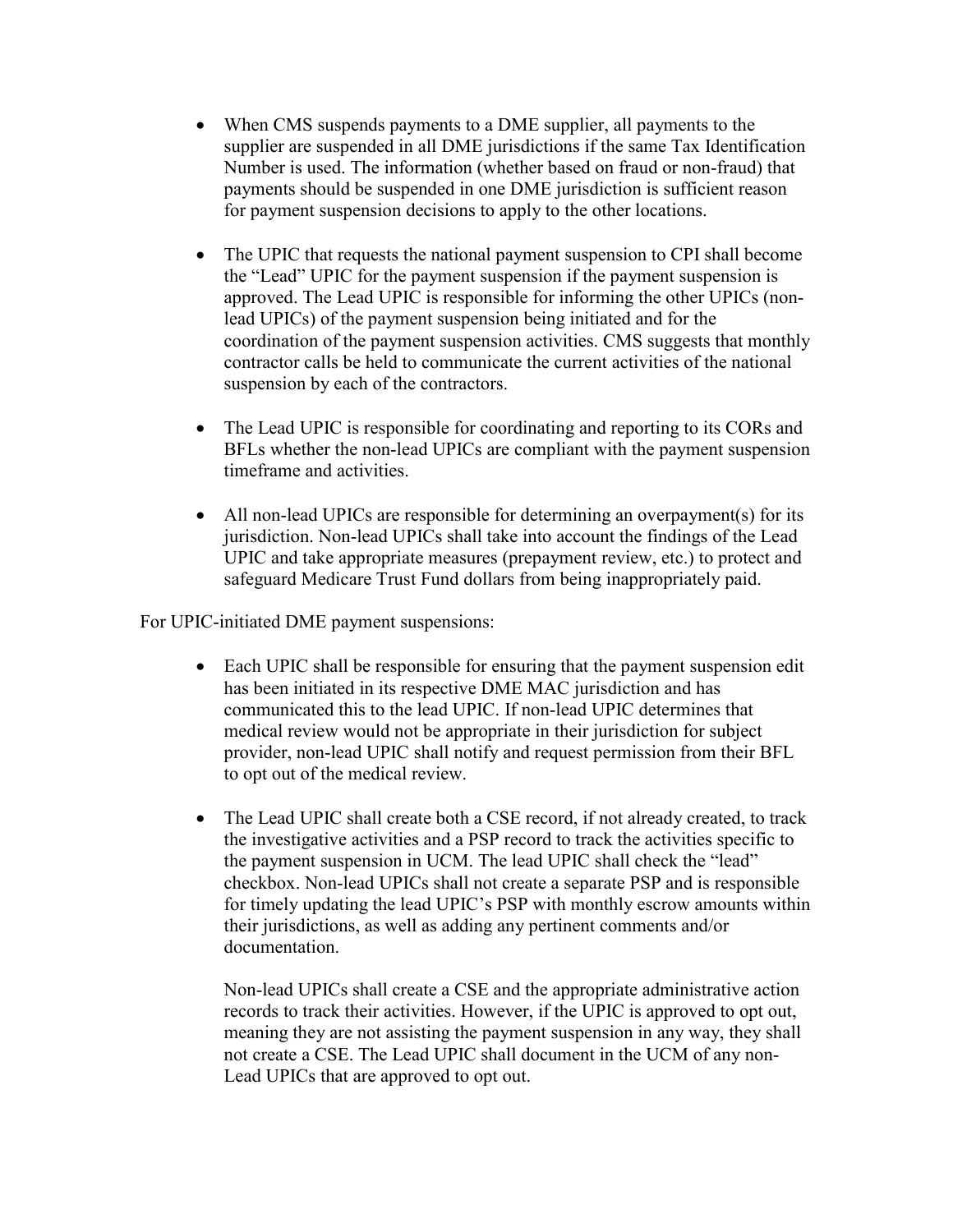### <span id="page-29-1"></span><span id="page-29-0"></span>**8.3.3.2 – Non-DME National Payment Suspensions (MACs and UPICs) (Rev. 10383; Issued: 10-09-2020; Effective: 11-10-2020; Implementation: 11-10- 2020)**

For national payment suspensions involving national providers (such as chain hospitals, chain Skilled Nursing Facilities, franchised clinics, laboratories, etc.) that are enrolled in multiple jurisdictions, the following may be applicable for MACs and UPICs:

- When CMS suspends payments to a national provider, all payments to the national provider are suspended in all jurisdictions if they share the same Tax Identification Number. The information (whether based on fraud or non-fraud) that payments should be suspended in one jurisdiction is sufficient reason for payment suspension decisions to apply to the other locations.
- The UPIC that requests the national payment suspension to CPI shall become the "Lead" UPIC for the payment suspension. The Lead UPIC is responsible for informing the other UPICs (non-lead UPICs) of the payment suspension being initiated and for the coordination regarding the payment suspension activities. CMS suggests that monthly contractor calls be held to communicate the current activities by each of the contractors.
- The Lead UPIC is responsible for coordinating and reporting to its CORs and BFLs whether the non-lead UPICs are compliant with the payment suspension timeframe and activities.
- All non-lead UPICs are responsible for determining an overpayment(s) for its jurisdiction. Non-lead UPICs shall take into account the findings of the Lead UPIC and take appropriate measures (prepayment review, etc.) to protect and safeguard Medicare Trust Fund dollars from being inappropriately paid.

For UPIC-initiated non-DME national payment suspensions:

- Each UPIC shall be responsible for ensuring that the payment suspension edit has been initiated in its respective MAC jurisdiction and has communicated this to the Lead UPIC. If non-lead UPIC determines that medical review would not be appropriate in their jurisdiction for subject provider, non-lead UPIC shall notify and request permission from their BFL to opt out of the medical review.
- The Lead UPIC shall create both a CSE record to track the investigative activities and a PSP record to track the activities specific to the payment suspension in UCM. The lead UPIC shall check the "lead" checkbox. Nonlead UPICs shall not create a separate PSP and is responsible for timely updating the lead UPIC's PSP with monthly escrow amounts within their jurisdictions, as well as adding any pertinent comments and/or documentation.

Non-lead UPICs shall create a CSE and the appropriate administrative action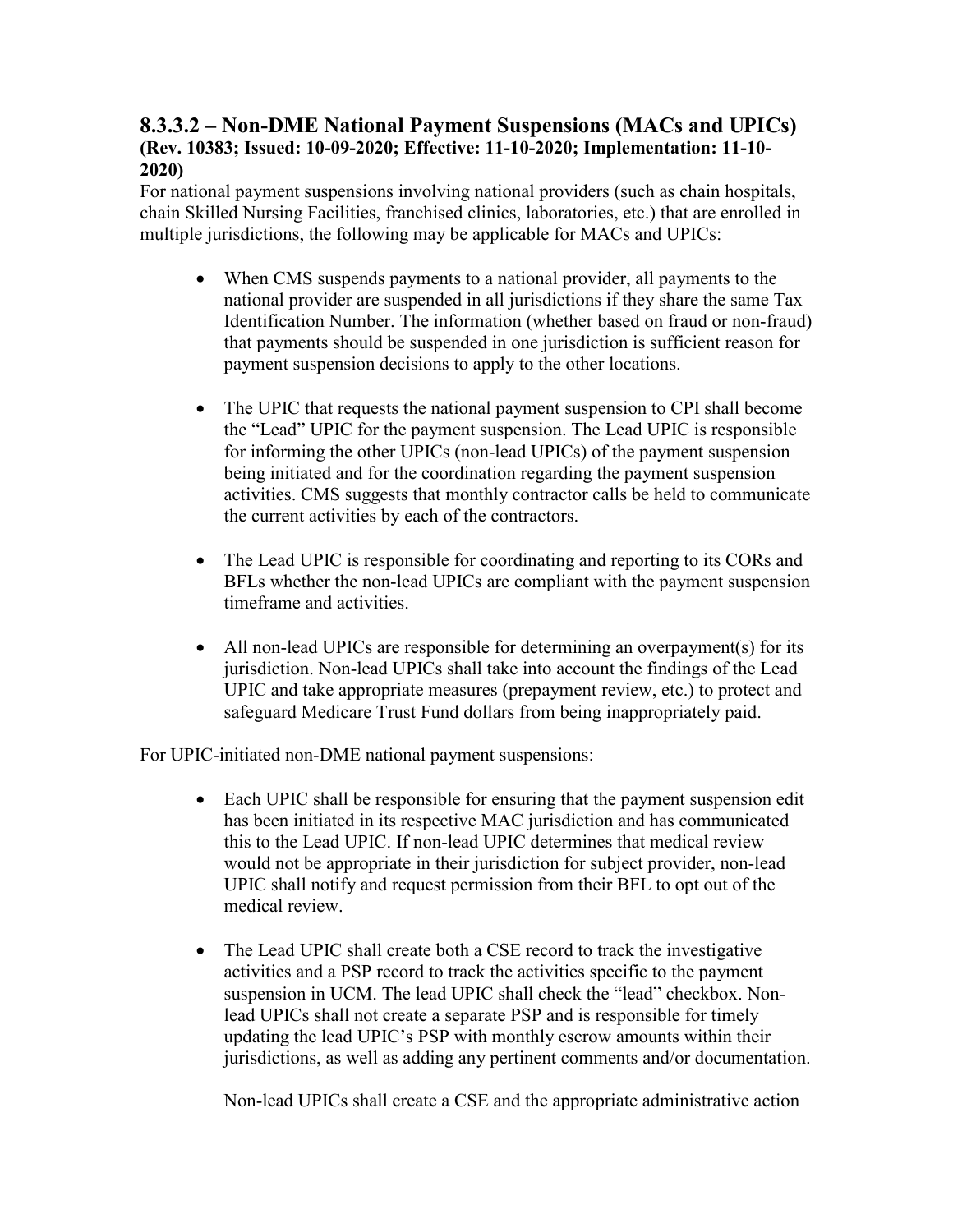records to track their activities. However, if the UPIC is approved to opt out, meaning they are not assisting the payment suspension in any way, they shall not create a CSE. The Lead UPIC shall document in the UCM of any non-Lead UPICs that are approved to opt out.

### **8.4 - Use of Statistical Sampling for Overpayment Estimation (Rev. 906, Issued: 09-26-19; Effective: 01-02-19; Implementation: 01-02-19)**

This section applies to UPICs, RACs, the SMRC, and MACs (including DME MACs), hereinafter referred to as "contractors." With regard to RACs and the SMRC, RACs and SMRC are required to receive CMS COR approval through each step of the statistical sampling process as certain steps/requirements may not be applicable or used in all instances.

### <span id="page-30-0"></span>**8.4.1 – Introduction (Rev. 377, Issued: 05-27-11, Effective: 06-28-11, Implementation: 06-28-11)**

## <span id="page-30-1"></span>**8.4.1.1 – General Purpose**

### **(Rev. 906, Issued: 09-26-19; Effective: 01-02-19; Implementation: 01-02-19)**

The purpose of this section is to provide instructions for contractors on the use of statistical sampling in their reviews and estimation of overpayments to be recovered by recoupment, offset, or otherwise. The intent of these instructions is to ensure that a probability sample drawn from the sampling frame of the target population yields a valid estimate of an overpayment in the target population. This means that every element in the sampling frame has a non-zero probability of being selected. It is important to note that this is consistent with methodologies such as stratification and cluster sampling as needed to warrant statistically sound inferences from the sample. Reviews conducted by the contractors to assist law enforcement with the identification, case development, and/or investigation of suspected fraud or other unlawful activities may use sampling methodologies that differ from those prescribed herein. However, in those cases, the methodologies used shall be well-accepted methodologies amongst statisticians, and complete explanation shall be provided for why the methodology used was the appropriate methodology in the situation.

These instructions are provided so that a sufficient process is followed when conducting statistical sampling to project overpayments. Failure by a contractor to follow one or more of the requirements contained herein does not necessarily affect the validity of the statistical sampling that was conducted or the projection of the overpayment. An appeal challenging the validity of the sampling methodology must be predicated on the actual statistical validity of the sample as drawn and conducted and must demonstrate actual error in the methodology that affects the overpayment amount. Failure by the contractor to follow one or more of the requirements contained herein may result in review by CMS of their performance, but should not be construed as necessarily affecting the validity of the statistical sampling and/or the projection of the overpayment.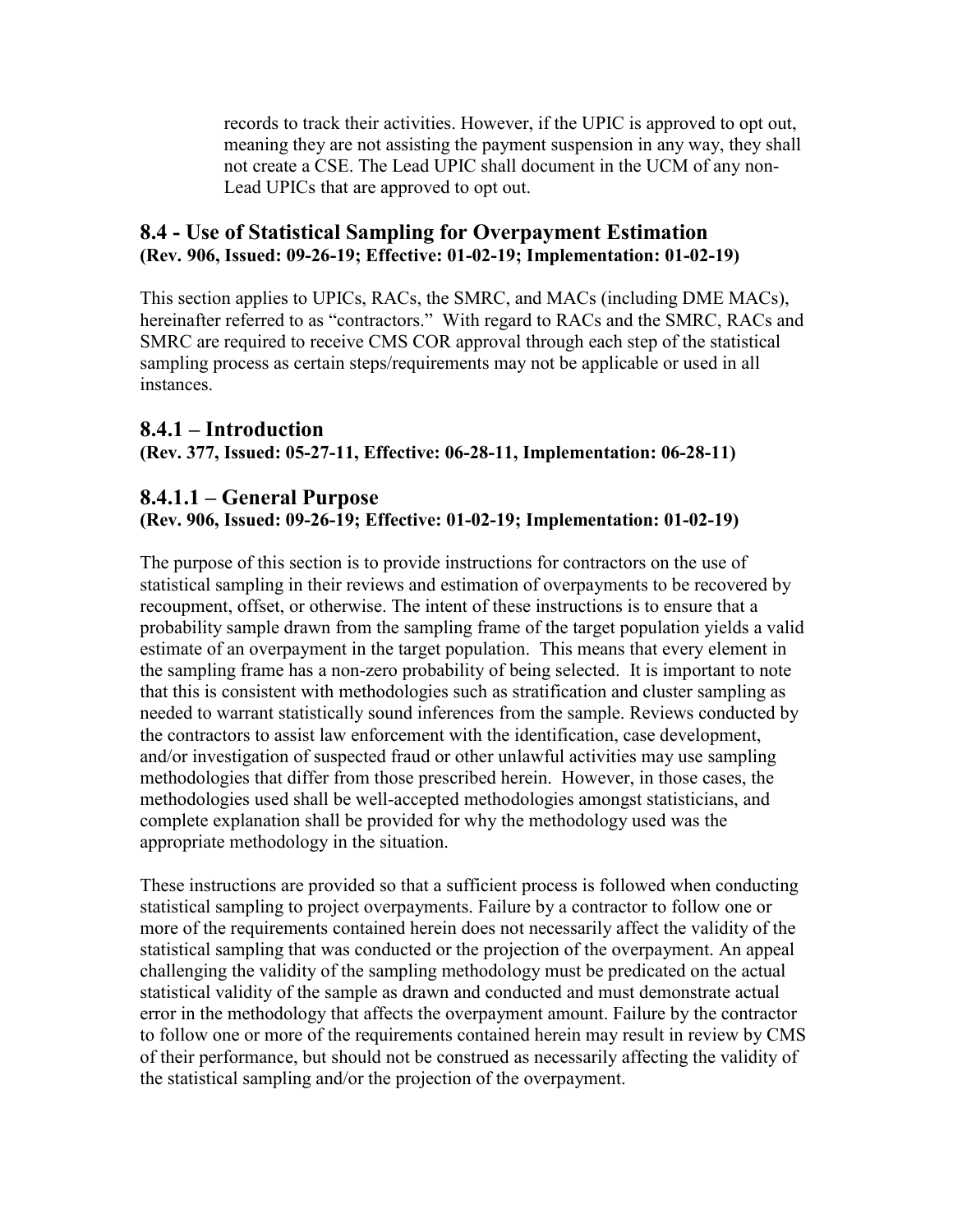## <span id="page-31-0"></span>**8.4.1.2 - The Purpose of Statistical Sampling (Rev. 906; Issued: 09-26-19; Effective: 01-02-19; Implementation: 01-02-19)**

A statistical sample is used to estimate the amount of overpayment(s) made on claims. The Medicare Prescription Drug, Improvement, and Modernization Act of 2003 (MMA), mandates that before using extrapolation (i.e., projection, extension, or expansion of known data) to determine overpayment amounts to be recovered by recoupment, offset, or otherwise, there must be a determination of sustained or high level of payment error, or documentation that educational intervention has failed to correct the payment error. By law, the determination that a sustained or high level of payment error exists is not subject to administrative or judicial review. In this chapter, details are provided on the use of statistical estimation (sometimes, especially in legal contexts, referred to as "extrapolation") to determine overpayment amounts.

## <span id="page-31-1"></span>**8.4.1.3 - Steps for Conducting Statistical Sampling (Rev. 906; Issued: 09-26-19; Effective: 01-02-19; Implementation: 01-02-19)**

The major steps in conducting statistical sampling are --

(1) Identifying the provider/supplier;

(2) Identifying the period to be reviewed;

(3) Defining the universe (target population) and the sampling unit, and constructing the sampling frame;

(4) Assessing the distribution of the paid amounts in the sample frame to determine the sample design; it is very likely that the distribution of the overpayments will not be normal. However, there are many sampling methodologies (for example, use of the Central Limit Theorem) that may be used to accommodate non-normal distributions. The statistician should state the assumptions being made about the distribution and explain the sampling methodology selected as a result of that distribution.

(5) Performing the appropriate assessment(s) to determine whether the sample size is appropriate for the statistical analyses used, and identifying, relative to the sample size used, the corresponding confidence interval;

(6) Designing the sampling plan and selecting the sample from the sampling frame; (7) Examining each of the sampling units and determining if there was an overpayment or an underpayment; and

(8) Estimating the overpayment. When an overpayment has been determined to exist, the contractor shall follow applicable instructions for notification and collection of the overpayment, unless otherwise directed by CMS.

For each step, the contractor shall provide complete and clear documentation sufficient to explain the action(s) taken in the step and to replicate, if needed, the statistical sampling.

### <span id="page-31-2"></span>**8.4.1.4 - Determining When Statistical Sampling May Be Used (Rev. 906; Issued: 09-26-19; Effective: 01-02-19; Implementation: 01-02-19)**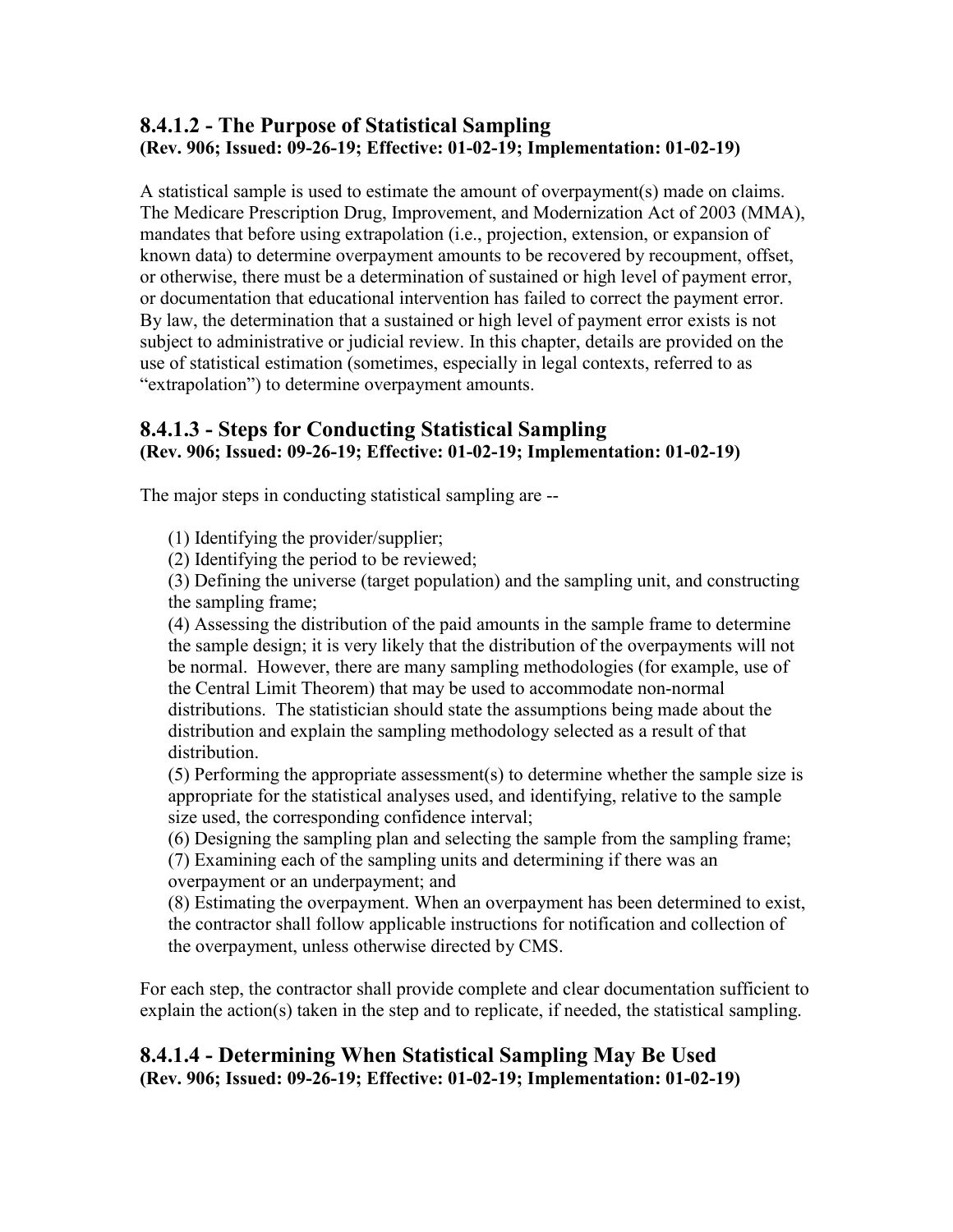The contractor shall use statistical sampling when it has been determined that a sustained or high level of payment error exists. The use of statistical sampling may be used after documented educational intervention has failed to correct the payment error. For purposes of extrapolation, a sustained or high level of payment error shall be determined to exist through a variety of means, including, but not limited to:

- high error rate determinations by the contractor or by other medical reviews (i.e., greater than or equal to 50 percent from a previous pre- or post-payment review);
- provider/supplier history (i.e., prior history of non-compliance for the same or similar billing issues, or historical pattern of non-compliant billing practices);
- CMS approval provided in connection to a payment suspension;
- information from law enforcement investigations;
- allegations of wrongdoing by current or former employees of a provider/supplier; and/or
- audits or evaluations conducted by the OIG.

When an overpayment is identified by data analysis alone, the contractor shall consult with its Contracting Officer's Representative (COR)/Business Function Lead (BFL) as defined in PIM Chapter 4, §4.7 – Investigations. In addition, if CMS approves the data driven overpayment, the contractor shall also consult with its COR/BFL on whether statistical sampling and extrapolation are necessary to identify the overpayment. Additionally, a UPIC shall consult with the appropriate MAC on whether an extrapolated overpayment is more efficient in processing a data-driven overpayment before requesting recoupment from the MAC.

If the contractor believes that statistical sampling and/or extrapolation should be used for purposes of estimation, and it does not meet any of the criteria listed above, it shall consult with its COR and BFL prior to creating a statistical sample and issuing a request for medical records from the provider/supplier. Examples of this may include, but are not limited to: billing for non-covered services, billing for services not rendered, etc. Extrapolation should not be used when the above criteria is not met unless prior approval is given by the COR and BFL.

Once a decision has been made that statistical sampling may be used, factors also to be considered for determining when to undertake statistical sampling for overpayment estimation instead of a claim-by-claim review, include, but are not limited to: the number of claims in the universe and the dollar values associated with those claims; available resources; and the cost effectiveness of the expected sampling results.

### <span id="page-32-0"></span>**8.4.1.5 - Consultation With a Statistical Expert (Rev. 906; Issued: 09-26-19; Effective: 01-02-19; Implementation: 01-02-19)**

The sampling methodology used in estimations of overpayments must be reviewed and approved by a statistician or by a person with equivalent expertise in probability sampling and estimation methods. This is done to ensure that a statistically appropriate sample is drawn, and that appropriate methods for estimating the overpayments are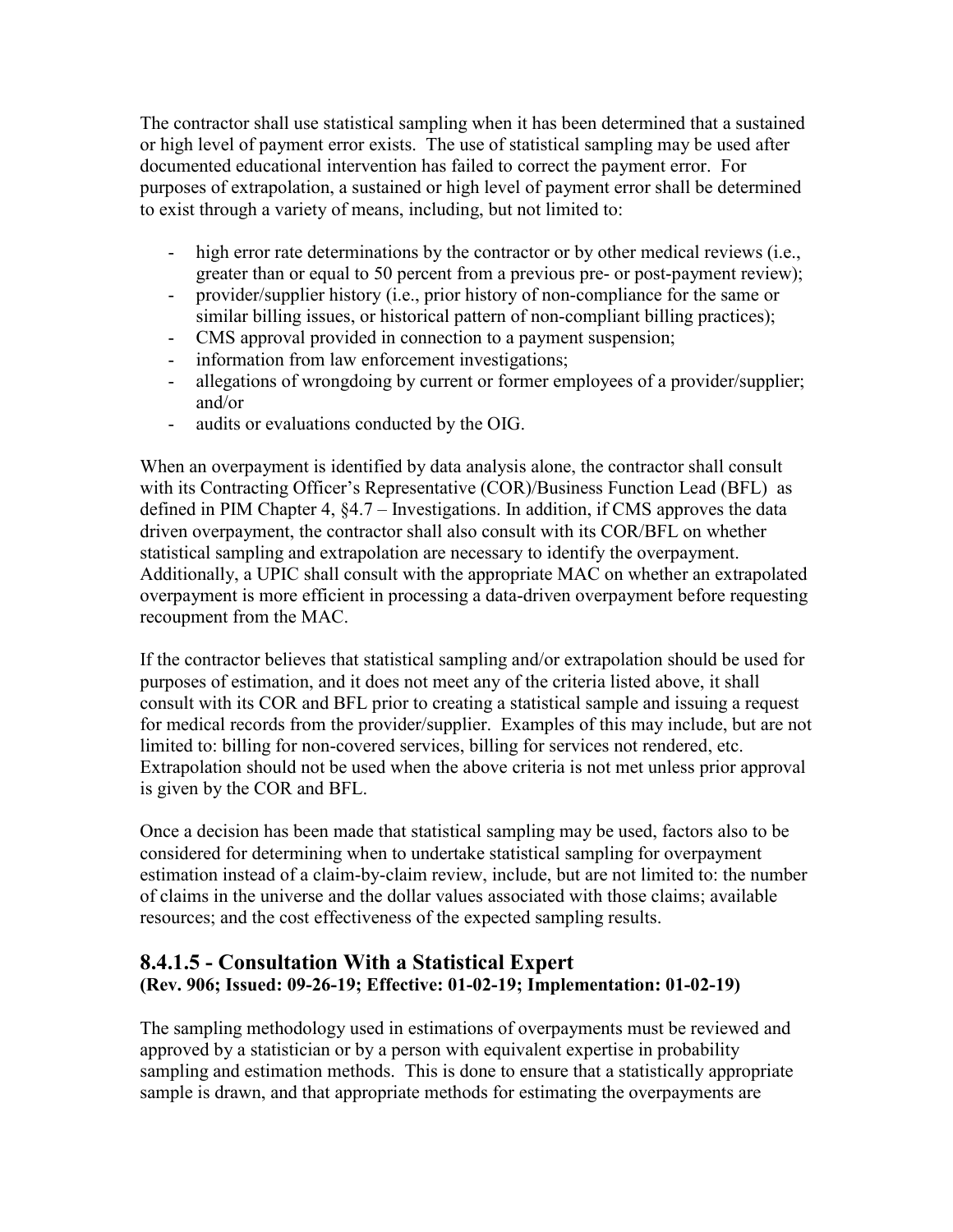followed. The contractor shall obtain from the statistical expert a written approval of the methodology for the type of statistical sampling to be performed. Regardless of whether this sampling methodology is applied routinely and repeatedly, each time a sample size calculation or estimation is performed, a detailed methodology (See Section 8.4.7.1.) should be submitted by the statistical expert to the corresponding contractor.

Prior to releasing a findings letter or overpayment demand letter, the contractor shall have the statistical expert review the results of the sampling and any other subsequent overpayment estimation or extrapolation. The contractor shall verify that the statistical findings have been reviewed and agreed to by the contractor.

If questions or issues arise, the contractor shall also involve the statistical expert.

At a minimum, the statistical expert (either on-staff or consultant) shall meet one of the following criteria:

- Have significant coursework in probability and estimation methodologies, and at least 10 years of experience applying methods of statistical sampling and interpreting the results.
- Possesses a Bachelor's degree (e.g., B.A., B.S.) in statistics or in some related field (e.g., psychometrics, biostatistics, econometrics, mathematics) with significant coursework in probability and estimation methodologies, and at least 6 years of experience applying methods of statistical sampling and interpreting the results.
- Possesses a Master's degree (e.g., M.A., M.S.) in statistics or in some related field with significant coursework in probability and estimation methodologies, and at least 4 years of experience applying methods of statistical sampling and interpreting the results.
- Possess a Doctoral degree in statistics or in some related field with significant coursework in probability and estimation methodologies, and at least 1 year of experience applying methods of statistical sampling and interpreting the results.

If the contractor does not have staff with sufficient statistical experience as outlined here, it shall obtain such expert assistance prior to conducting statistical sampling.

## <span id="page-33-0"></span>**8.4.1.6 - Use of Other Sampling Methodologies (Rev. 906; Issued: 09-26-19; Effective: 01-02-19; Implementation: 01-02-19)**

Once it is has been determined that statistical sampling may be used, nothing in these instructions precludes CMS or its contractor from relying on statistically sound sampling methodologies employed by other law enforcement agencies, including but not limited to the OIG, the DOJ, and/or the FBI. In these cases, a full explanation shall be provided explaining why the methodology was used and why it was statistically appropriate in the circumstances.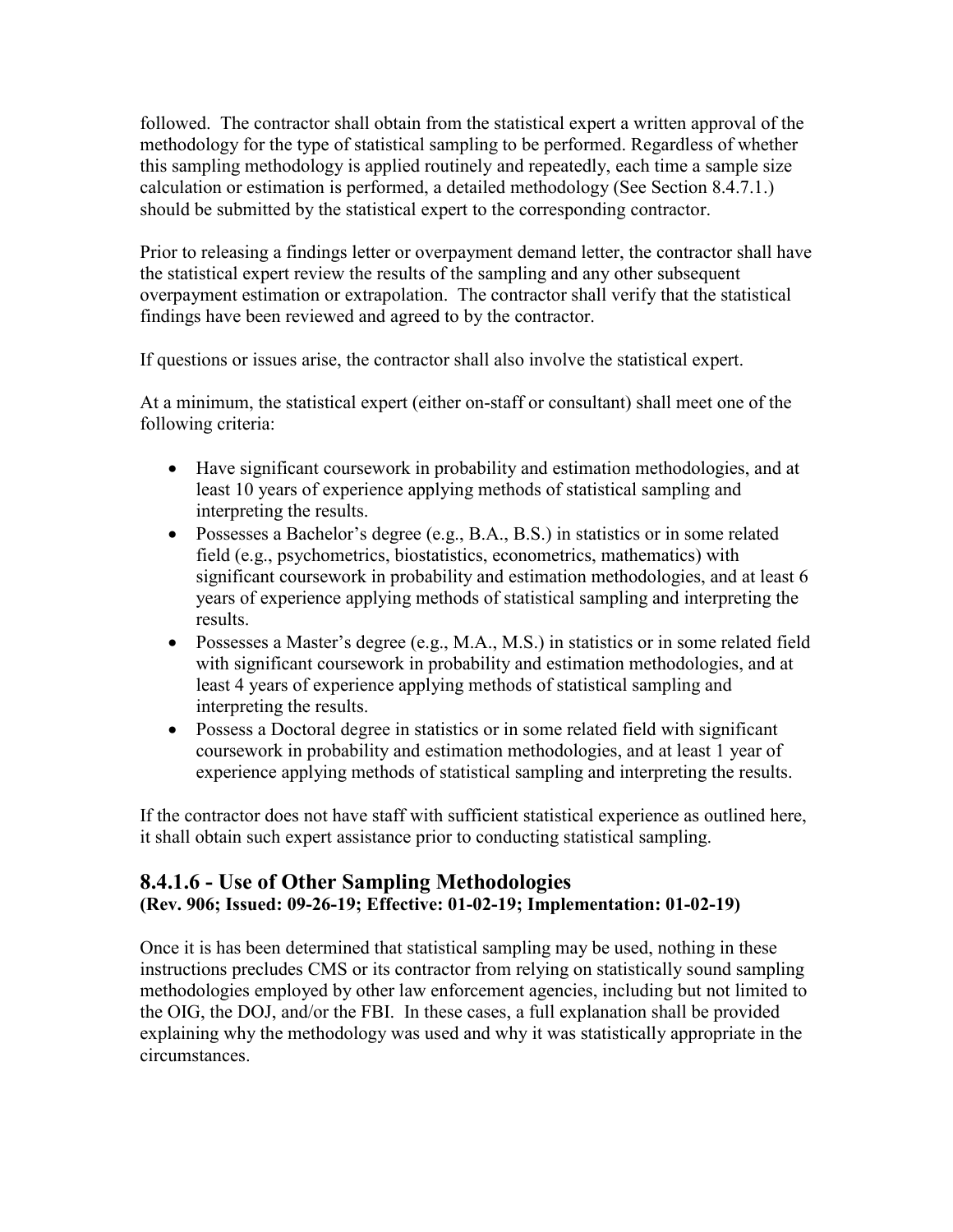Where it is foreseen that the results of a contractor's review may be referred to law enforcement or another agency to support litigation or other law enforcement actions, the contractor shall discuss specific litigation and/or other requirements as they relate to statistical sampling with its statistical expert prior to undertaking the review to ensure that the review will meet their requirements and that such work will be funded accordingly.

## <span id="page-34-0"></span>**8.4.2 - Probability Sampling (Rev. 906; Issued: 09-26-19; Effective: 01-02-19; Implementation: 01-02-19)**

Regardless of the method of sample selection used, the contractor shall follow a procedure that results in a probability sample. For a procedure to be classified as probability sampling, the following two features must apply:

- It must be possible, in principle, to enumerate a set of distinct samples that the procedure is capable of selecting if applied to the target universe. Although only one sample will be selected, each distinct sample of the set has a known probability of selection. It is not necessary to actually carry out the enumeration or calculate the probabilities. All that is required is that one could, in principle, write down the samples, the sampling units contained therein, and the relevant probabilities; and
- Each sampling unit in each distinct possible sample must have a known probability of selection. In the case of statistical sampling for overpayment estimation, one of the possible samples is selected by a random process according to which each sampling unit in the target population receives its appropriate chance of selection. The selection probabilities do not have to be equal but they should all be greater than zero. In fact, some designs bring gains in efficiency by not assigning equal probabilities to all of the distinct sampling units.

Once a procedure and design that satisfies these above properties has been selected, execution of the probability sampling may occur. If a particular probability sample design is properly executed, i.e., defining the universe, the frame, the sampling units, using proper randomization, accurately measuring the variables of interest, and using the correct formulas for estimation, then assertions that the sample or that the resulting estimates are "not statistically valid" cannot legitimately be made. In other words, a probability sample and its results are always "valid." However, because of differences in the choice of a design, the level of available resources, and the method of estimation, some procedures lead to higher precision (smaller confidence intervals) than other methods. A feature of probability sampling is that the level of uncertainty can be incorporated into the estimate of overpayment as is discussed below.

## <span id="page-34-1"></span>**8.4.3 - Selection of Period to be Reviewed and Composition of Universe (Rev. 377, Issued: 05-27-11, Effective: 06-28-11, Implementation: 06-28-11)**

## <span id="page-34-2"></span>**8.4.3.1 - Selection of Period for Review**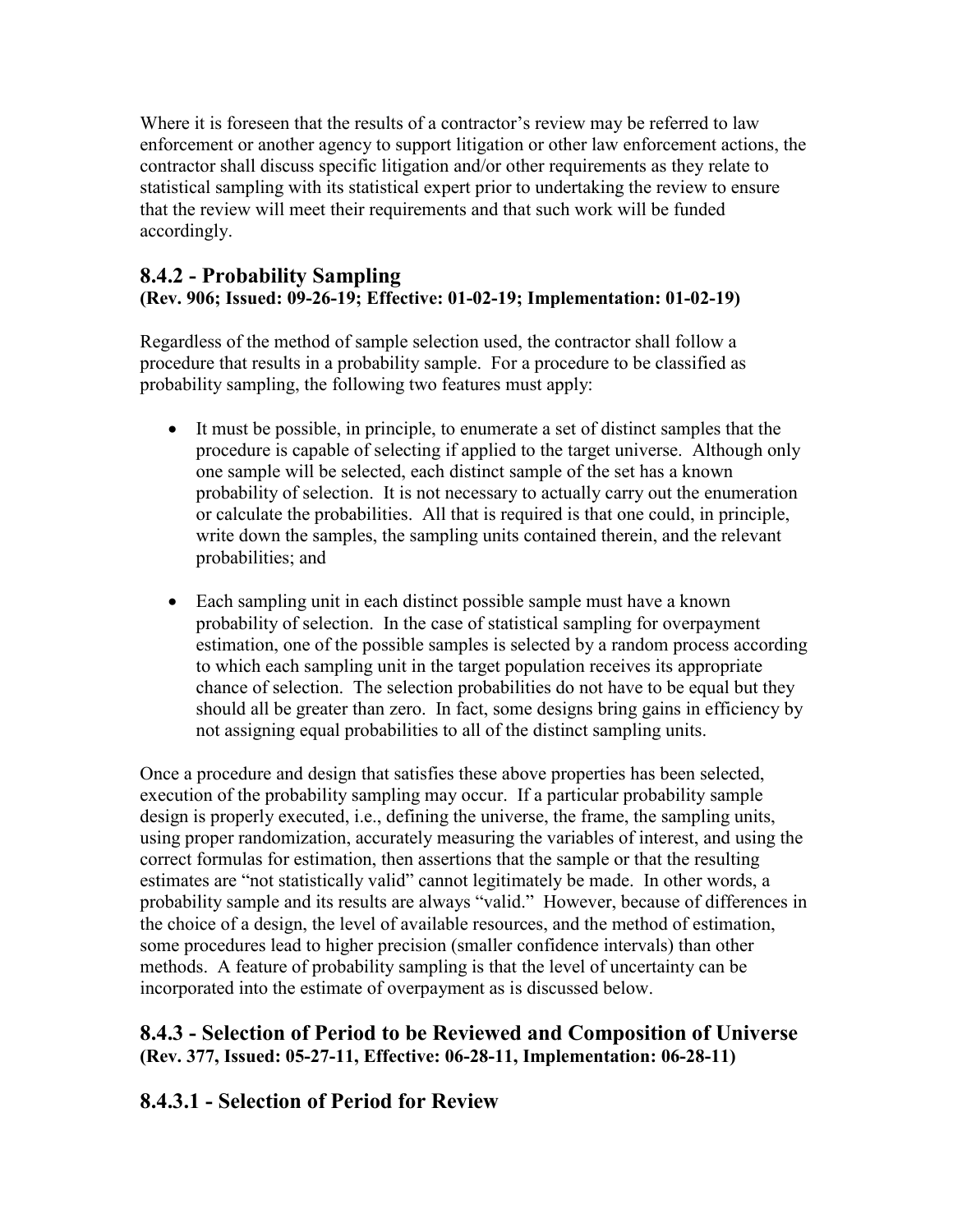#### **(Rev. 906; Issued: 09-26-19; Effective: 01-02-19; Implementation: 01-02-19)**

Following selection of the provider or supplier, the contractor in conjunction with a statistical expert shall determine the time period and the number of days, weeks, months, or years for which sampling units will be reviewed. For RACs and SMRC, CMS will approve the time period. The target universe shall be selected based on these criteria. The scope of the review is determined by considering several factors that include, but are not limited to:

- How long the pattern of sustained or high level of payment error is believed to have existed,
- The volume of claims that are involved,
- The length of time that a national coverage decision or local coverage determination has been in effect,
- The extent of prepayment review already conducted or currently being conducted,
- The dollar value of the claims that are involved relative to the cost of the sample,
- The applicable time periods for reopening claims (see Pub. 100-04, chapter 34, section 10.6),
- A clear specification of the specific data elements to be used for defining the date (type of date, e.g., day, month, year).

As examples: If dates of service are used, specify, as needed, whether the dates are line service dates or claim service dates, the first day of the billing statement or the ending date of service, etc. If a span of dates is used, clarify the criteria used when the span overlaps the boundary of one of the other criterion date ranges. If paid dates or receipt dates are used, clarify the role of the adjusted claims.

All case documentation, including the overpayment demand letter and methodology, should consistently reflect the same date range and specify the same type of date.

**NOTE:** When sampling claims that are paid through cost report (as opposed to claims paid under a PPS reimbursement methodology), all claims reviewed must be drawn from within a provider's/supplier's defined cost reporting year. **If the period under review is greater than one year, it is important to select a separate sample for each cost-reporting year.**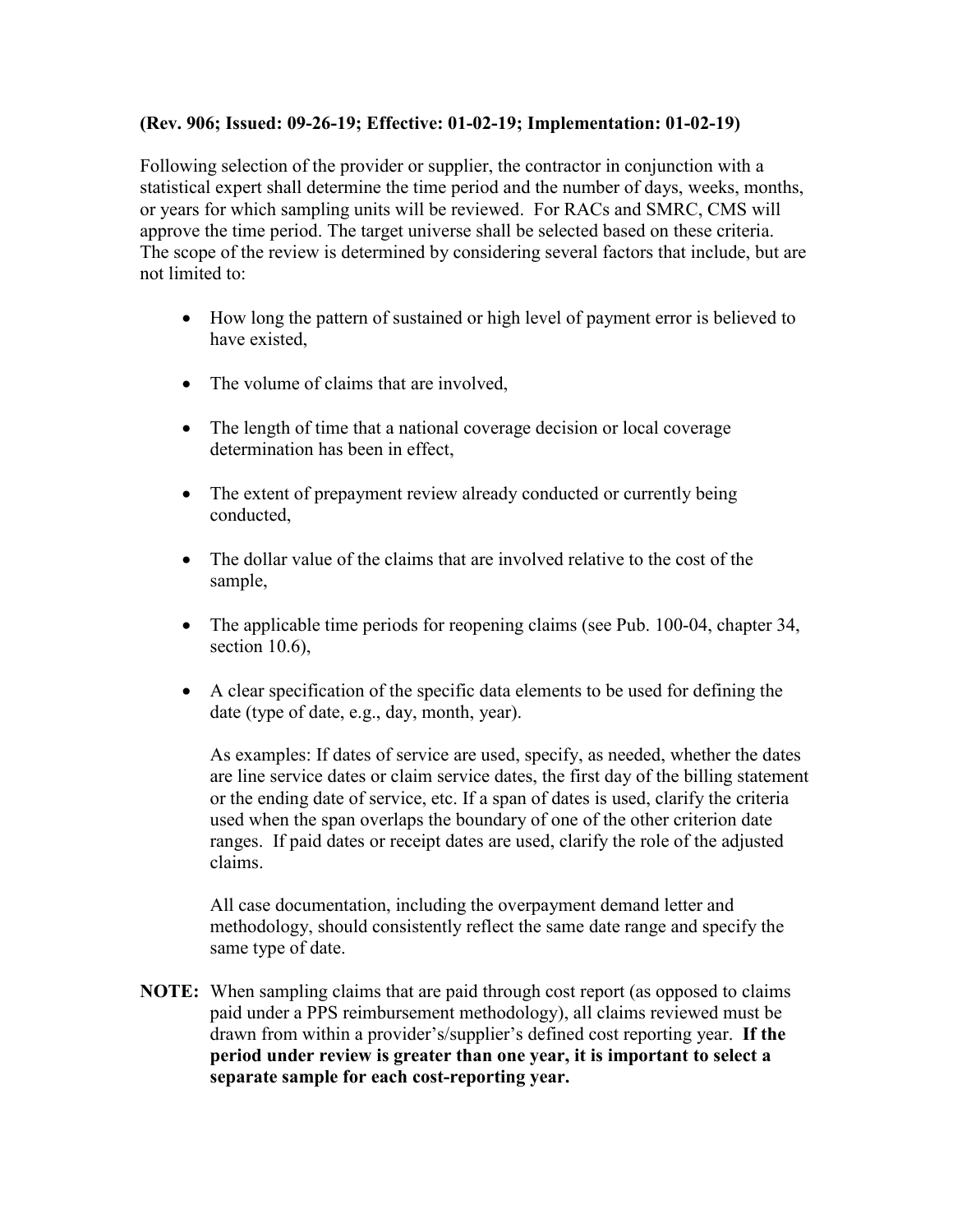## <span id="page-36-0"></span>**8.4.3.2 - Defining the Universe, the Sampling Unit, and the Sampling Frame**

#### **(Rev. 906; Issued: 09-26-19; Effective: 01-02-19; Implementation: 01-02-19)**

The universe and sampling frame will cover claims or line items for the period under review. The discussion that follows assumes that the sampling unit is the claim, although this is not required. The sampling unit may also be a cluster of claims, as, for example, the claims associated with a patient, the claims associated with a treatment "day," or any other sampling unit appropriate for the issue under review.

The universe includes all claim lines that meet the selection criteria. The sampling frame is the listing of sample units, derived from the universe, from which the sample is selected. However, in some cases, the universe may include items that are not utilized in the construction of the sample frame. This can happen for a number of reasons, including, but not limited to:

- 1. Some claims/claim lines are discovered to have been subject to a prior review,
- 2. The definitions of the sample unit necessitates eliminating some claims/claim lines, or
- 3. Some claims/claim lines are attributed to sample units for which there was no payment.

All information needed to recreate the sample frame and sample shall be included in the case documentation.

The sample frame is normally constructed from the universe after the sample unit has been defined. The sampling frame includes all sample units which were paid (as appropriately interpreted for the type of reimbursement). When sample units are clusters, there may be lines or claims included which did not individually generate payment.

Other approaches to constructing the universe and sample frame are possible depending on the specific circumstances. One possibility is that the sample frame may be created first (for example, a list of beneficiaries) and then the universe corresponding to the sample frame may be constructed by querying claims history for the matching claims. Regardless of the process that is followed, the documentation in the case file must include a list of all sample units in the sample frame, all the universe elements that are incorporated into those sample units, and the elements in the universe. It must be possible to assemble the sample units from the universe during the replication process.

### <span id="page-36-1"></span>**8.4.3.2.1 - Composition of the Universe (Rev. 906; Issued: 09-26-19; Effective: 01-02-19; Implementation: 01-02-19)**

**A. Part A Claims:** For providers/suppliers reimbursed through cost report, the universe of claims from which the sample is selected shall consist of fully and partially adjudicated claims obtained from the shared systems that meet the criteria in the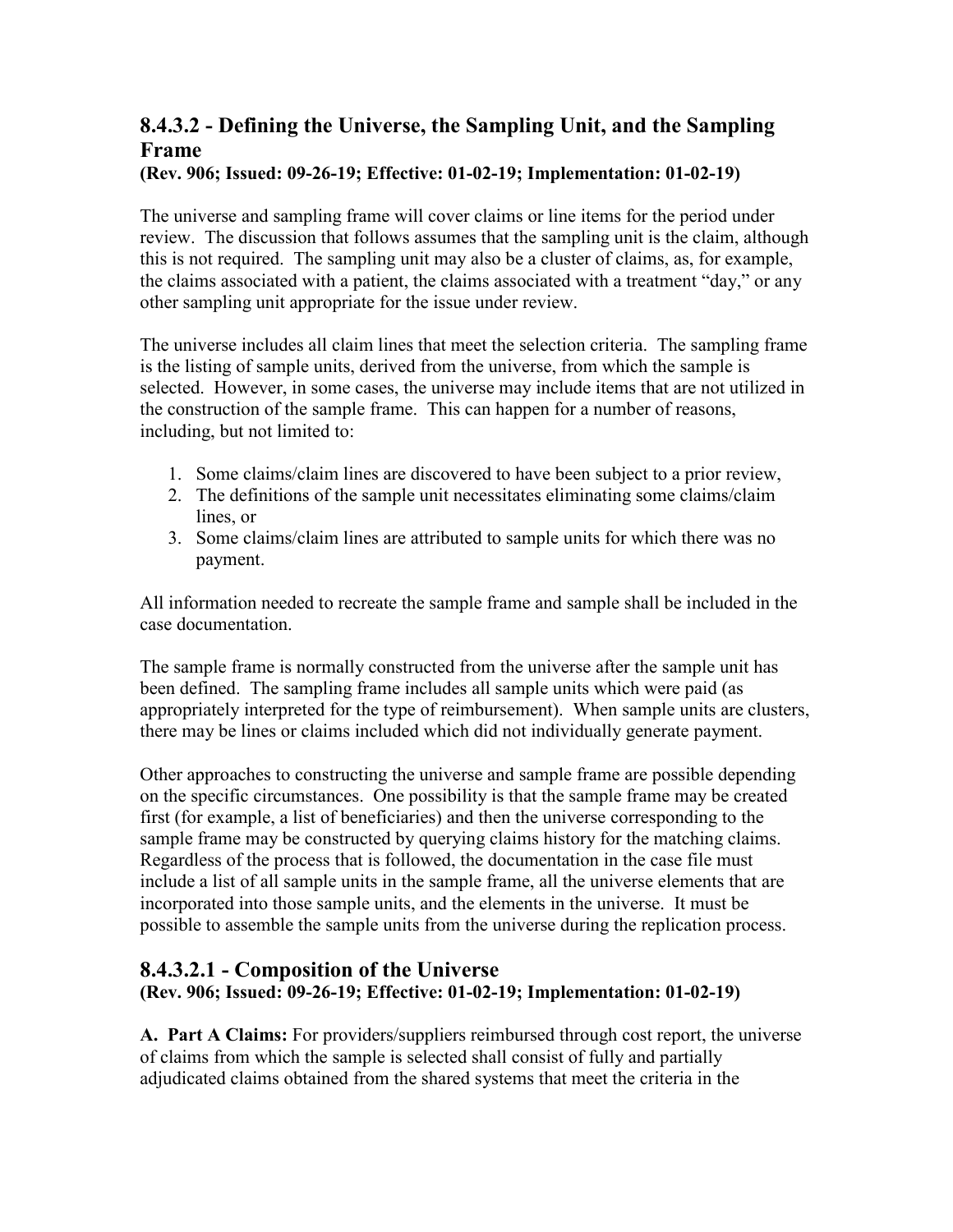definition of the universe. For such claims, use the service date to match findings to the cost report.

For providers/suppliers reimbursed under PPS, the universe of claims from which the sample is selected will consist of all fully and partially paid claims submitted by the provider/supplier for the period under review. Sample units with no final payment made at the time of sample selection should not be included in the sample frame. Claims with no payment may be included in the universe from which the sample frame is constructed and should be excluded when establishing the sample frame.

**B. Part B Claims:** The universe shall consist of all fully and partially paid claims submitted by the provider/supplier for the period selected for review and for the sampling units to be reviewed. For example, if the review is of Physician X for the period January 1, 2002 through March 31, 2002, and laboratory and other diagnostic tests have been selected for review, the universe would include all fully and partially paid claims for laboratory and diagnostic tests billed by that physician for the selected time period. For some reviews, the period of review may best be defined in terms of the date(s) of service because changes in coverage policy may have occurred. Sample units with no final payment made at the time of sample selection should not be included in the sample frame. Claims with no payment may be included in the universe from which the same frame is constructed.

### <span id="page-37-0"></span>**8.4.3.2.2 - The Sampling Unit (Rev. 906; Issued: 09-26-19; Effective: 01-02-19; Implementation: 01-02-19)**

Sampling units are the elements that are selected based on the chosen method of statistical sampling. They may be an individual line(s) within claims, individual claims, or clusters of claims (e.g., a beneficiary). For example, possible sampling units may include specific beneficiaries seen by a physician during the time period under review, or claims for a specific item or service. In certain circumstances (e.g., multi-stage sample designs), other types of clusters of payments may be used.

Certain sampling theorems require an assumption that sampled items are "identically and independently distributed" (iid). In sampling from a finite universe without replacement, there is always a certain amount of dependence because the probability of selection changes with each unit that is selected. However, correlations of characteristics in the target population do not imply dependence in sampling. Sampling units may be correlated because they come from the same location, the same provider/supplier, the same time period, or any number of other reasons. In this context, independence means the selection of one sampling unit does not influence, or gives no information about, the outcome of another selection. Overpayments are not random variables. They are fixed values, though unknown prior to sampling. Therefore, regardless of any correlation that may exist between sample units, the outcome, or overpayment, of any particular unit does not change based on the outcomes of other units.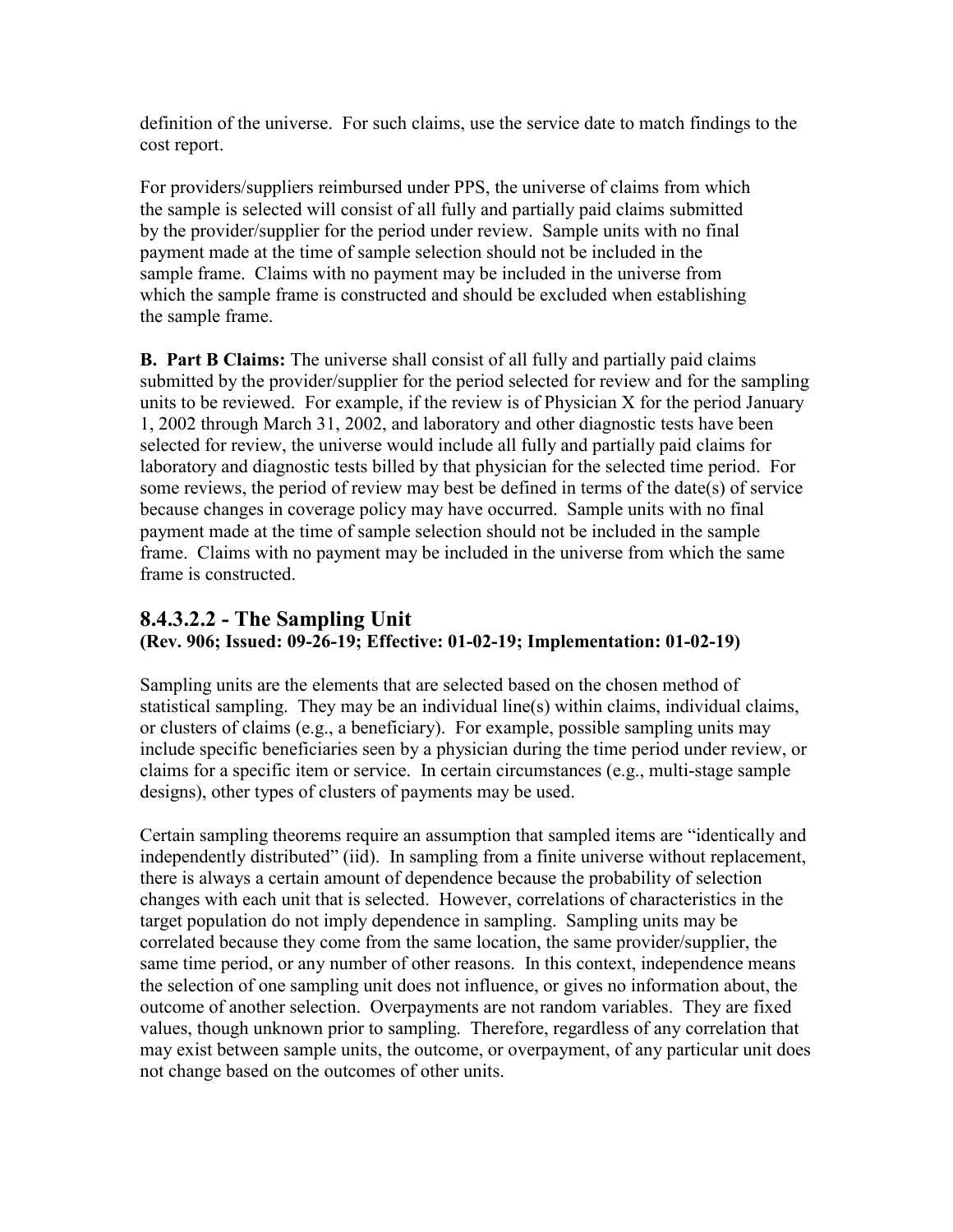Unlike procedures for suppliers, overpayment estimation and recovery procedures for providers/suppliers and non-physician practitioners who bill Part A MACs, in a non-PPS environment, must be designed so that overpayment amounts can be accurately reflected on the provider's cost report. Therefore, sampling units must coincide with an estimation methodology designed specifically for that type of provider/supplier to ensure that the results can be placed at the appropriate points on the cost report. The sample may be either claim-based or composed of specific line items. For example, home health cost reports are determined in units of "visits" for disciplines 1 through 6 and "lower of costs or charges" for drugs, supplies, etc. If claims are paid under cost report, the services reviewed and how those units link to the provider/supplier's cost report must be known. The contractor shall follow the instructions contained in section 8.4 et seq., but use the projection methodologies provided in Pub. 100-08, Exhibits 9 through 12, for the appropriate provider type. Pub. 100-08, Exhibits 9 through 12, are to be used only for claims not paid under PPS.

### <span id="page-38-0"></span>**8.4.3.2.3 - The Sample Frame (Rev. 906; Issued: 09-26-19; Effective: 01-02-19; Implementation: 01-02-19)**

The sample frame is the set of all the possible sampling units from which the sample is selected. As examples, the frame may be a list of all beneficiaries receiving items from a selected supplier, a list of all claims for which fully or partially favorable determinations have been issued, or a list of all the line items for specific items or services for which fully or partially favorable determinations have been issued.

### <span id="page-38-1"></span>**8.4.4 - Sample Selection**

**(Rev. 377, Issued: 05-27-11, Effective: 06-28-11, Implementation: 06-28-11)**

## <span id="page-38-2"></span>**8.4.4.1 - Sampling Methodology**

**(Rev. 906; Issued: 09-26-19; Effective: 01-02-19; Implementation: 01-02-19)**

The contractor shall identify the sampling methodology to be followed. There are various ways a probability sample can be generated. The most appropriate method will depend on factors such as, the target universe and the resources available for sampling. (Refer to section 8.4.1.5 of this chapter regarding consultations with a statistical expert to determine the appropriate methodology.)

### <span id="page-38-3"></span>**8.4.4.2 - Random Number Selection (Rev. 906; Issued: 09-26-19; Effective: 01-02-19; Implementation: 01-02-19)**

The contractor shall identify the source of the random numbers used to select the individual sampling units, if used. The contractor shall also document the program and its algorithm or table, when available, that is used; this documentation becomes part of the record of the sampling and must be available for review. The contractor shall document any starting point if using a random number table or drawing a systematic sample. In addition, the contractor shall document the known seed value if a computer algorithm is used. The contractor shall document all steps taken in the random selection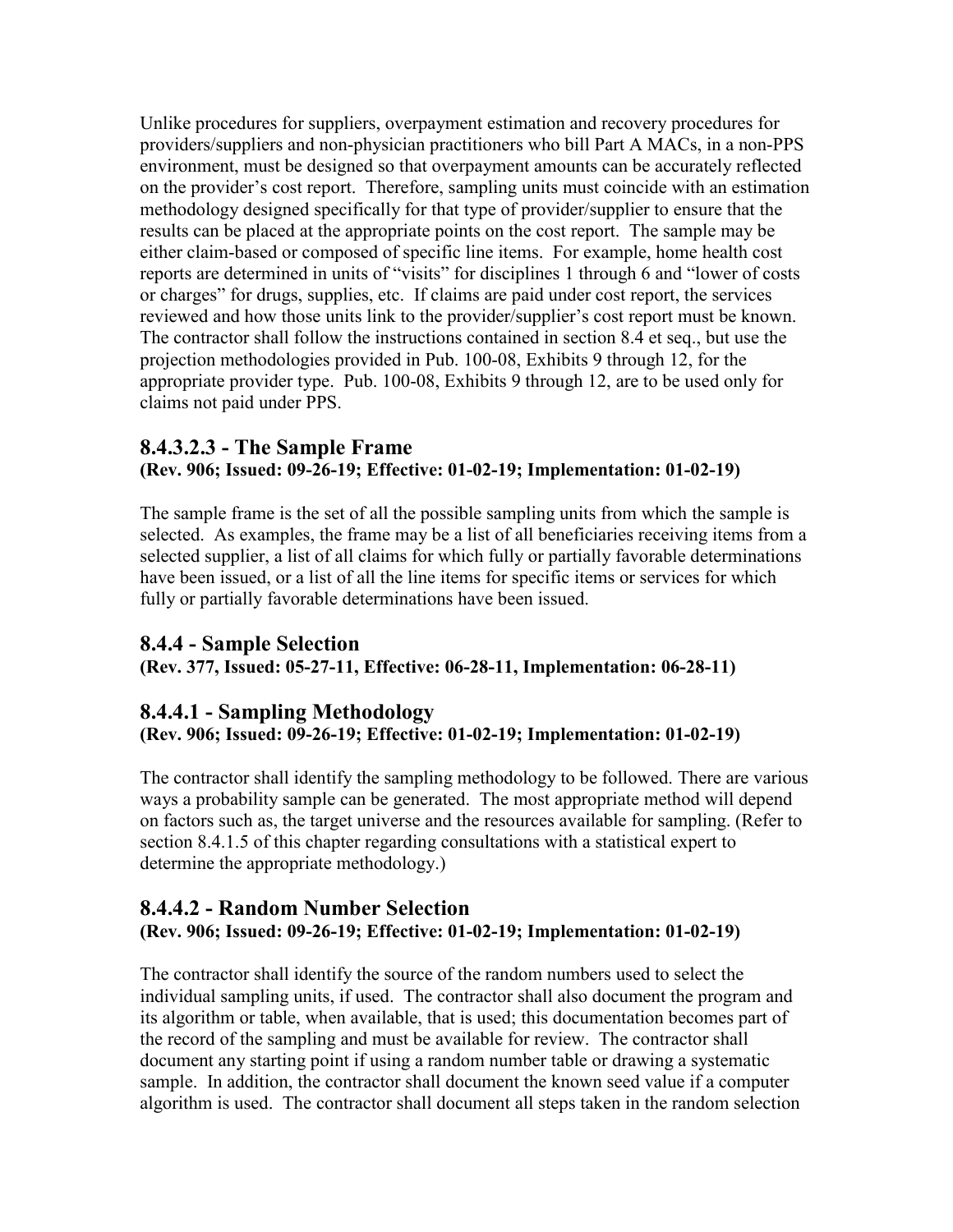process exactly as done to ensure that the necessary information is available for anyone attempting to replicate the sample selection.

There are a number of well-known, reputable software statistical packages (SPSS, SAS, etc.) and tables that may be used for generating a sample. One such package is RAT-STATS, available through the HHS-OIG website. It is emphasized that the different packages offer a variety of programs for sample generation and do not all contain the same program features or the same ease in operation. For any particular problem, the contractor's statistician or systems programmer shall determine which package is best suited to the problem being reviewed.

### <span id="page-39-0"></span>**8.4.4.3 - Determining Sample Size (Rev. 906; Issued: 09-26-19; Effective: 01-02-19; Implementation: 01-02-19)**

The size of the sample (i.e., the number of sampling units constituting the sample) will have a direct bearing on the precision of the estimated overpayment, but it is not the only factor that influences precision. It is neither possible nor desirable to specify a minimum sample size that applies to all situations.

In addition to the above considerations, real-world economic constraints shall be taken into account. As stated earlier, sampling is used when it is not administratively feasible to review the entire target population. In determining the sample size to be used, the contractor shall also consider its available resources. That does not mean, however, that the resulting estimate of overpayment is not valid, so long as proper procedures for the execution of probability sampling and overpayment estimation have been followed. Some challenges to the validity of the sample that are sometimes made include whether -- (1) The probability sample was chosen and drawn in a statistically appropriate way from the target population or (2) The particular sample size is too small to yield meaningful results. Such challenges are without merit when presented in isolation from any reference to the actual sample methodology used, and when presented without a complete account of the actual sample methodology used.

## <span id="page-39-1"></span>**8.4.4.4 - Documentation of Sampling Methodology (Rev. 906; Issued: 09-26-19; Effective: 01-02-19; Implementation: 01-02-19)**

The contractor shall maintain complete documentation of the sampling methodology that was followed.

## <span id="page-39-2"></span>**8.4.4.4.1 - Documentation of Universe and Sample Frame (Rev. 906; Issued: 09-26-19; Effective: 01-02-19; Implementation: 01-02-19)**

An explicit statement of how the universe is defined and elements included shall be made and maintained in writing. Further, the sample frame and specific details as to the period covered, definition of the sampling unit(s), identifiers for the sampling units (e.g., claim numbers, carrier control numbers), and dates of service and source shall be specified and recorded in the contractor's record of how the sampling was done. If the sample frame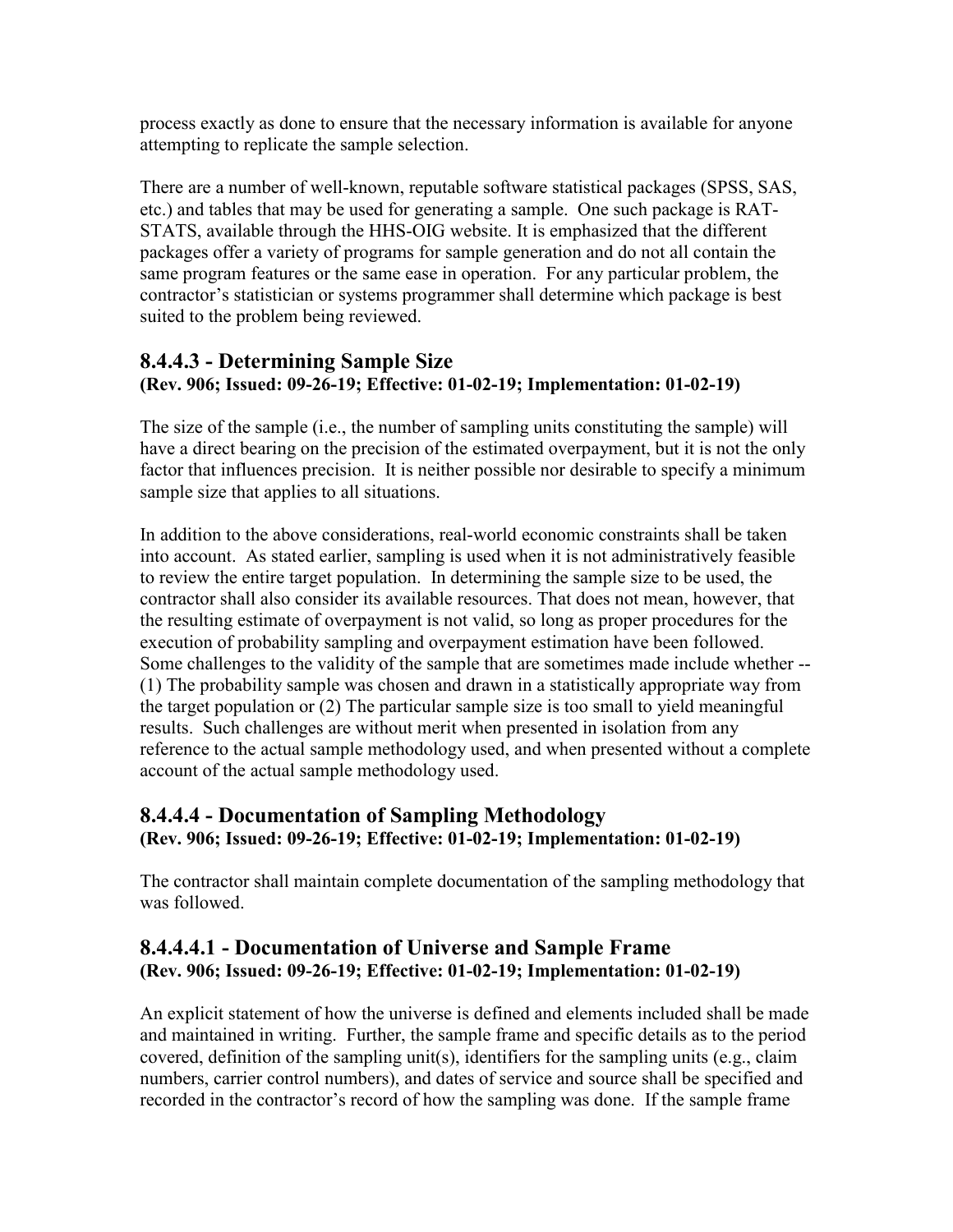does not contain the elements used to define the universe because the sampling unit does not permit it, then an electronic copy of the universe will be kept by the contractor.

A record shall be kept of the random numbers used (if used) in the sample and how they were selected. Documentation shall be kept in sufficient detail so that the sample frame can be re-created should the methodology be challenged. The contractor shall keep an electronic copy of the sample frame.

#### <span id="page-40-0"></span>**8.4.4.4.2 - Reserved for Future Use (Rev. 906; Issued: 09-26-19; Effective: 01-02-19; Implementation: 01-02-19)**

## <span id="page-40-1"></span>**8.4.4.4.3 - Worksheets**

## **(Rev. 906; Issued: 09-26-19; Effective: 01-02-19; Implementation: 01-02-19)**

The contractor shall maintain any formal worksheets used by reviewers. The worksheets may include, but are not limited to data and information, such as:

- Name and identification number of the provider or supplier;
- Name and title of reviewer:
- The HICN/MBI, the unique claim identifier (e.g., the claim control number), and the line item identifier;
- Identification of each sampling unit and its components (e.g., UB-92 or attached medical information);
- Stratum and cluster identifiers, if applicable;
- The amount of the original submitted charges (in column format);
- Other information required by cost report worksheets in Pub. 100-08, Exhibits 9 through 12;
- The amount paid;
- The amount that should have been paid (either over or underpaid amount); and
- The date(s) of service.

## <span id="page-40-2"></span>**8.4.4.4.4 - Overpayment/Underpayment Worksheets (Rev. 377, Issued: 05-27-11, Effective: 06-28-11, Implementation: 06-28-11)**

Worksheets shall be used in calculating the net overpayment. The worksheet shall include data on the claim number, line item, amount paid, audited value, amount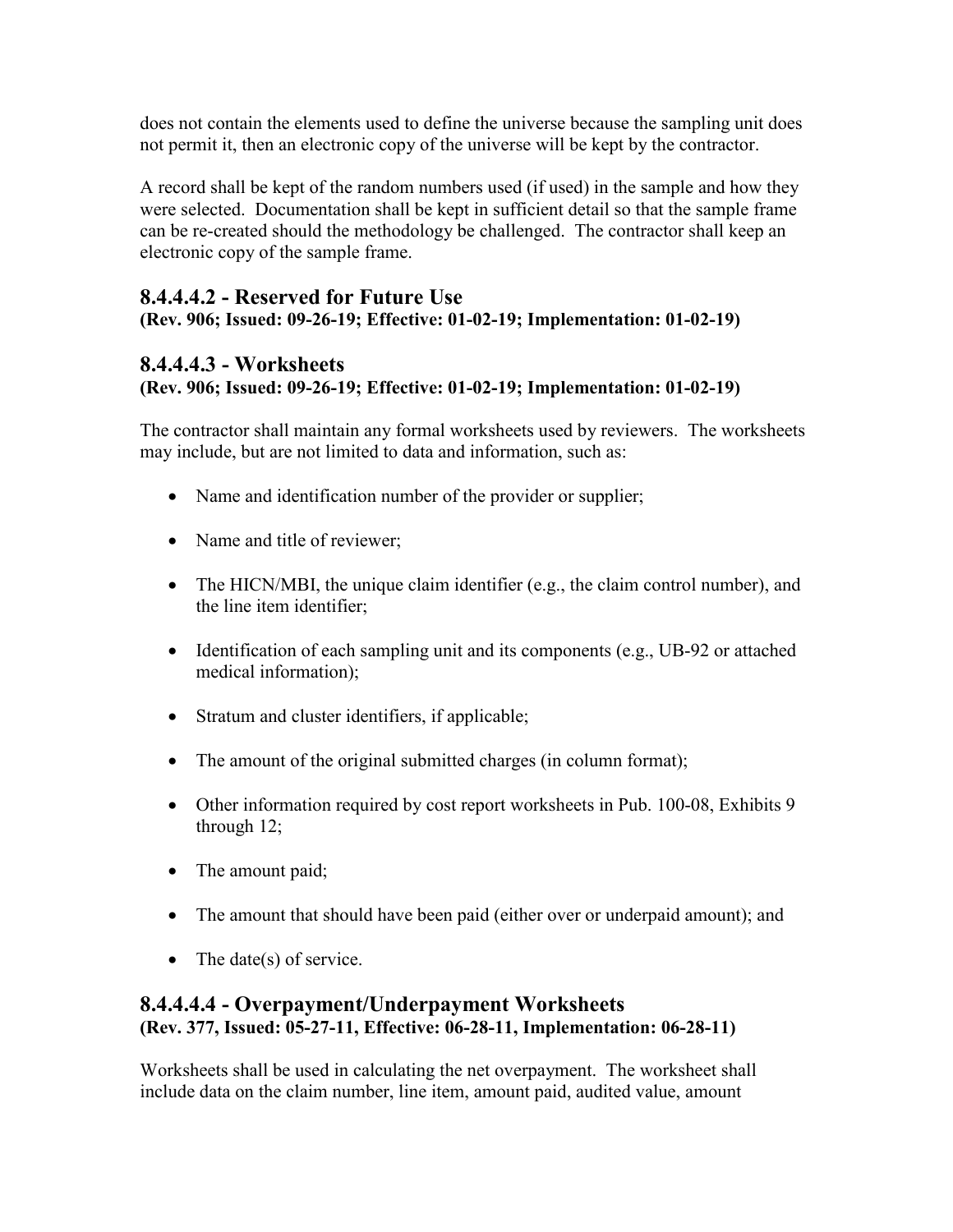overpaid, reason for disallowance, etc., so that each step in the overpayment calculation is clearly shown. Underpayments identified during reviews shall be similarly documented.

## <span id="page-41-0"></span>**8.4.4.5 - Maintenance of Documentation (Rev. 906; Issued: 09-26-19; Effective: 01-02-19; Implementation: 01-02-19)**

The contractor shall maintain all documentation pertinent to the calculation of an estimated overpayment including but not limited to the statistician-approved sampling methodology, universe, sample frame and formal worksheets. The documentation must be sufficient to allow for any future replication and/or validation by an administrative or judicial body.

### <span id="page-41-1"></span>**8.4.5 - Calculating the Estimated Overpayment (Rev. 377, Issued: 05-27-11, Effective: 06-28-11, Implementation: 06-28-11)**

## <span id="page-41-2"></span>**8.4.5.1 - The Point Estimate**

### **(Rev. 906; Issued: 09-26-19; Effective: 01-02-19; Implementation: 01-02-19)**

In most situations, the lower limit of a one-sided 90 percent confidence interval should be used as the amount of overpayment to be demanded for recovery from the provider/supplier. This procedure, which, through confidence interval estimation, incorporates the uncertainty inherent in the sample design, is a conservative method that works to the financial advantage of the provider/supplier. That is, it yields a demand amount for recovery that is very likely less than the true amount of overpayment, and it allows a reasonable recovery without requiring the tight precision that might be needed to support a demand for the point estimate. However, the contractor is not precluded from demanding the point estimate where high precision has been achieved, and when there are statistically sound reasons for the demand.

## <span id="page-41-3"></span>**8.4.5.2 - Calculation of the Estimated Overpayment Amount (Rev. 906; Issued: 09-26-19; Effective: 01-02-19; Implementation: 01-02-19)**

The results of the sampling unit reviews are used to calculate an estimate of the overpayment amount. Each result shall be recorded, except that a sampling unit's overpayment shall be set to zero if there is a limitation on liability determination made to waive provider/supplier liability for that sampling unit (per provisions found in section 1879 of the Social Security Act (the Act)) or there is a determination that the provider/supplier is without fault as to that sampling unit overpayment (per provisions found in section 1870 of the Act). Sampling units for which the requested records were not provided are to be treated as improper payments (i.e., as overpayments). Sampling units that are found to be underpayments, in whole or in part, are recorded as negative overpayments and shall be used in calculating the estimated overpayment.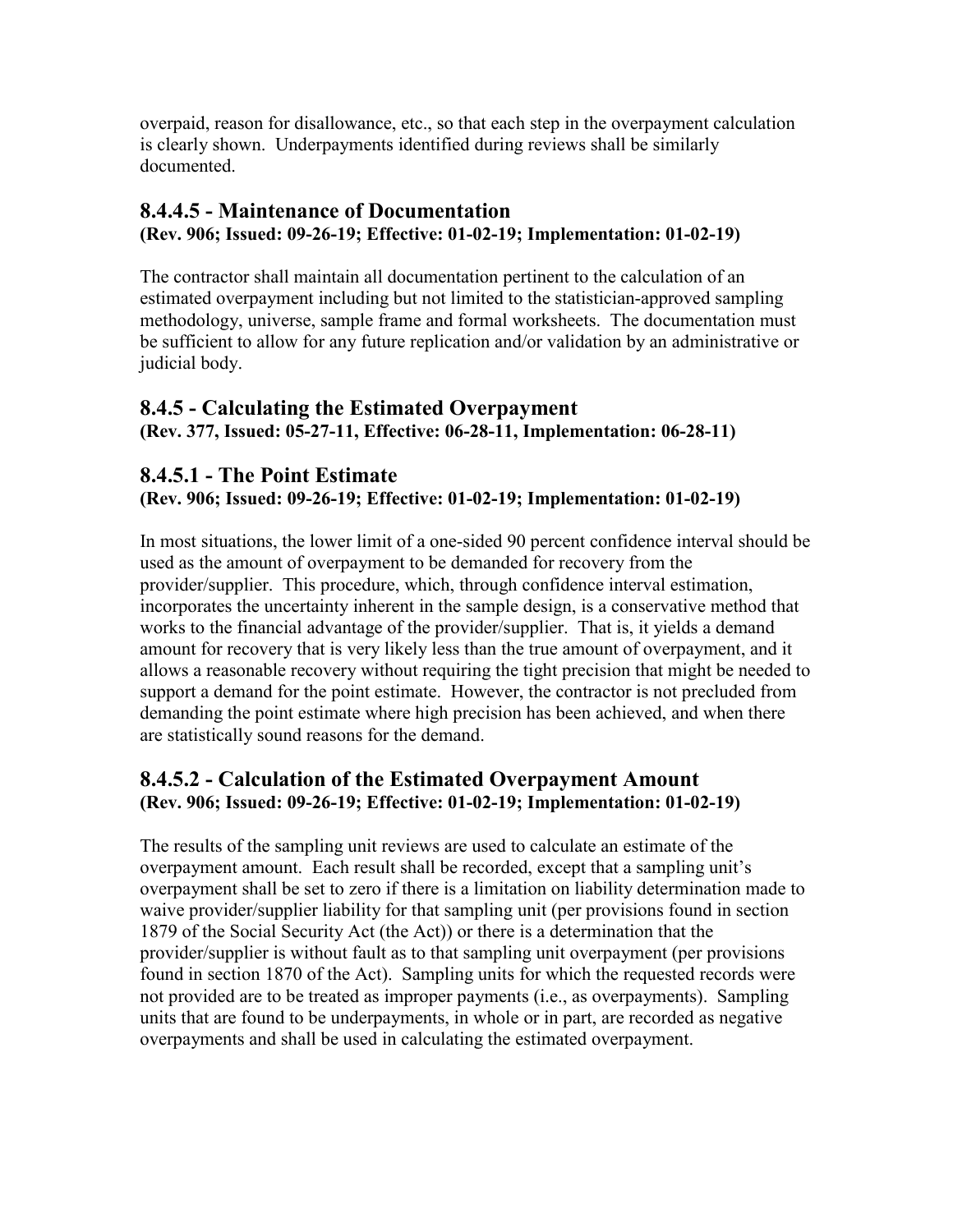# <span id="page-42-0"></span>**8.4.6 - Actions to be Performed Following Selection of Provider or Supplier and Sample**

**(Rev. 906; Issued: 09-26-19; Effective: 01-02-19; Implementation: 01-02-19)**

The instructions in this section dealing with notification and determination of location of the review do not supersede instructions for contractors that are using statistical sampling for overpayment estimation as part of an investigation, either planned or on-going, into potential Medicare fraud.

### <span id="page-42-1"></span>**8.4.6.1 – Notification of Provider or Supplier of the Review and Selection of the Review Site (Rev. 906; Issued: 09-26-19; Effective: 01-02-19; Implementation: 01-02-19)**

The contractor shall first determine whether it will be giving advance notification to the provider or supplier of the review. Although in most cases the contractor conducting the review shall give prior notification, the provider/supplier is not always notified before the start of the review. When not giving advance notice, the contractor shall obtain the advance approval of the BFL/COR. When giving advance notice, the contractor shall provide written notification by certified mail with return receipt requested (retain all receipts).

Second, regardless of whether advance notice is provided, the contractor shall determine where to conduct the review of the medical and other records: either at the provider's/supplier's site(s) or at the contractor's office.

## <span id="page-42-2"></span>**8.4.6.1.1 - Written Notification of Review (Rev. 906; Issued: 09-26-19; Effective: 01-02-19; Implementation: 01-02-19)**

The contractor shall include at least the following in the notification of review:

- An explanation of why the review is being conducted (i.e., why the provider or supplier was selected),
- The time period under review,
- A list of claims that require medical records or other supporting documentation,
- A statement of where the review will take place (provider/supplier office or contractor site),
- Information on appeal rights,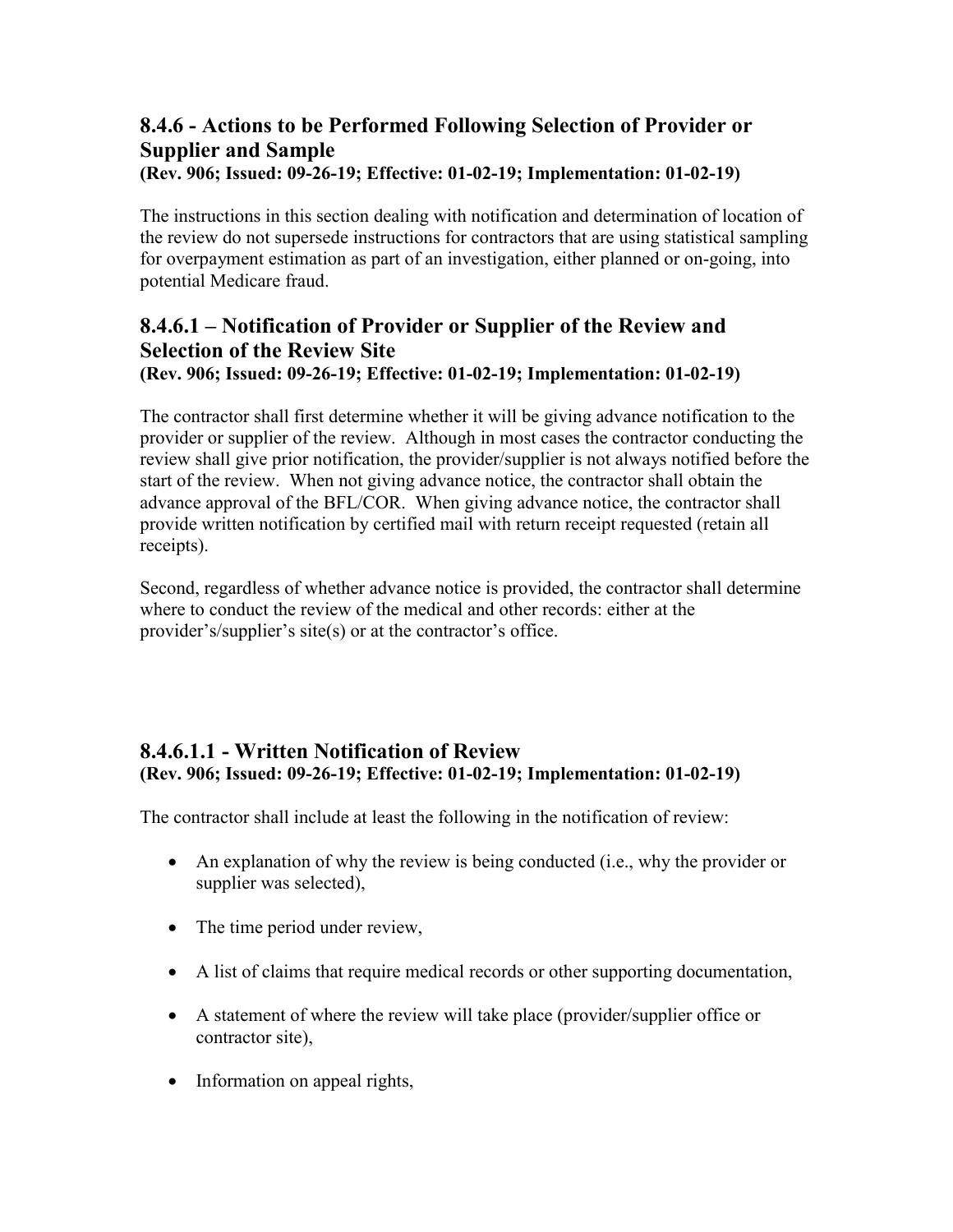- An explanation of how the sampling results will be used to estimate the total overpayment if claims are denied upon review and an overpayment is determined to exist, and
- An explanation of the possible methods of monetary recovery if an overpayment is determined to exist.

When advance notification is given, providers and suppliers have 30 calendar days to submit (for contractor site reviews) or make available (for provider/supplier site reviews) the requested documentation. The contractor shall advise the provider or supplier that for requested documentation that is not submitted or made available by the end of 30 calendar days, the contractor will start the review and will deny those claims for which there is no documentation. The time limit for submission or production of requested documentation may be extended at the contractor's discretion.

**NOTE:** The contractor need not request all documentation at the time of notification of review; for example, the contractor may decide to request one-half of the documentation before the contractor arrives, and then request the other half following the contractor's arrival at the provider/supplier's site.

When advance notification is **not** given, the contractor shall give the provider or supplier the written notification of review when the contractor arrives at their site.

### <span id="page-43-0"></span>**8.4.6.1.2 - Determining Review Site (Rev. 906; Issued: 09-26-19; Effective: 01-02-19; Implementation: 01-02-19)**

## **A. Provider/Supplier Site Reviews**

Provider/supplier site reviews are performed at the provider's or supplier's location(s). Considerations in determining whether to conduct the review at the office of the provider or supplier include, but are not limited to, the following:

- The extent of aberrant billing or utilization patterns that have been identified,
- The presence of multiple program integrity issues,
- Evidence or likelihood of fraud or abuse, and
- Past failure(s) of the provider or supplier to submit requested medical records in a timely manner or as requested.

## **B. Contractor Site Reviews**

The contractor site reviews are performed at a location of the contractor.

## <span id="page-43-1"></span>**8.4.6.2 - Meetings to Start and End the Review**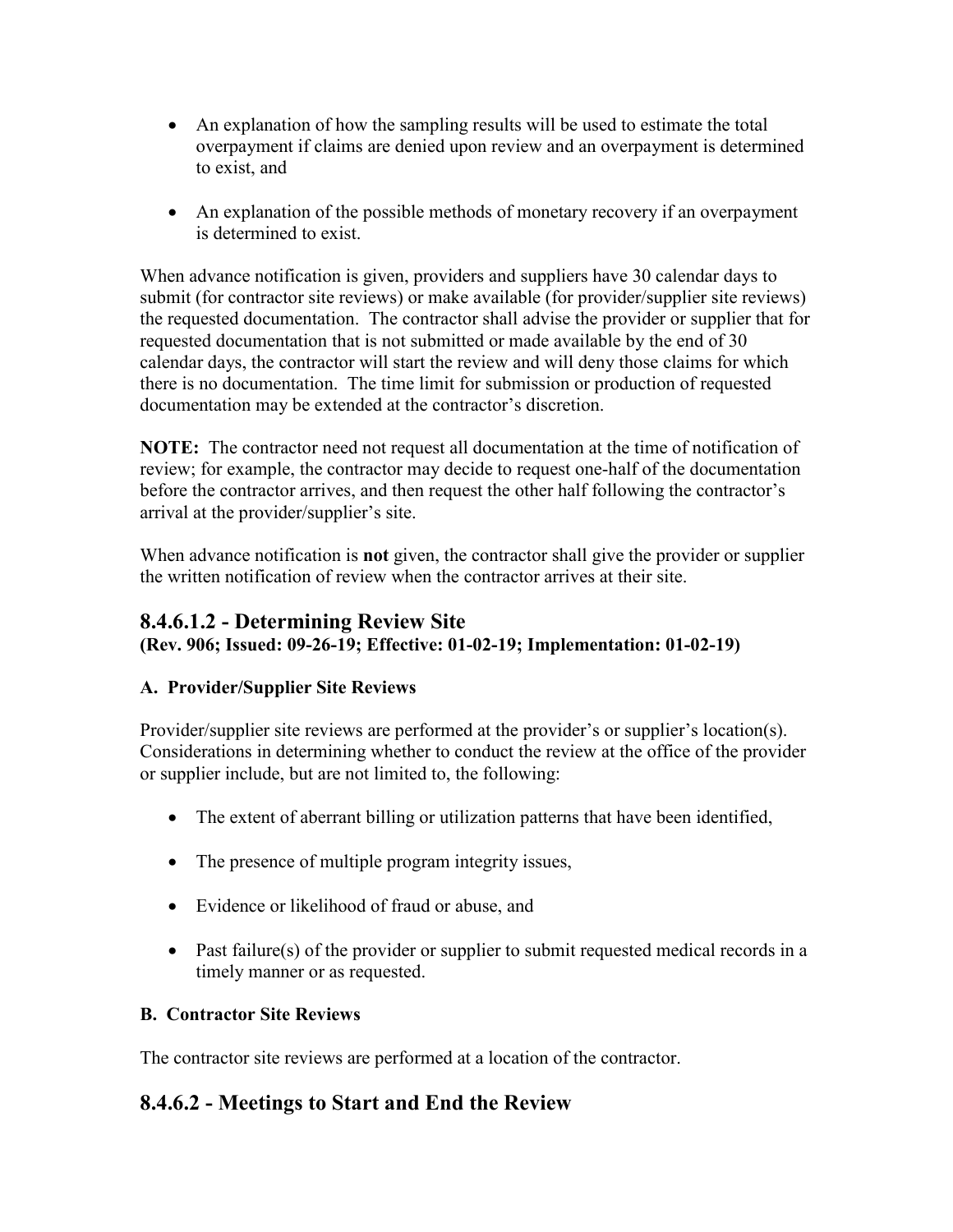#### **(Rev. 906; Issued: 09-26-19; Effective: 01-02-19; Implementation: 01-02-19)**

In-person meetings to start and end the review are encouraged, but are not required or always feasible. If the contractor holds an in-person meeting at the start of the review, the contractor shall explain both the scope and purpose of the review as well as discuss what will happen once the review is completed. The contractor shall attempt to answer all questions of the provider/supplier related to the review.

During an exit meeting, the contractor may discuss the basic or preliminary findings of the review. The contractor shall give the provider/supplier an opportunity to discuss or comment on the claims decisions that were made. The contractor shall also advise the provider or supplier that a demand letter detailing the results of the review and the statistical sampling will be sent if an overpayment is determined to exist.

### <span id="page-44-0"></span>**8.4.6.3 - Conducting the Review (Rev. 906; Issued: 09-26-19; Effective: 01-02-19; Implementation: 01-02-19)**

Following the contractor's receipt of the requested documentation (or the end of the period to submit or make available the requested documentation, whichever comes first), the contractor shall start its review of the claims. The contractor may ask for additional documentation as necessary for an objective and thorough evaluation of the payments that have been made, but the contractor need not hold up conducting the review if the documents are not provided within a reasonable time frame. The contractor shall use physician consultants and other health professionals in the various specialties as necessary to review or approve decisions involving medical judgment. The review decision is made on the basis of Medicare law, CMS rulings, regulations, national coverage determinations, Medicare instructions, and regional/local contractor medical review policies that were in effect at the time the item(s) or service(s) was provided.

The contractor shall document: (1) All findings made so that it is apparent from the contractor's written documentation if the initial determination has been reversed, and (2) The amount of all overpayments and underpayments and how they were determined.

The contractor is encouraged to complete its review and calculate the net overpayment within 90 calendar days of the start of the review (i.e., within 90 calendar days after the contractor has either received the requested documentation or the time to submit or make available the records has passed, whichever comes first). However, there may be extenuating circumstances or circumstances out of the contractor's control where the contractor may not be able to complete the review within this time period (e.g., the contractor has made a fraud referral to the OIG and is awaiting the latter's response before pursuing an overpayment).

The contractor's documentation of overpayment and underpayment determinations must be clear and concise. The contractor shall include copies of the local coverage determination and any applicable references needed to support individual case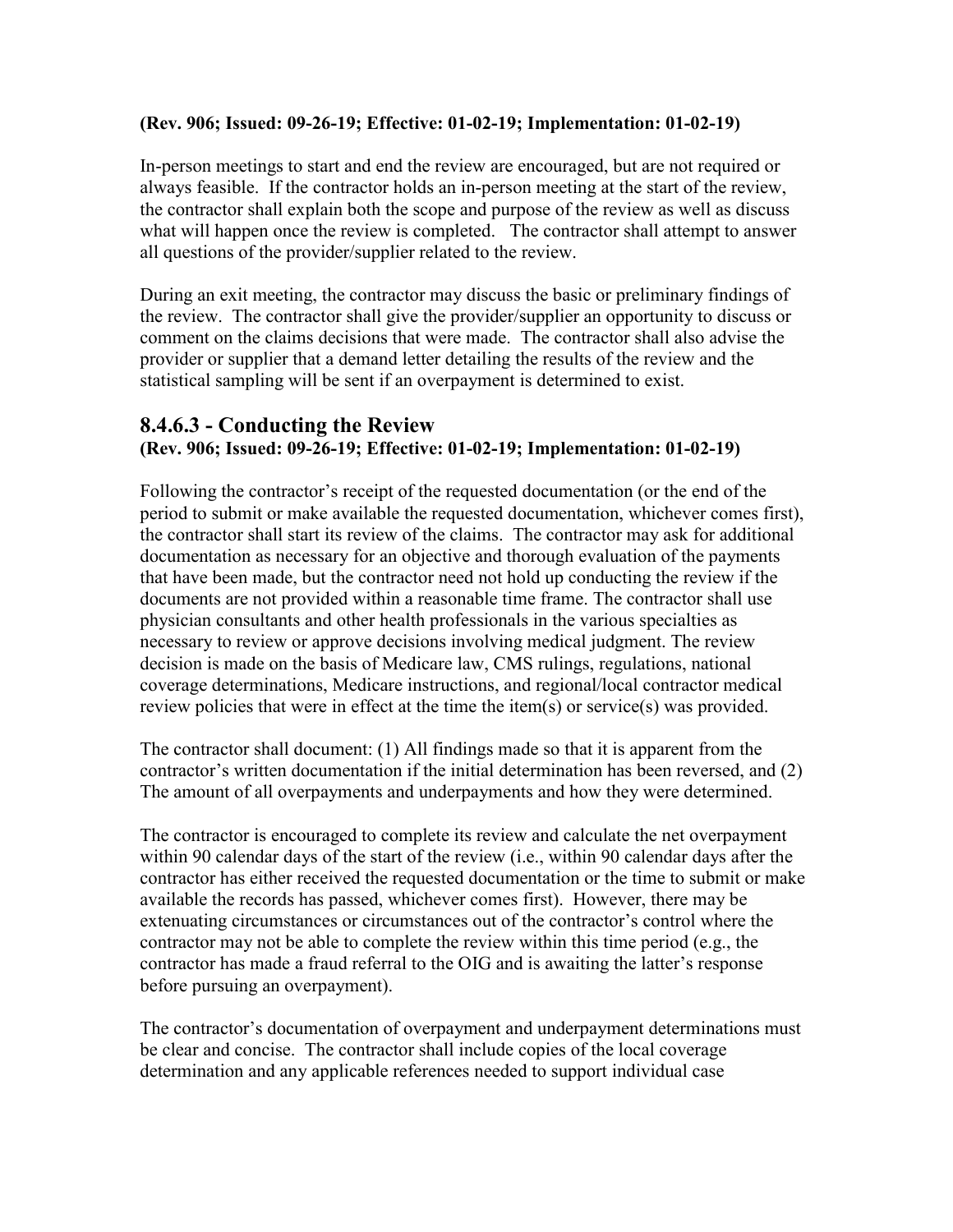determinations. Compliance with these requirements facilitates adherence to the provider and supplier notification requirements.

## <span id="page-45-0"></span>**8.4.7 - Overpayment Recovery**

**(Rev. 377, Issued: 05-27-11, Effective: 06-28-11, Implementation: 06-28-11)**

## <span id="page-45-1"></span>**8.4.7.1 - Recovery From Provider or Supplier (Rev. 902, Issued: 09-27-19, Effective: 10-28-19, Implementation: 10-28-19)**

Once an overpayment has been determined to exist, the UPIC shall provide its COR and IAG BFL a summary of the investigation, any prior history (if applicable), the medical review results (including denial reasons), and the extrapolated overpayment amount in a format agreed upon by the COR and IAG BFL for all extrapolation requests not associated with a Payment Suspension.

If the COR and IAG BFL agree that an extrapolated overpayment is appropriate, the UPIC shall include the case on the next case coordination meeting agenda for discussion and final approval. During the case coordination meeting, the UPIC may receive additional guidance from CMS related to subsequent actions associated with the investigations. If the UPIC has subsequent questions following the case coordination meeting, the UPIC shall coordinate with its COR and IAG BFL.

The contractor shall include in the overpayment demand letter information about the review and statistical sampling methodology that was followed. Only MACs shall issue demand letters and recoup the overpayment. In the Final Review Results sent to the provider/supplier, the contractor shall include information about the review and statistical sampling methodology that was utilized for estimation.

The explanation of the sampling methodology that was followed shall include all of the following:

- A description of the universe, the sample frame, and the sampling methodology,
- A definition of the sampling unit,
- The sample selection procedure followed, and the numbers and definitions of the strata and size of the sample, including allocations, if stratified,
- The time period under review,
- The overpayment estimation, the overpayment estimation methodology, and the calculated sampling error; and
- The amount of the actual overpayment/underpayment from each of the claims reviewed.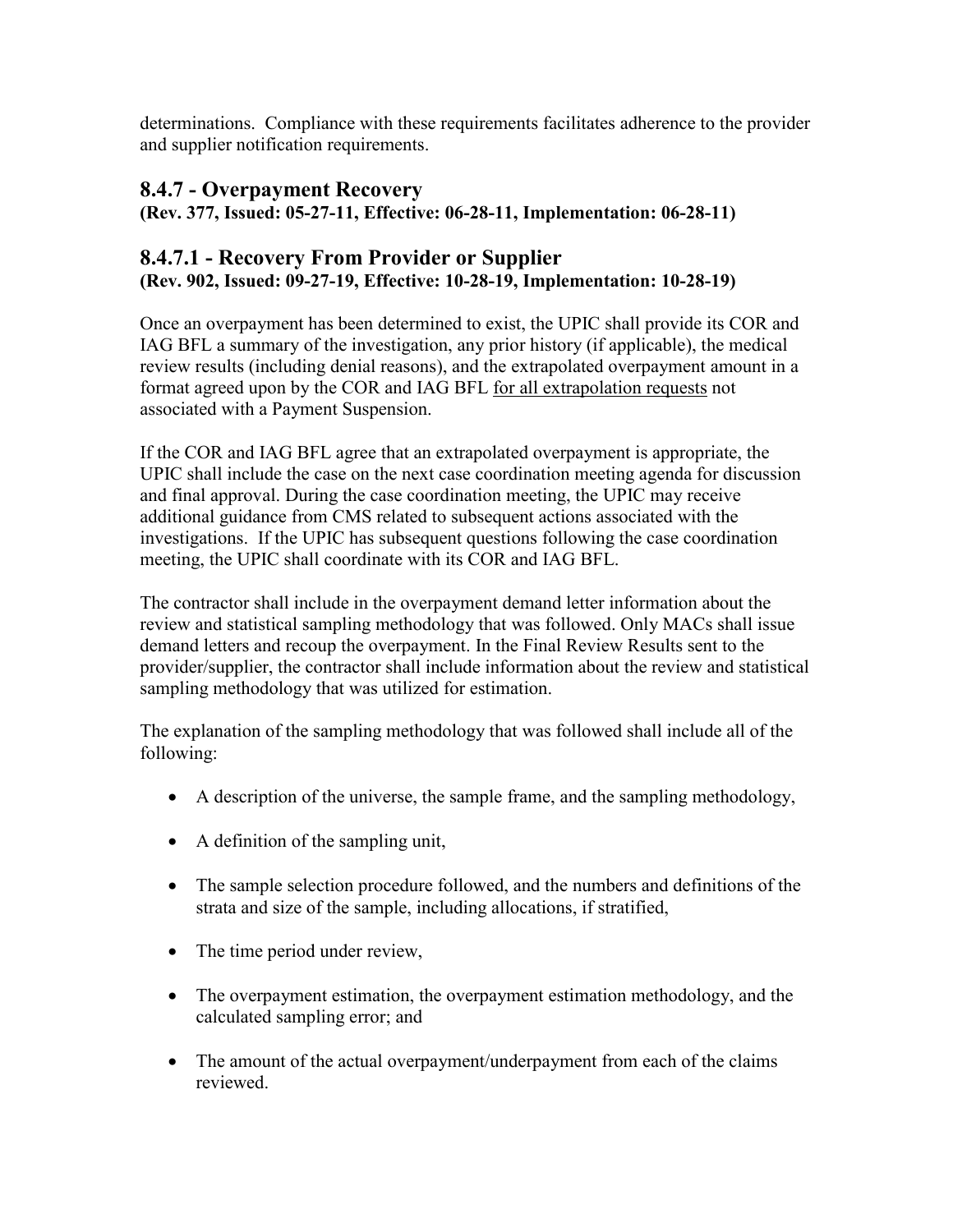The contractor shall also include a list of any problems/issues identified during the review and any recommended corrective actions.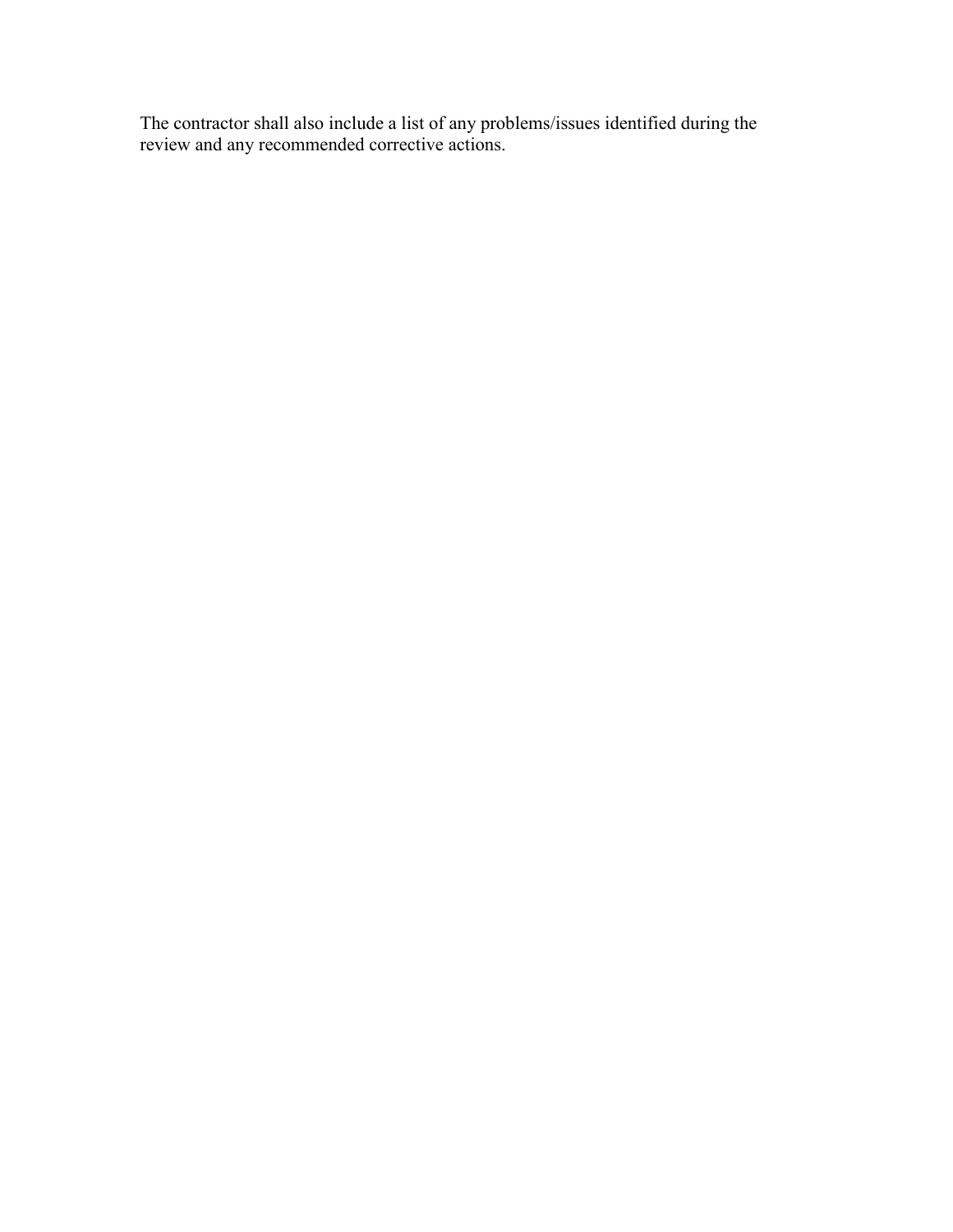## <span id="page-47-0"></span>**8.4.8 - Corrective Actions (Rev. 906; Issued: 09-26-19; Effective: 01-02-19; Implementation: 01-02-19)**

The contractor shall take or recommend other corrective actions it deems necessary and consistent with the contractor's authority (such as payment suspension, imposition of civil money penalties, institution of pre- or post-payment review, additional edits, etc.) based upon its findings during or after the review.

### <span id="page-47-1"></span>**8.4.9 - Changes Resulting From Appeals (Rev. 906; Issued: 09-26-19; Effective: 01-02-19; Implementation: 01-02-19)**

If the decision issued on appeal contains either a finding that the sampling methodology was invalid or reverses the revised initial claim determination, the contractor shall take appropriate action to adjust the estimation of overpayment with the revised input of the statistical expert who created the initial methodology or the revised input of another statistical expert supplied by the contractor should the creator of the initial methodology no longer be available.

## <span id="page-47-2"></span>**8.4.9.1 - Sampling Methodology Overturned (Rev. 906; Issued: 09-26-19; Effective: 01-02-19; Implementation: 01-02-19)**

If the decision issued on appeal contains a finding that the sampling methodology was invalid, there are several options for revising the estimated overpayment based upon the appellate decision:

A. If the decision issued on appeal permits correction of errors in the sampling methodology, the contractor shall revise the overpayment determination after making the corrections. The contractor shall consult with its BFL/COR to confirm that this course of action is consistent with the decision of the MAC, Qualified Independent Contractor (QIC), Administrative Law Judge (ALJ), Medicare Appeals Council (the Council) within the Departmental Appeals Board (DAB), or Federal District Court.

B. The contractor may elect to recover the actual overpayments related to the sampled claims and then initiate a new review of the provider or supplier. If the actual overpayments related to the sampling units in the original review have been recovered, these individual sampling units shall be eliminated from the sample frame used for any new review. The contractor shall consult with its BFL/COR to confirm that this course of action is consistent with the decision of the MAC, QIC, ALJ, the Council or Federal District Court.

C. The contractor may conduct a new review (using a new, valid methodology) for the same time period covered by the previous review. If this option is chosen, the contractor shall not recover the actual overpayments on any of the sample claims found to be in error in the original sample. Before employing this option, the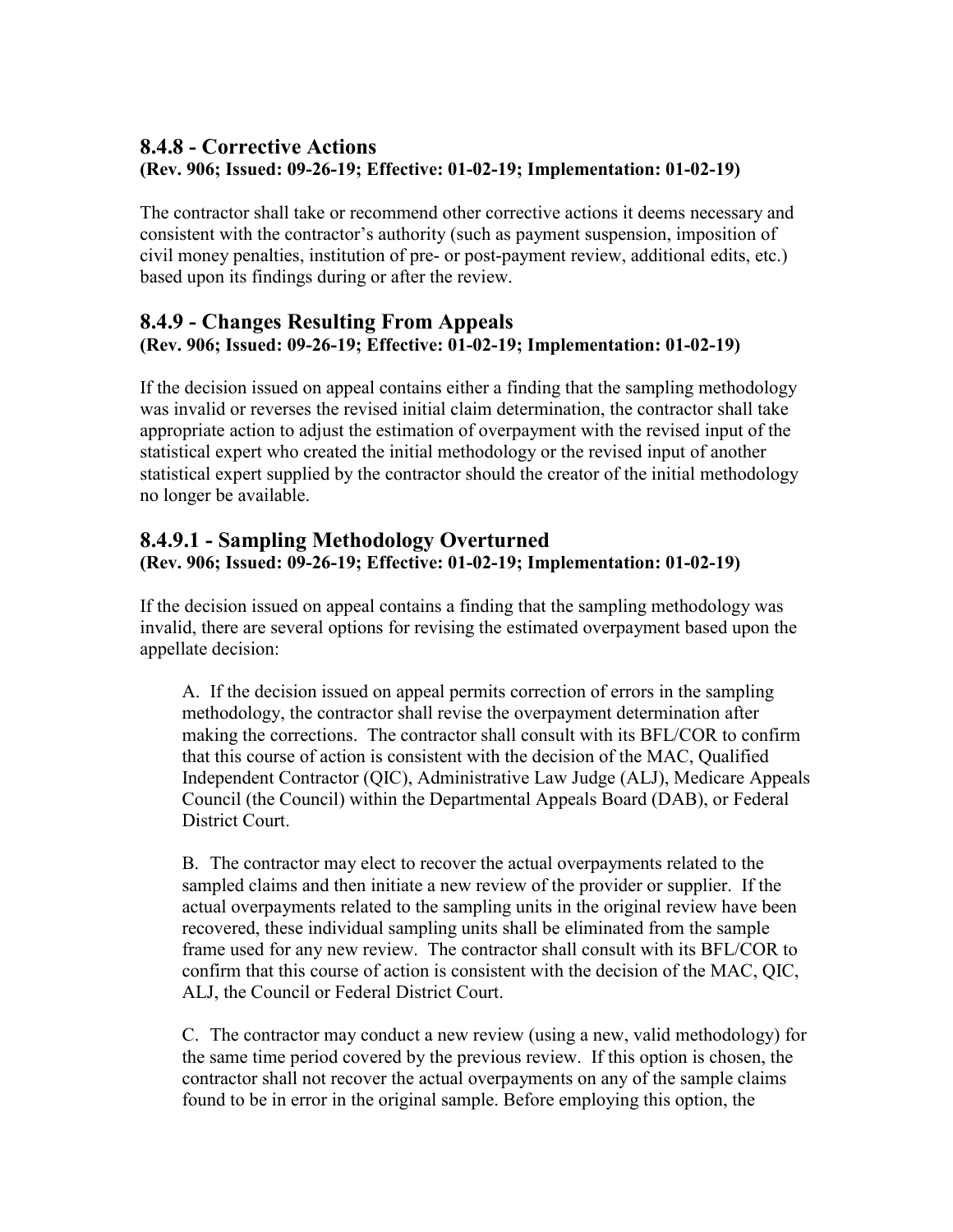contractor shall consult with its BFL/COR to verify that this course of action is consistent with the decision of the MAC, QIC, ALJ, Council, or the Federal District Court.

## <span id="page-48-0"></span>**8.4.9.2 - Revised Initial Determination (Rev. 906; Issued: 09-26-19; Effective: 01-02-19; Implementation: 01-02-19)**

If the decision on appeal upholds the sampling methodology but reverses one or more of the revised initial claim determinations, the estimate of overpayment shall be recomputed and a revised estimation of the overpayment issued.